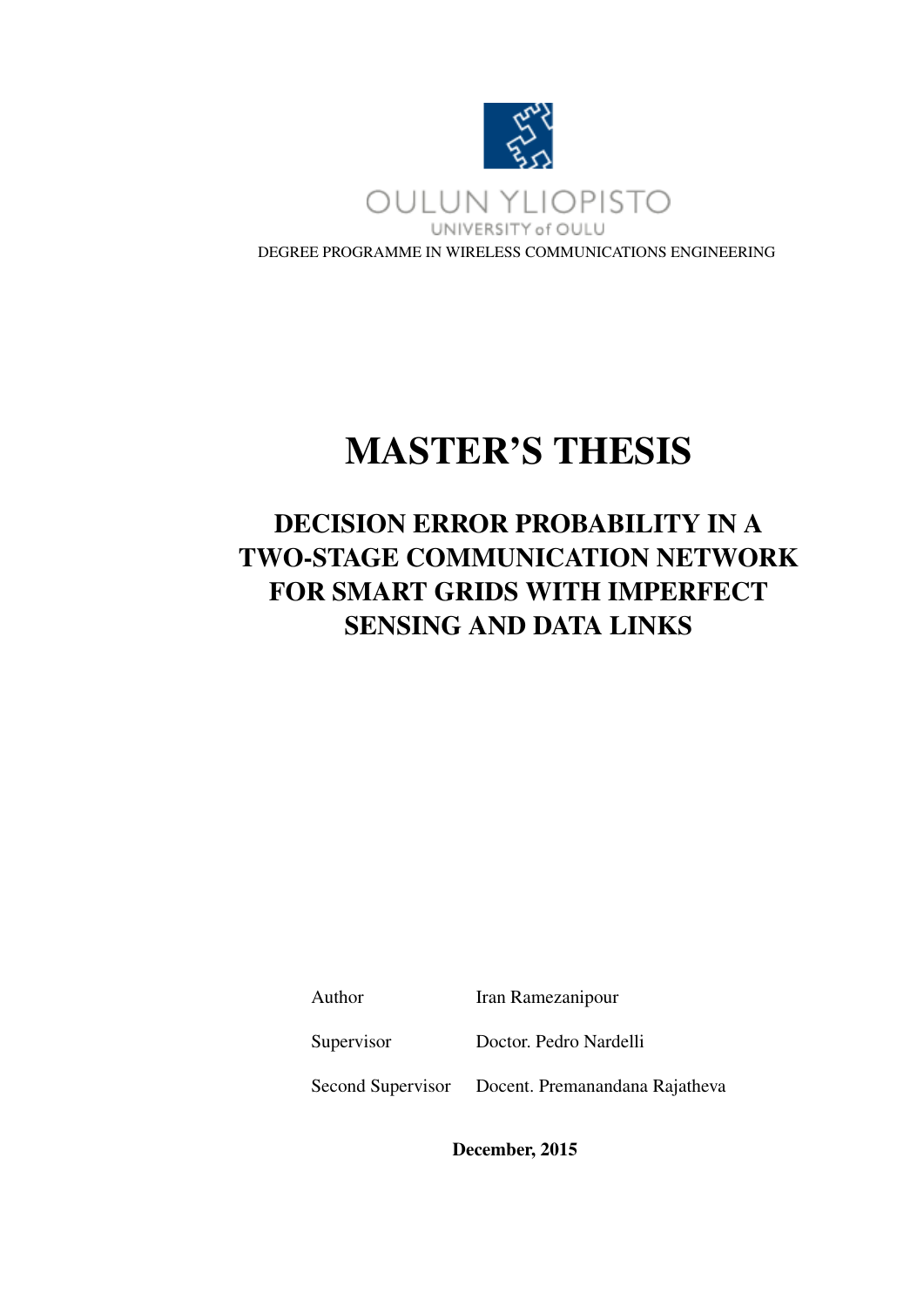Ramezanipour A. (2015) DECISION ERROR PROBABILITY IN A TWO-STAGE COMMUNICATION NETWORK FOR SMART GRIDS WITH IMPERFECT SENSING AND DATA LINKS. University of Oulu, Department of Communications Engineering, Master's Degree Program in Wireless Communications Engineering. Master's thesis, 62 p.

#### ABSTRACT

This thesis analyzes a scenario where the distribution system operator needs to estimate whether the average power demand in a given period is above a predetermined threshold using a 1-bit memoryless scheme. Specifically, individual smart-meters periodically monitor the average power demand of their respective households to inform the system operator if it is above a predetermined level using only a 1-bit signal. The communication link between the meters and the operator occurs in two hops and is modeled as binary symmetric channels. The first hop connects individual smart meters to their corresponding aggregator, while the second connects different aggregators to the system operator. In the first set of analysis, the decision making only happens by the network operator in the second hop and aggregators in the first hop only work as relay nodes which only forward the information it has received from the smart meters. AND and OR decision rules are studied in this scenario. Moreover, in the second set of analysis, the decision about the power demand happens in two stages based on the received information bit. Meaning that the decision making happens both by the aggregators in the first hop and network operator in the second hop. We consider here three decision rules in the second scenario: AND, OR and MAJORITY. Our analytical results indicate the circumstances (i.e. how frequent the meters experience the consumption above the defined threshold) and the design setting (i.e. decision rules) that a low error probability can be attained. We illustrate our approach with both theoretical and numerical results from actual daily consumptions from 12 households and 3 aggregators. Also, we derive closed-form equations for the average decision error probability as a function of the system parameters (e.g. number of sensors, communication error, sensing error) and the input signal characterization. The first set of simulations are done in Matlab. Since the second set of data are provided in Excel; thus, the simulations are done using Visual Basic.

Keywords: Decision theory, communication networks, error probability, smart grids, wireless sensor network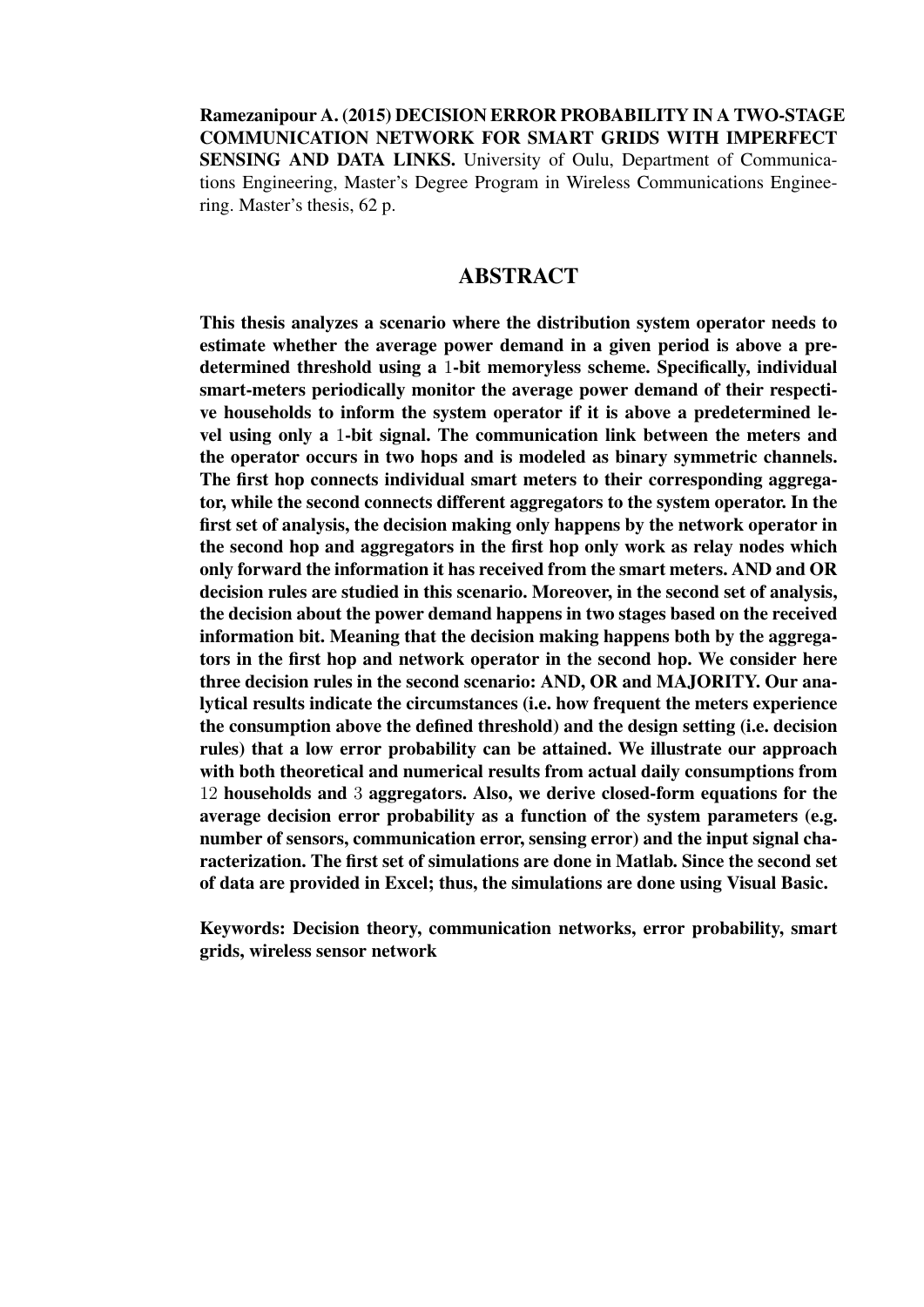# TABLE OF CONTENTS

# ABSTRACT

# TABLE OF CONTENTS

## FOREWORD

# LIST OF ABBREVIATIONS AND SYMBOLS

| 1.               | <b>INTRODUCTION</b>                                                                   | 7  |
|------------------|---------------------------------------------------------------------------------------|----|
| 2.               | <b>COMMUNICATION SYSTEMS FOR SMART GRIDS</b>                                          | 9  |
|                  | 2.1.                                                                                  | 11 |
|                  | WIMAX (IEEE-802.16) $\ldots \ldots \ldots \ldots \ldots \ldots \ldots \ldots$<br>2.2. | 12 |
|                  | Cellular network communications (GSM, GPRS, 3G)<br>2.3.                               | 12 |
|                  |                                                                                       | 13 |
| 3.               | <b>SYSTEM MODEL AND PROBLEM FORMULATION</b>                                           | 15 |
|                  | 3.1.                                                                                  | 15 |
|                  | 3.2.                                                                                  | 17 |
|                  | One hop system Model using AND decision<br>3.3.                                       | 22 |
|                  | One hop system Model using OR decision<br>3.4.                                        | 27 |
|                  | 3.5.                                                                                  | 33 |
|                  | 3.5.1. AND decision rule average error probability with $N$ users $\ldots$            | 33 |
|                  | OR decision rule average error probability with $N$ users $\ldots$<br>3.5.2.          | 34 |
|                  | 3.6.                                                                                  | 35 |
|                  | Average error probability of a two hop system model using<br>3.6.1.                   |    |
|                  | AND decision rule $\ldots \ldots \ldots \ldots \ldots \ldots \ldots$                  | 36 |
|                  | Average error probability of a two hop system model using OR<br>3.6.2.                |    |
|                  | decision rule                                                                         | 39 |
| $\overline{4}$ . | PRACTICAL IMPLEMENTATION                                                              | 43 |
|                  | 4.1.                                                                                  | 43 |
|                  | 4.2.                                                                                  | 47 |
|                  |                                                                                       | 48 |
| 5.               | <b>DISCUSSION</b>                                                                     | 56 |
| 6.               | <b>SUMMARY</b>                                                                        | 58 |
| 7.               | <b>REFERENCES</b>                                                                     | 59 |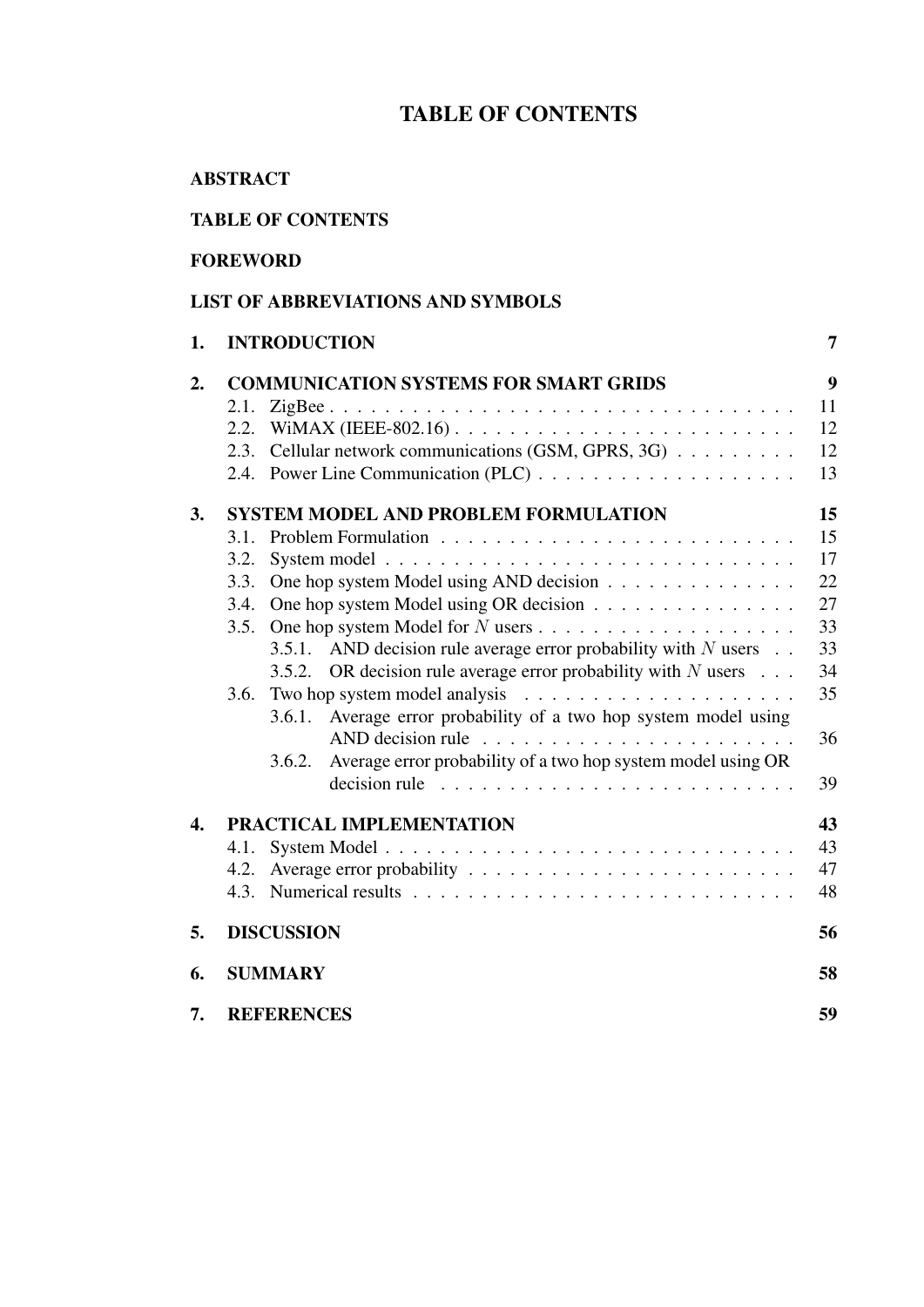# **FOREWORD**

This thesis work was carried out at the center for Wireless communications of university of Oulu, Finland. The aim of this thesis work is to design a communication system for smart grids using a wireless sensor network with low cost which is also easy to implement and has a low average error probability. The proposed model uses different logical hard decision rules in different stages of the network to decide on the state of the system. The target is to see how practical is this model to be implemented as a way of communication in smart grid networks.

Here, I would like to gratefully acknowledge my supervisor Doctor Pedro Nardelli for the guidance and help he provided during this thesis work. I would also like to thank my second supervisor Docent Premanandana Rajatheva. Finally, I want to thank my family for always believing in me and supporting me throughout the years.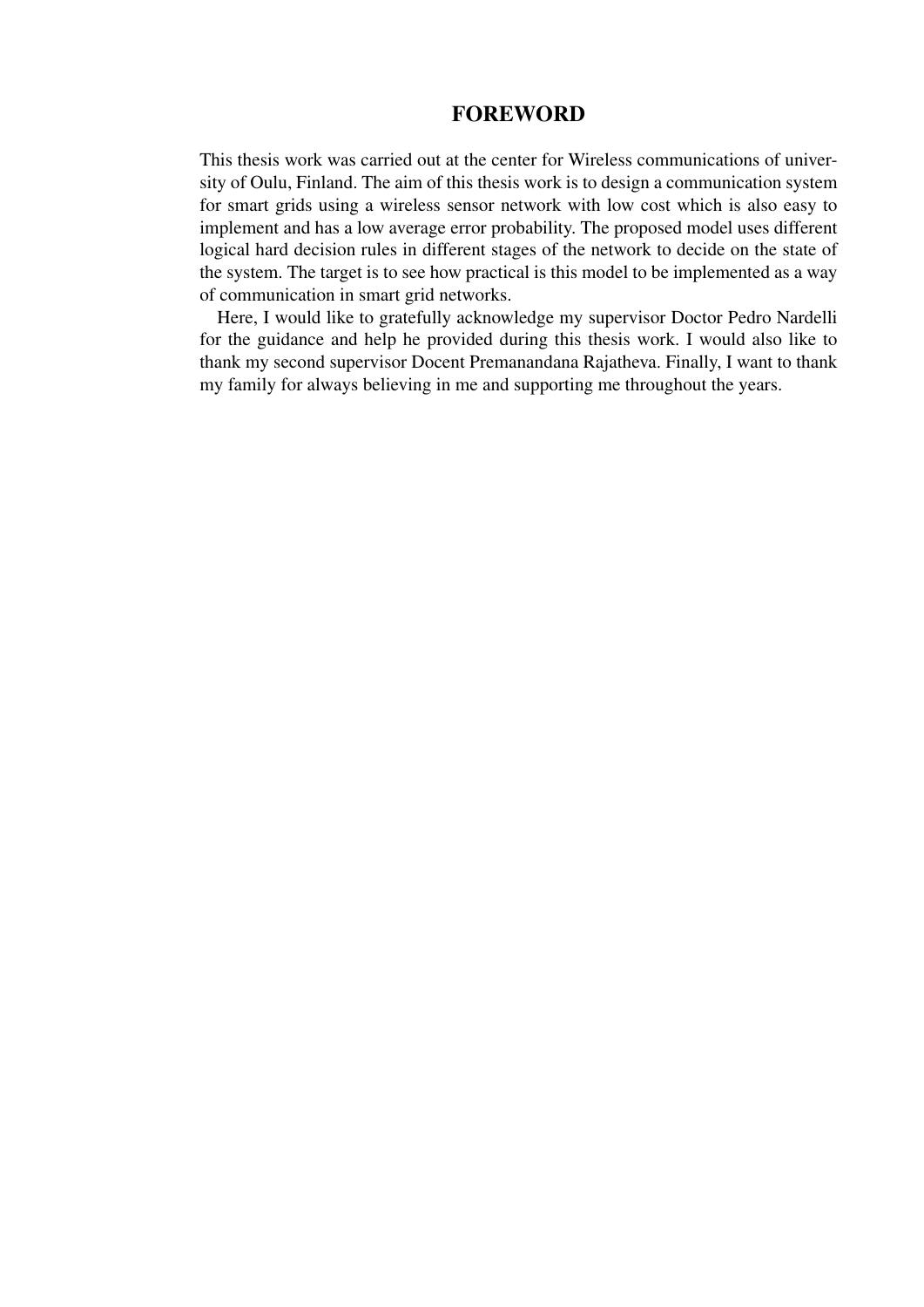# LIST OF ABBREVIATIONS AND SYMBOLS

| $\mathcal{N}_i$      | Set of Smart meters                                 |
|----------------------|-----------------------------------------------------|
| $\dot{\imath}$       | Consumers (Prosumers)                               |
| $N_i$                | Elements of $i$                                     |
| ${\bf N}$            | Number of sensor (users or smart meters)            |
| $\mathcal N$         | Set of Aggregators                                  |
| $\dot{j}$            | Number of hops                                      |
| $t_n$                | Time instants                                       |
| $\gamma$             | Predefined threshold of the Network                 |
| $\theta_{i,j}[n]$    | Binary function which indicates the meter state     |
| $P_{i,j}(t_n)$       | Average power demand at time instant $t_n$          |
| $q_{\parallel}$      | Sensing error                                       |
| $p_1$                | NAN communication error                             |
| $p_2$                | WAN communication error                             |
| $\theta_i[n]$        | Binary state of the aggregators                     |
| $\theta[n]$          | Global binary state of the system                   |
| x(t)                 | Input signal                                        |
| y[n]                 | Aggregators Input (sensors output)                  |
| $\hat{\theta}[n]$    | Global estimated binary state of the system         |
| $s_i[n]$             | First hop output                                    |
| $\mathcal{E}$        | The event under observation                         |
| $S_{i,0}[n]$         | Signal sent by sensor i                             |
| $S_{i,j}[n]$         | State of the system at $j$ th level                 |
| $\dot{\jmath}$       | Number of hops                                      |
| $\theta_{i,0}[n]$    | Initial binary state of the network                 |
| $g(y_N[n])$          | Bolean function that estimates $\theta[n]$          |
| $\bar{P}_{i,j}(t_n)$ | Average power demand of the whole network           |
| $n_{\rm max}$        | Number of measurements considered                   |
| $P_e$                | Average error probability                           |
| $P1 - 0$             | Probability of receiving zero when the input is one |
| $P_{0} - 1$          | Probability of receiving one when the input is zero |
| $\hat{s}$            | received signal                                     |
| Pr                   | Probability                                         |
| H                    | House                                               |
| K                    | Number of aggregators                               |
|                      |                                                     |
| <b>AES</b>           | <b>Advanced Encryption Standard</b>                 |
| AMI                  | Automatic metering infrastructure                   |
| <b>AMR</b>           | Automatic meter reading                             |
| <b>BAS</b>           | Building automation system                          |
| <b>BSC</b>           | Binary symmetric channel                            |
| <b>CDMA</b>          | Code division multiple access                       |
| <b>CWC</b>           | Center for wireless communications                  |
| <b>DES</b>           | Data encryption standard                            |
|                      |                                                     |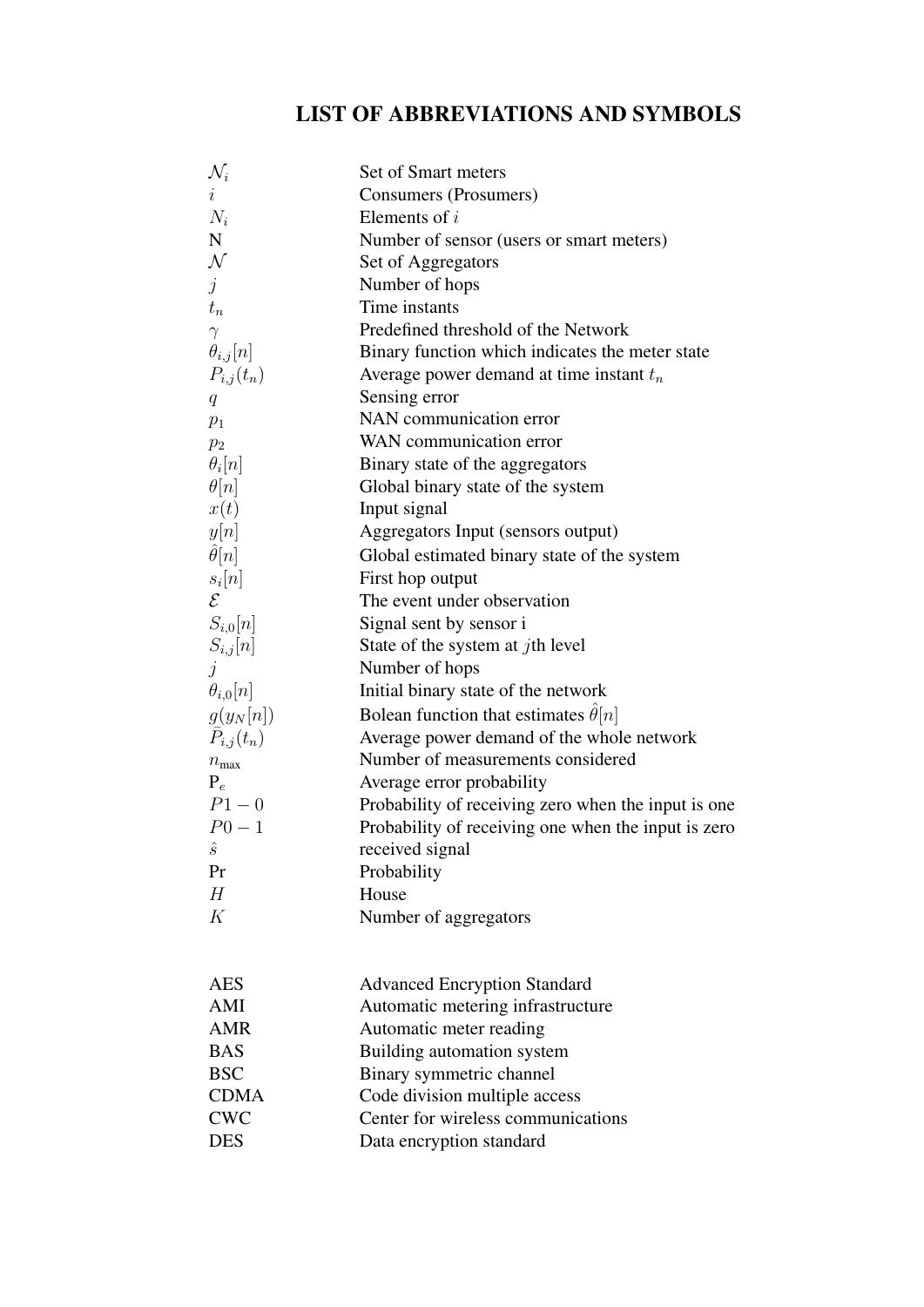| <b>DLC</b>   | Direct load control                                  |
|--------------|------------------------------------------------------|
| <b>DMS</b>   | Distribution management system                       |
| <b>DSSS</b>  | Direct sequence spread spectrum                      |
| <b>EMS</b>   | Energy management system                             |
| <b>ESI</b>   | Energy services interface                            |
| <b>FFD</b>   | Full function device                                 |
| <b>GMSK</b>  | Gaussian minimum shift keying                        |
| <b>GPS</b>   | Global positioning system                            |
| <b>GPRS</b>  | General Packet Radio Service                         |
| <b>GSM</b>   | Global System for Mobile Communications              |
| <b>HAN</b>   | Home Area Netwrok                                    |
| <b>IED</b>   | Intelligent electronic device                        |
| <b>ISO</b>   | Independent system operator                          |
| <b>IEEE</b>  | Institute of electrical and electronics engineers    |
| LAN          | Local Area network                                   |
| <b>LMS</b>   | Load management system                               |
| LOS          | Line of sight                                        |
| <b>LTE</b>   | Long term evolution                                  |
| <b>MIMO</b>  | Multiple-Input and Multiple-Output                   |
| <b>MAC</b>   | <b>Media Access Control</b>                          |
| <b>MV</b>    | Medium voltage                                       |
| <b>NAN</b>   | Neighborhood Area Network                            |
| <b>NLOS</b>  | Non line of sight                                    |
| <b>NIST</b>  | National Institute for Standards and Technology      |
| <b>OFDMA</b> | <b>Orthogonal Frequency-Division Multiple Access</b> |
| <b>OQPSK</b> | Offset quadrature phase-shift keying                 |
| <b>PLC</b>   | <b>Power Line Communication</b>                      |
| <b>REDD</b>  | Reference Energy Disaggregation Data Set             |
| <b>RFD</b>   | Reduced function device                              |
| <b>SEP</b>   | <b>Smart Energy Profile</b>                          |
| WAN          | Wide area network                                    |
| <b>UMTS</b>  | Universal mobile telecommunications system           |
| <b>WCDMA</b> | Wideband code division multiple access               |
| <b>WiMAX</b> | Worldwide Interoperability for Microwave Access      |
| <b>WSN</b>   | Wireless sesnsor networks                            |
| 2G           | 2nd generation                                       |
| 3G           | 3rd generation                                       |
|              |                                                      |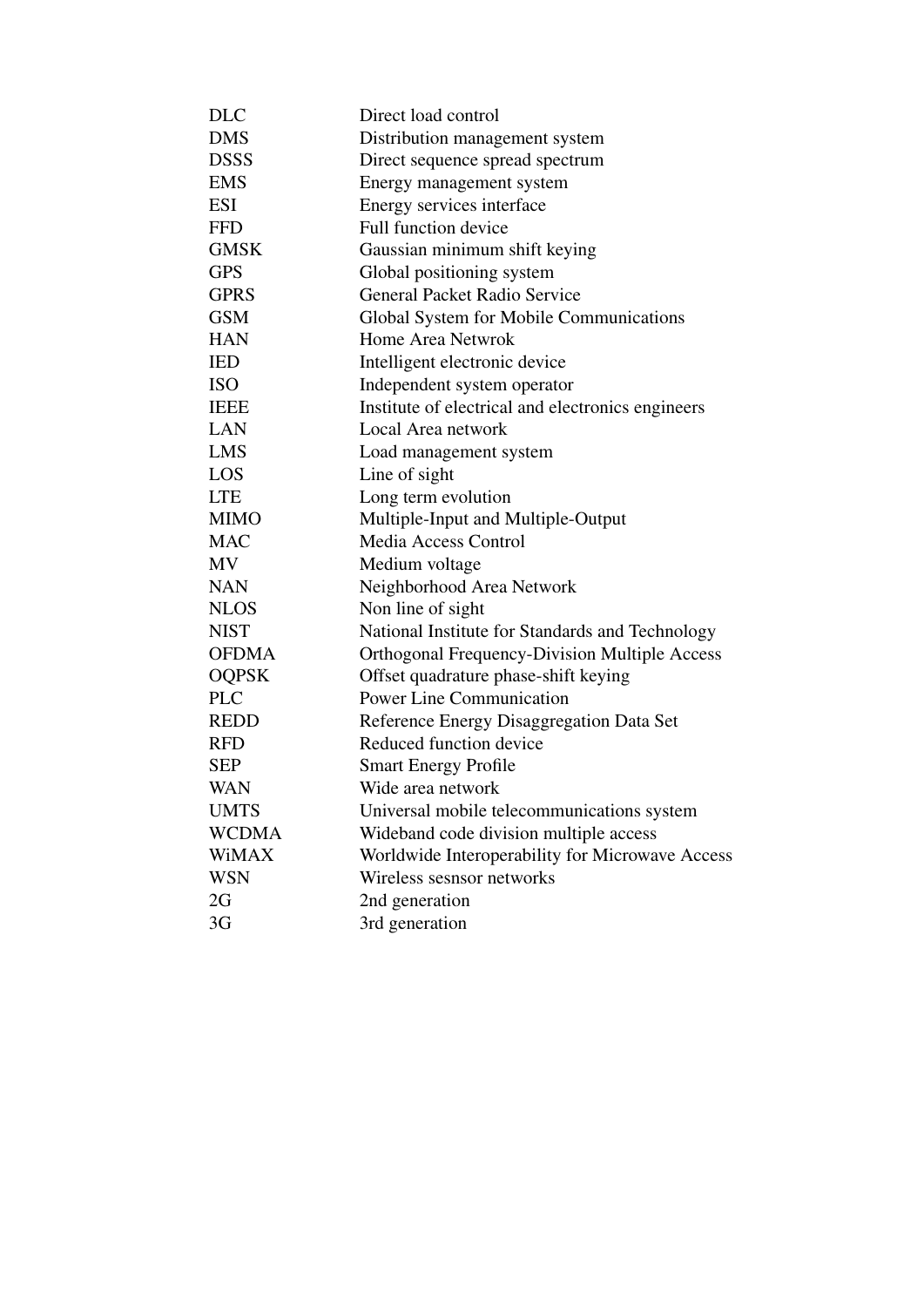#### 1. INTRODUCTION

The basic structure of the electrical power grids have been the same for the past century and even though they have been contributing greatly to our daily and industrial needs, they are not suitable for the needs of the modern days any more. Several problems such as more voltage sags, blackouts, and overloads have been raised from using the traditional power grid systems, especially in the past decade as a result of slow response time of devices over the grid [1]. In addition to that, with the growing size of the population, the demand for electricity and consumption is also increasing [2]. This means more appliances and consumers are joining the current power grids which are not designed for handling these large amounts of users. Also, the current power grids contribute greatly to the carbon emission [3]. With both economic and environmental aspects in mind, changing such an unstable and inefficient system into a more interoperable, secure, and cost effective systems seems inevitable. [1].

The concept of smart grids has been introduced to characterize the modernization of the traditional electrical power grid, empowered by the advances of information and communciation technologie [4]. Smart grid is a modern power grid system with improved efficiency, reliability and safety [2]. This new power grid is called Smart grid which is likely to be a very good solution to the current energy crisis [5] and this change will definitely affect utilities, regulation entities, service providers, technology suppliers, and electricity consumers too [6]. Since the smart grid is based on a two way, almost real time communication between different elements of the network [7], communication technologies is one of the most important part of a smart grid [8, 9]. Communication technologies have helped smart grids become more achievable [10].

In this thesis, we are proposing a new structure for the communication systems in a smart grid network using a wireless sensor network (WSN) [11], since the wireless sensor networks are becoming more popular each day to be used in any possible application area [12]. Our study was done on general applications with loose reliability requirements. There have previously been some researches done in implementing WSNs in smart grids networks (e.g. [13, 14]). In our research, we are trying to build an efficient communication system where its low cost and simplicity are its main characteristics. With the help of different decision rules and logical gates, we created a communication system based on WSNs which can detect a given event based on an input signal, keeping its decision as simple as possible. What makes the concept studied in this thesis different form previous works is that we have studied the efficiency of using the one bit signaling method in detecting an input signal based on the decisions that have been made through out the network by the aggregators and network operators.

The design and implementation of communication networks in smart grids face several challenges. The main problem is that there are no specific communication infrastructures that have been widely accepted in order to transform the current power grids into smart grids [1, 15, 16] and so several wired and wireless communication technologies such as Power line communications [17], optical fibers [18], IEEE 802.11 based wireless LAN, IEEE 802.16 based WiMAX,3G/4G cellular, ZigBee based on IEEE 802.15, are currently being used in Smart grids communication technologies [19].

Due to the different existing applications in such large infrastructure (smart grids), the requirements for the communication systems are diverse and context-dependent. Some control applications should be almost real-time and highly robust while house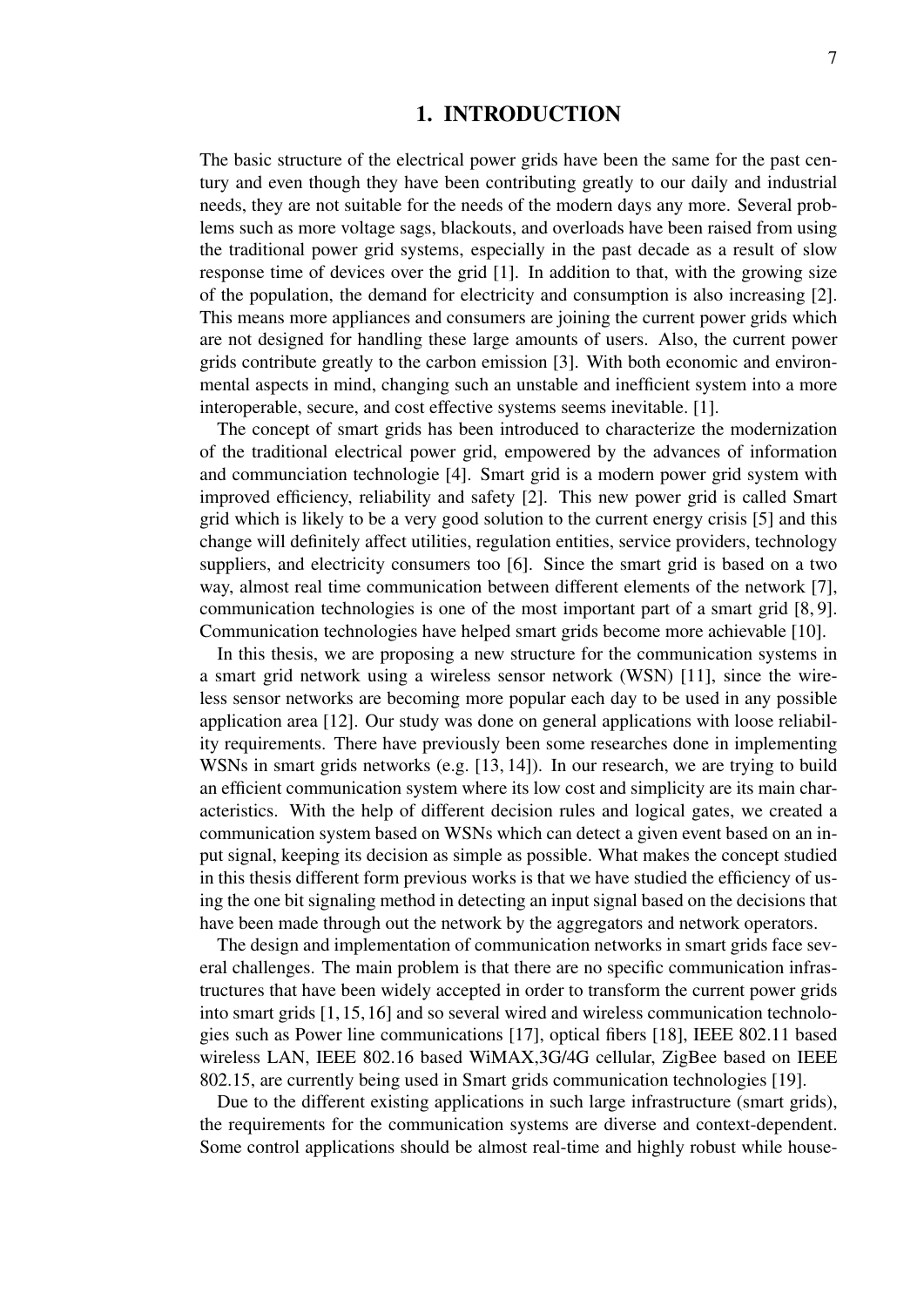hold billing has looser needs [20].

Moreover, in the first part of this research, we will see the average error probability of the system in a two hop system model where the decision making is down at the end point of the second hop. Smart meters which are operating with sensing error send their data to aggregataros through a communication channel where the data faces the first communication error, then this data is sent by the aggregators to the network operator through a new communication channel where again the data meets another communication error, finally, the network operator decides on the overall state of the system based on the information it has received. Different error probability equations are derived for different decision rules and different situations are simulated in order to study the system behaviour.

In chapter 4, we consider the case where the smart meters need to inform the aggregator whether their energy consumption (or generation, or the balance between them) in predetermined time periods is above or below a given threshold. Aggregators proceed similarly with the system operator based on individual meter information. The system operator then needs to decide about the general state of the whole network. Our proposed model consists of two layers, first layer is the connection between the houses and network aggregators. There are a total of 12 houses studied in this chapter. We have grouped them in 3 different networks consisting of 4 houses each. Each of these networks sends its data to its corresponding aggregator, the aggregator then decides about the state of the first layer and send it to the second layer which is defined as the connection between the aggregators and the network operator. Such information obtained from the proposed network can then be used in, for example, cloud computing applications [21] such as forecasting, demand-side management, peer-to-peer energy trading.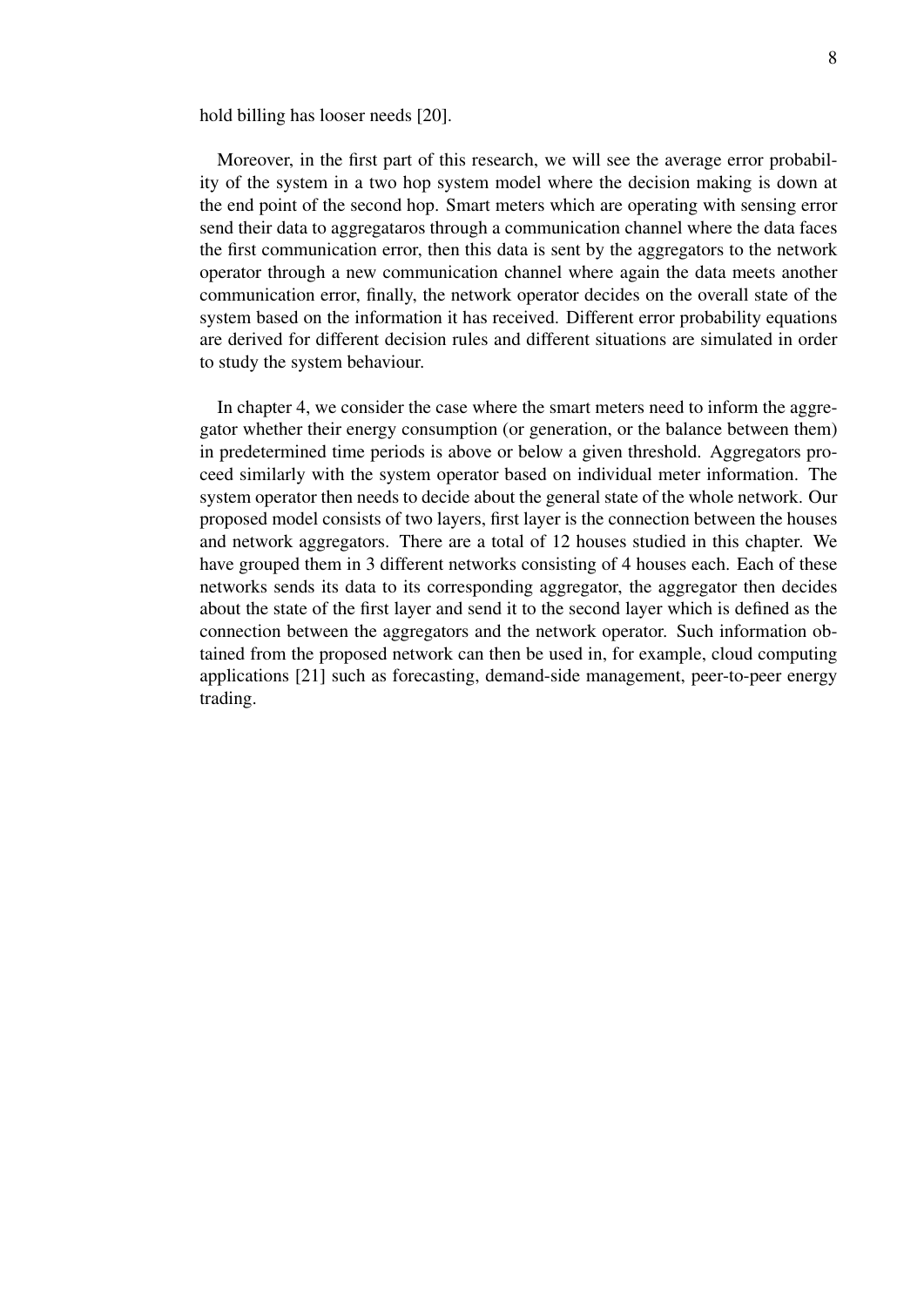# 2. COMMUNICATION SYSTEMS FOR SMART GRIDS

The traditional power grids that are being used currently to transmit power from the utilities to the consumers have been in use for more than a hundred years. Technology is advancing with a fast speed, not to mention the fact that the population of the world is also growing which means that more users are being added to the power grids around the world. In addition the mentioned facts, the current power grids main resource are fossil fuels, this would mean that our current power system is responsible for carbon emissions and pollution. Considering all the mentioned facts, it is easy to understand why the old power grids are not suitable for todays needs anymore and why the are facing several problems such as more blackouts and voltage sags.

This means that the current power grids need to be replaced by an alternative that is both reliable and efficient. This new structure should be able to address the problems that were mentioned earlier in addition to being scalable, manageable secure and cost effective. This new structure with all these characteristics is called Smart grids [1].

Smart grids can be defined as the integration of the modern communication and information technologies with the traditional power grids which will result in an improved efficiency,reliability and safety. Also, smart grid do not depend on fossil fuels and can use renewable energy sources; thus, decreasing the carbon emission. Using smart grids will result in an enhanced system throughput and also will reduce the consumption on the grid [2].

A power grid consists of many different parts such as utilities, transmission lines and consumers. Smart grids too consist of different elements such as intelligent electric devices (IED), sensors whether wired or wireless, smart meters, distributed generators and dispersed loads. These different elements of the grids need to be able to cooperate with each other in order for the system to work as expected. This cooperation is done using different types of communication and information technology. Therefore, it can be said that the communication system is one of the most important parts in a smart grid network [6].

As it was mentioned earlier, what changes the power grid into a smart grid is adding a communication network to the electrical grid with the main responsibility of collecting and analyzing different aspects important to the grid operator. The functionality of a smart grids highly depends on this real time information that it receives from different parts of the network and it is based on this real time data that the smart grid can act on managing power. This definition alone can show how important is the communication network to the smart grid; thus, the design and implementation of the communication network has a big impact on the grid as it is the tool that makes the communication between different parts of the grid possible [1].

Fig1 shows the basic concept of a smart grids which may help for better understanding the reason why the current power grids are being replaced by the smart grids.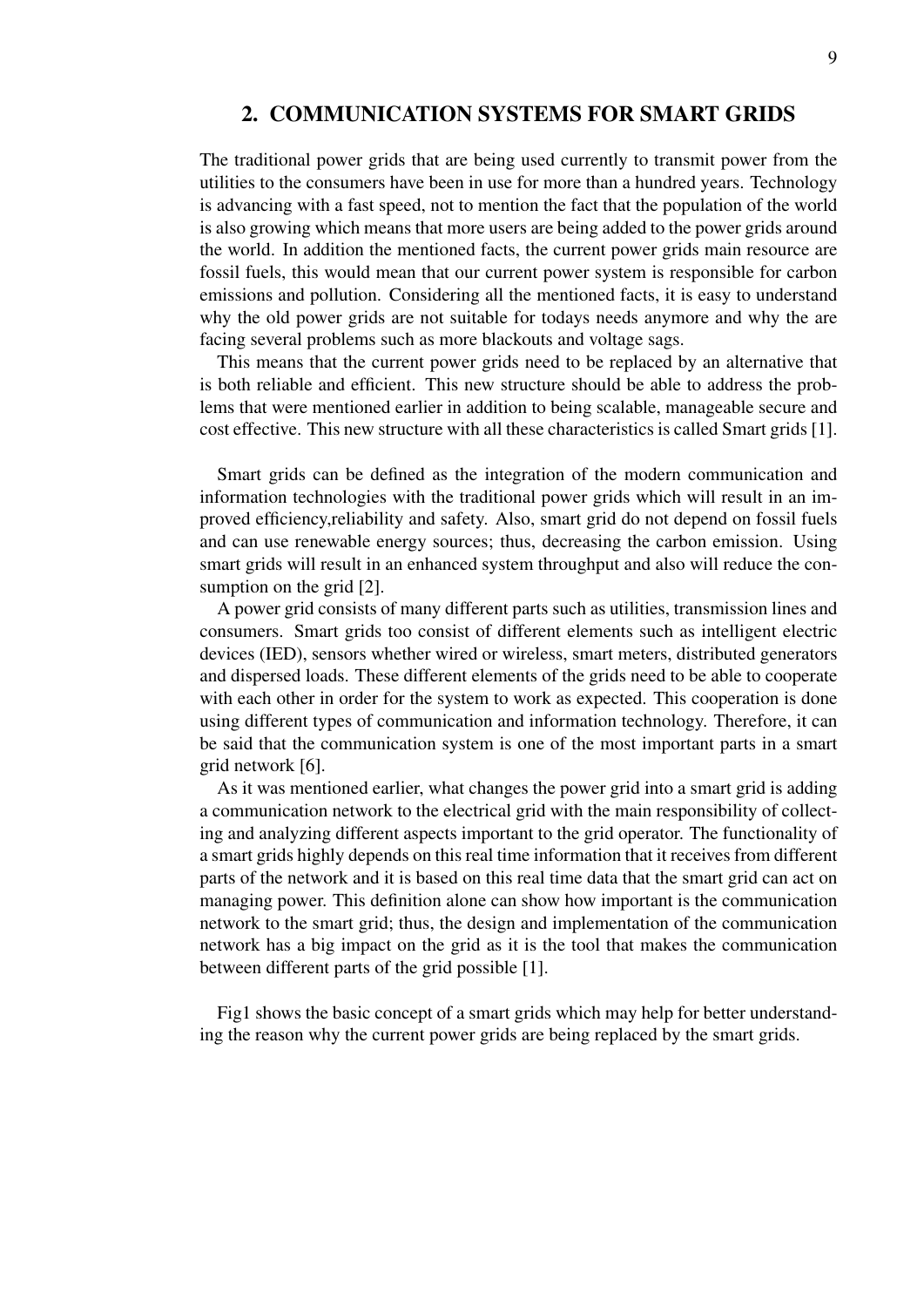

Figure 1: Basic illustrarion of a smart grid .

Although communication network is very important to a smart grid, it also faces several challenges. The most important problem can probably be the fact that the requirements and specifications of a communication system in a smart grid is not very straightforward and therefore there is no specific architecture that would be accepted by the majority of companies. That is why different companies usually design there own communication structure for being implemented in a smart grid [1].

Before we start looking at some of the most popular communication technologies that are currently being used in smart grids networks, let us introduce some of the main characteristics of a communication system which is being used in a smart grid in addition to reliability, extensibility, scalability, manageability and low latency [8].

- high availability,
- automatic management of redundancies,
- appropriate communication delay and system responsiveness,
- high security,
- ease of deployment and maintenance.

Moreover, there are two types of subsystems that are used in the communication systems in smart grids. First one is a communication infrastructure which should be able to carry out the tasks that is expected from the communication system of a smart grid and most importantly keep the connection between different elements of the grid alive at all times. This infrastructure is a combination of communication technologies, networks and protocols. The second subsystem is a middleware platform. This platform is where the software layer which is the communication tool between the applications and the first subsystem exists [18].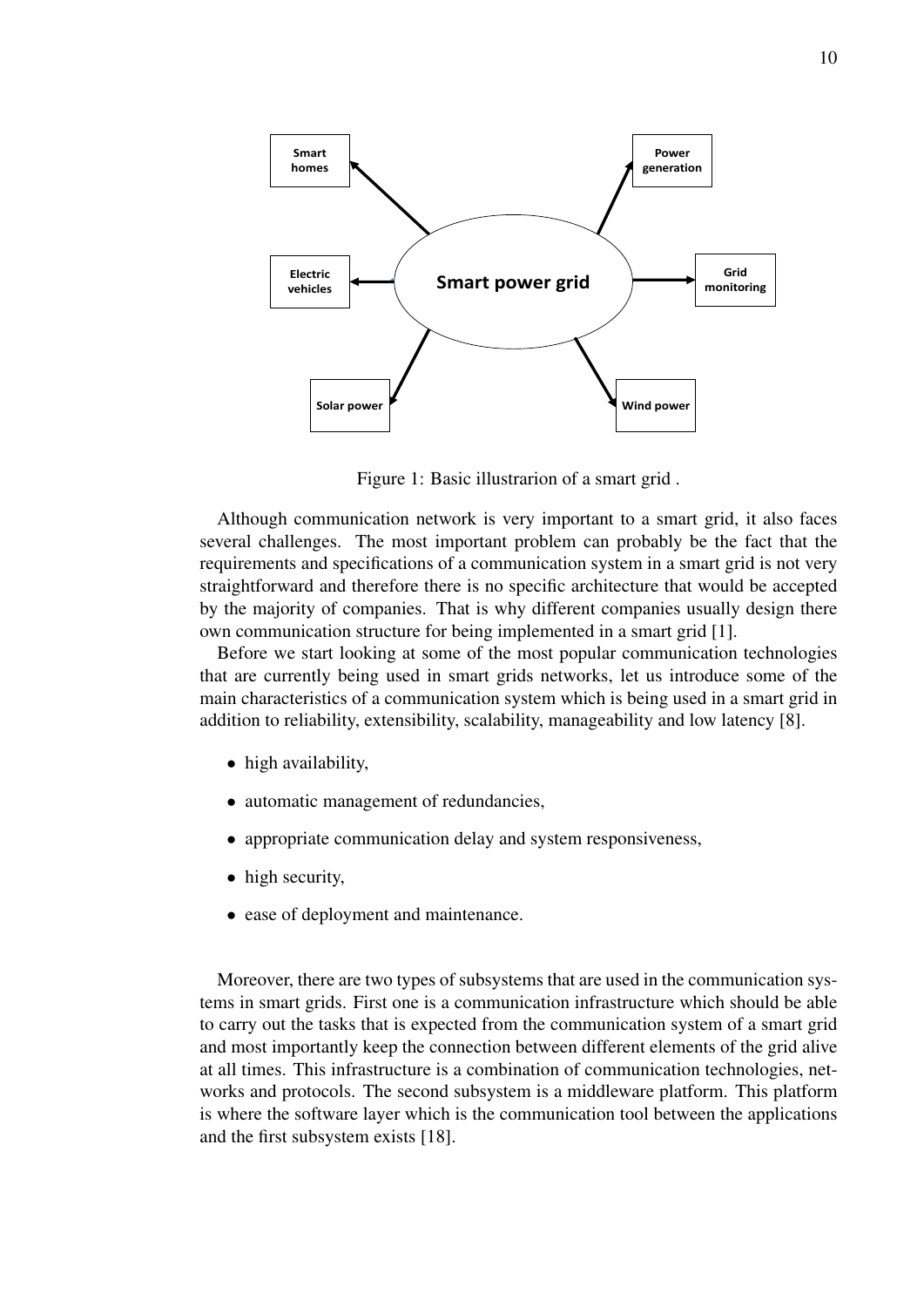Further in this thesis we will see different types of smart grids communication networks that are used in out analysis, for better understanding each of them, here are a short explanation of each [1]:

- Home Area Networks (HAN) which as can be understood from its name is a communication network that connects different house appliances. These appliances all have smart meters which is responsible for monitoring various grid elements such as gas, electricity or heat.
- Neighborhood Area Networks (NAN) which can be explained as a network which consists of several HANs connected together
- Wide Area Networks (WAN) which is the larges network in an smart grids and includes both HAN and NAN. WAN is what makes the two way communication with the network operator possible.

As it was mentioned earlier, there is no specific communication system for being used in smart grids and there are several different technologies that are being implemented currently in smart grids. Table 1 shows some of these most popular communication technologies and their properties [22].

| Technology  | Spectrum                                    | Data rate                                                 | Coverage range               | Application               | Limitation                       |
|-------------|---------------------------------------------|-----------------------------------------------------------|------------------------------|---------------------------|----------------------------------|
| <b>GSM</b>  | 900-1800 MHz                                | Up to 14.4 Kpbs<br>$1-10$ Km<br>AMI, Demand response, HAN |                              | Low data rates            |                                  |
| ZigBee      | 2.4 GHz-868-915 MHz                         | 250 Kbps                                                  | $30-50$ m                    | <b>AMI-HAN</b>            | Low data rate, short range       |
| <b>PLC</b>  | $1-30$ MHz                                  | $2-3$ Mbps                                                | $1-3$ Km                     | AMI, Fraud Detection      | Harch, Noisy channel environment |
| 3G          | 1.92-1.98 GHz/2.11-2.17 GHz                 | 384 Kbps-2 Mbps                                           | $1-10$ Km                    | AMI, Demand response, HAN | Costly expectrum fees            |
| WiMAX       | 2.5 GHz, 3.5 GHz, 5.8 GHz                   | Up to 75 Mbps                                             | 10-50 Km (LOS)/1-5 Km (NLOS) | 1AMI, Demand response     | Not widespread                   |
| <b>GPRS</b> | 900-1800 MHz<br>$1-10$ Km<br>Up to 170 Kpbs |                                                           | AMI, Demand response, HAN    | Low data rates            |                                  |

Table 1: Smart grid communication technologies

#### 2.1. ZigBee

ZigBee is considered to be the best communication technology for being used in home area networks by the U.S National Institute for Standards and Technology (NIST) since it has many advantages such as having low cost of implementation, being efficient in term of power usage and data rate. The mentioned properties makes ZigBee technology a suitable option for smart grids applications within HANs such as smart lightening, energy monitoring and energy management. That is why a lot of companies dealing with AMI prefers smart meters that are compatible with ZigBee Smart Energy Profile (SEP) [10, 22].

ZigBee was first introduced to the technology by ZigBee Alliances. It is based on Physical layer and Media access control (MAC) layer of the IEEE 802.15.4 standards.ZigBee uses direct sequence spread spectrum (DSSS) and its operating frequency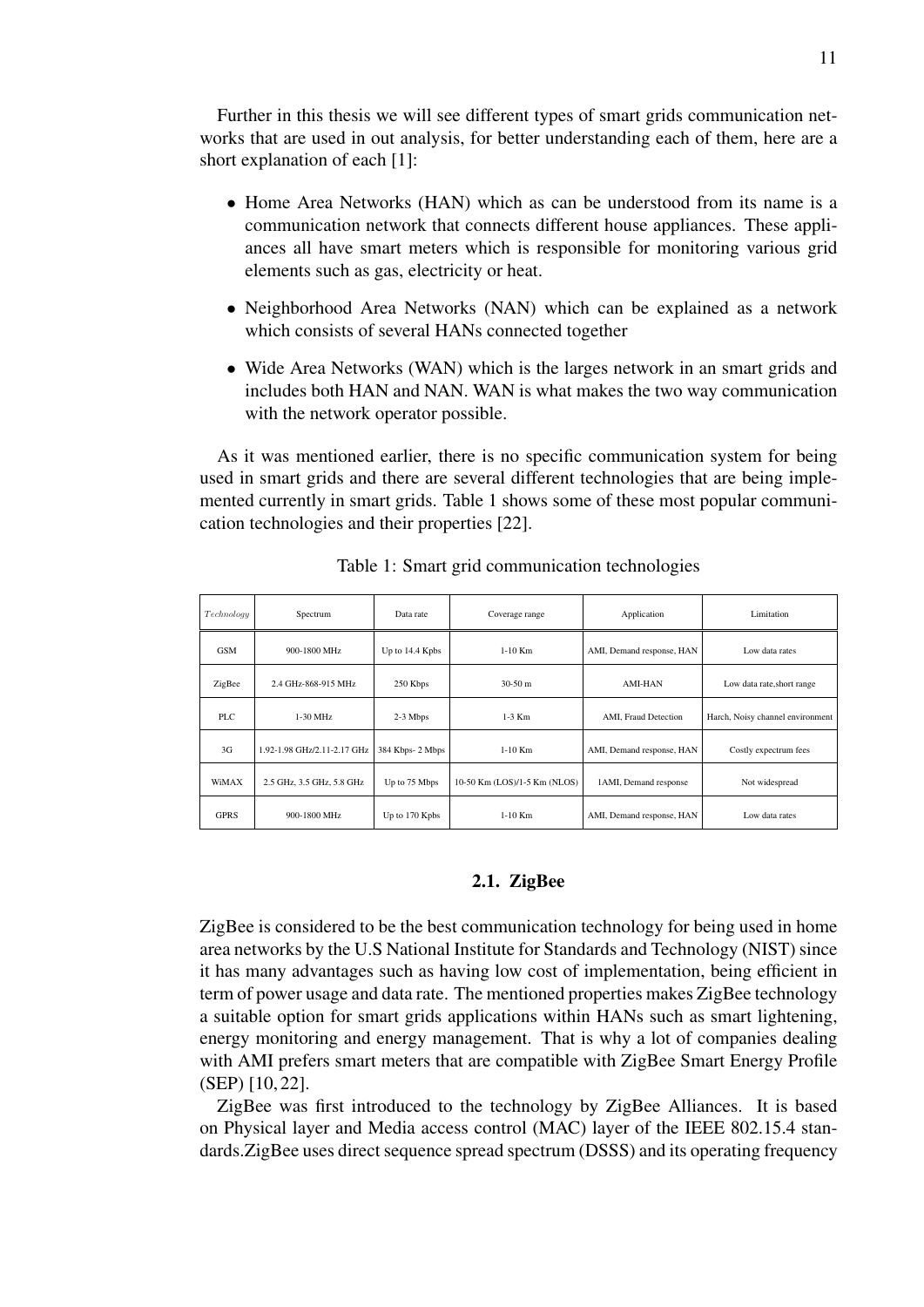band is ISM bands of 868 MHz, 915 MHz and 2.4 GHz as it was mention in Table.1. Because of its low data rate, ZigBee is a suitable option for home automation applications [10, 22].

There are two different kinds of devices that exists in the networks that use ZigBee technology. One is called a full function device (FFD). Formation, management and data routing are the responsibility areas of the FFD. The other kind of device used in ZigBee enabled networks is called Reduced function device (RFD) which act as the supporter of FFD [10, 22].

One of the main factors to be considered in a smart grid network in the security of the network. ZigBee benefits from a strong authentication process between the devices that want tp communicate with each other in the network. This authentication process is based on 128 bit AES encryption [10].

ZigBee is a suitable option which makes the wireless networking between the different elements of the grid possible. It has 16 channels in the 2.4 GHz band and each of these channels has a bandwidth of 5 MHz and uses Offset quadrature phase-shift keying (OQPSK) modulation method. On the down side, ZigBee has some disadvantages such as low processing capabilities, small size of the memory and small delay requirements. It also suffers from interference between the devices.

#### 2.2. WiMAX (IEEE-802.16)

Another communication technology that is currently being used in the smart grids systems is the Worldwide Interoperability for Microwave Access (WiMAX) under the IEEE-802.16 standards for Wireless broadband. In this explanations, IEEE-802.16 indicates the physical and MAC layer of the WiMAX technology. This physical layer uses OFDMA modulation scheme in addition to other capabilities such an antenna system which is designed using the MIMO technique. Using this method enables the WiMAX technology to use LOS on its  $11 - 66$  GHz frequency band and NLOS on its 2 – 11 GHz frequency band.

In terms of security, WiMAX uses data encryption standard (DES) and also AES encryption techniques like Zigbee and therefore has a secure communication. The fact the main purpose of the WiMAX design is to be used in point to multi point communication in addition to other capabilities such as long communication range ,low cost of implementation and high data rates, makes the WiMAX technology a good backbone for a smart grid network [23].

#### 2.3. Cellular network communications (GSM, GPRS, 3G)

One of the suitable options for communication systems to be used in smart grids is our current cellular system such as 2G, 3G, WiMAX and LTE. Since they are already designed, implemented and are in use, using the as a communication tool between the smart meters and the utility and other network elements would be very cost effective for companies since they would not have to spend extra time and money on designing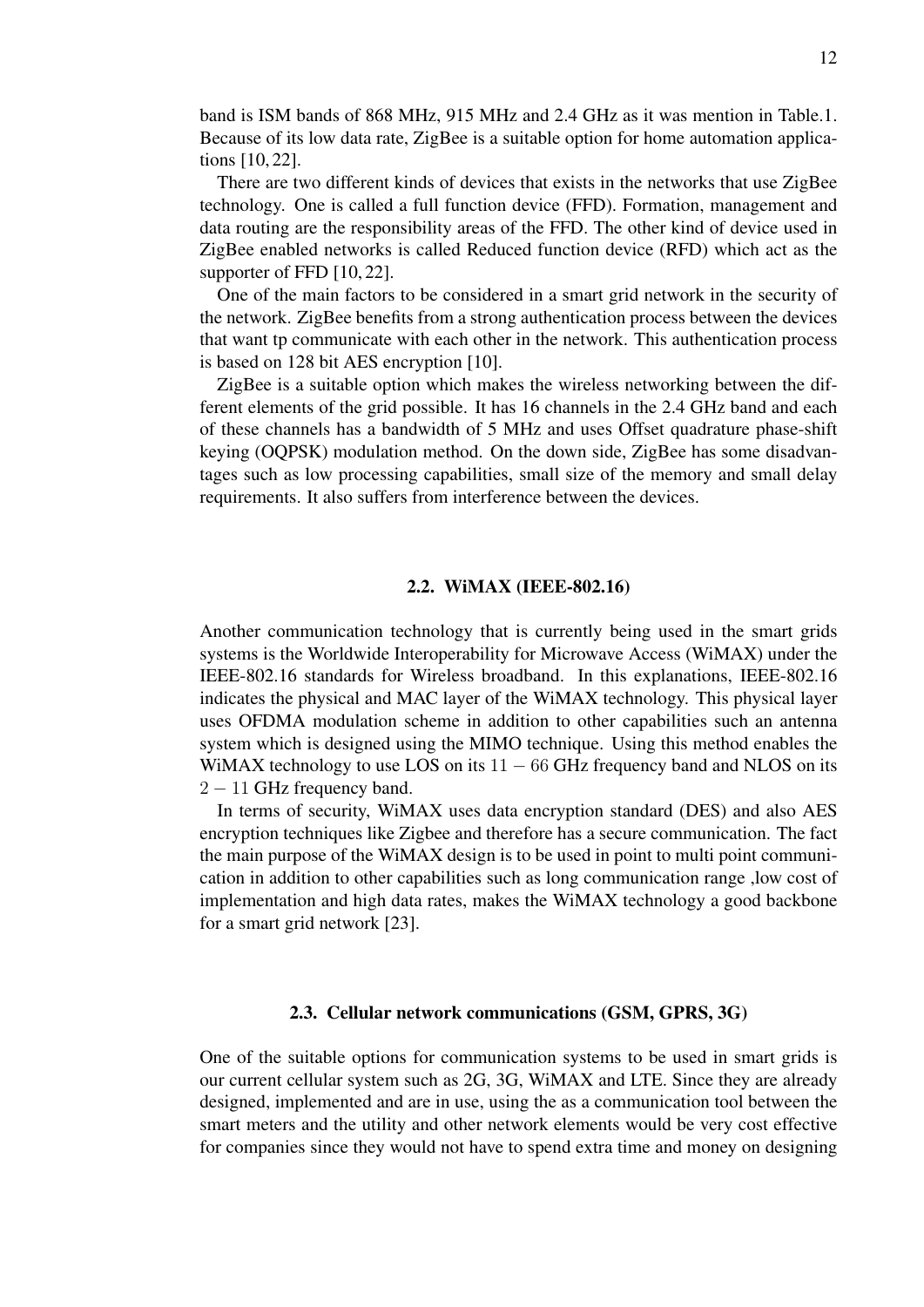and implementing a new communication infrastructure which would be suitable for their specific application.

Assuming that smart meters in a network send their data to the corresponding utility every 15 minutes, this indicates that every 15 minutes there a great amount of data that has been generated and needs to be send through the communication channel. Handling a big amount of data requires a high data rate connection, that is why many telecommunication companies such as T-Mobile, Vodafone and Telenor have agreed to make it possible for the smart grid networks to use their GSM network for their data flow from the smart meters to the utility. In addition to this, some of the smart meters in the industry are compatible with the GPRS technology. Other wireless communications technologies that are currently being used in some smart meters project are code division multiple access (CDMA), Wideband code devision multiple access (WCDMA) and Universal mobile telecommunications system (UMTS) [22].

GSM is the most used cellular network communication technology in smart grids. Its operating frequency bands are 900 MHz and 1800 MHz. Gaussian minimum shift keying (GMSK) is the modulation method that is used in GSM and. GSM has a high level of security and is most popular with application in HAN, home monitoring and load control [10].

Our current cellular network have a lot of advantages that makes them the best option for being used as the communication technologies in smart grids. Some of these advantages are low cost of implementation and maintenance, secure data transmission and fast installation. However, as we all have experienced situations that there is no cellular coverage. The fact that cellular communications might not always be available since a lot of users are always connected to it which will result is congestion or decrease in network performance, will result in companies that are dealing with critical application not to chose the current cellular communication technologies and build their own communication infrastructure which is suitable for their needs [22].

#### 2.4. Power Line Communication (PLC)

As its name suggests, smart grids networks that use PLC as their communication system use the existing power lines in order to transmit data between the devices in the network with a relatively fast speed (2-3 Mb/s). Since this type of communication is a wired communication technology and not wireless, it is the most popular choice of communication when it comes to the electricity metering since the wired connection is directly connected to the meter. PLC networks are usually implemented in a way that the power lines are the mean to connect the smart meters to the data collector and then information is sent to the data center using the cellular communication technologies mentioned earlier. In other words, PLC is the communication mean between the smart meters and data concentrator and GPRS is tool of communication between the data concentrator and the utility. One of the pints that make PLC a popular choice of communication is that any electrical devices which are equipt with smart meters can be connected to the power line. That is why in some countries like France, companies are upgrading the traditional meters with PLC compatible meters.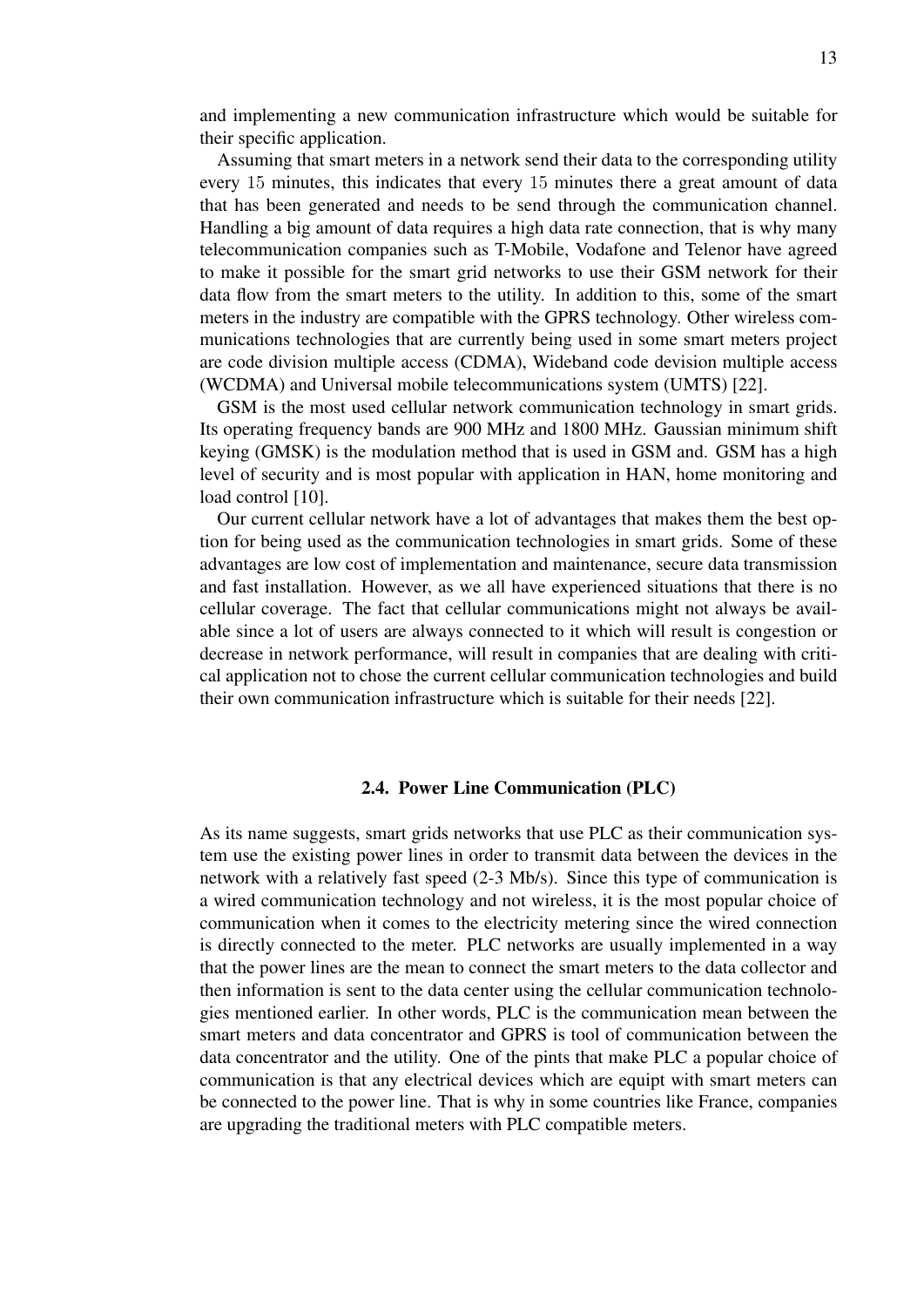As we know, smart grid is about the two way communication between the elements of the network and the utility but the current traditional power lines are incapable of this two way communication. That is why they have to be equipt with a modulated carrier signal over them that makes this two way communication possible.

PlC has two different categories. One of them is the Narrowband PLC which operates on the 3-500 Hz frequency range and is usually used in sensing and communication applications in smart grid networks. The other category is the Broadband PLC. Broadband PLC operates on the 2-250 MHz frequency range and in addition to its smart grids applications, it is also used in internet applications and end user entertainment. PLC is currently being used in various applications of smart grids and therefore, it is considered as one of the most popular communication systems in smart grids. PLC based smart meters, automation of the Medium voltage (MV) grids and advanced metering infrastructure (AMI)are some of the main applications of the PLC systems.

Although Power Line communications have become very popular for being used in smart grids, it also suffers from some disadvantages too. For example, PLC is yet not suitable for HANs. What makes PLC unsuccessful when it comes to HAN environments is the lack of PLC standards which can be adaptable with other communication technologies. Another problem with PLC technology is that it suffers from additive non-Gaussian noise [1, 2, 8].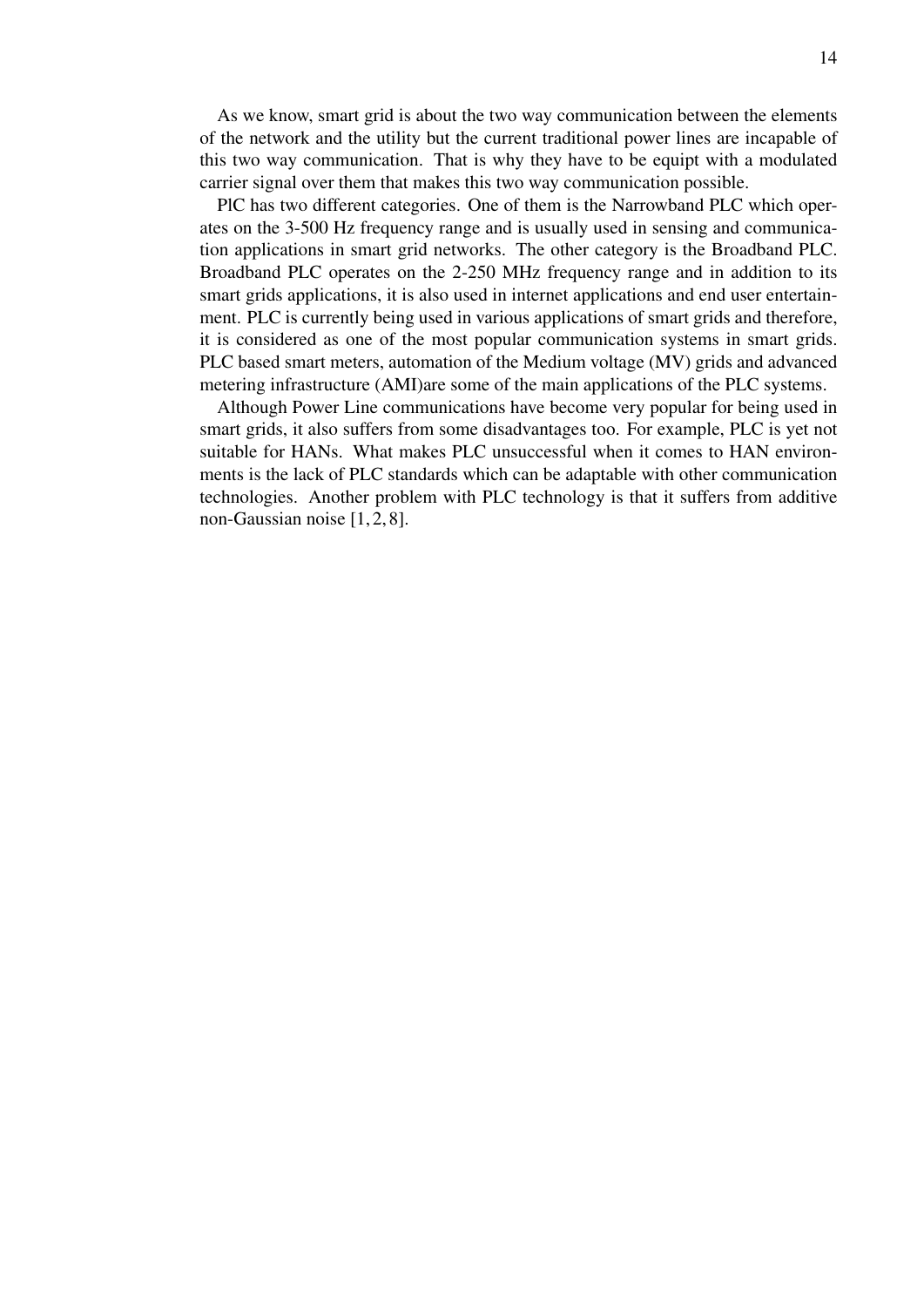# 3. SYSTEM MODEL AND PROBLEM FORMULATION

#### 3.1. Problem Formulation

Since the traditional power grids are not suitable for the needs of the 21st century thus they are being replaced by smart grids networks in recent years . Intelligent electronic devices (IEDs), wired and wireless sensors, smart meters, distributed generators and dispersed loads are what form a smart grid networks. The cooperation and coordination of these components rely on the communication network of the smart grids; hence, information and communication systems are considered to be the most important part of a smart grid. In other words, the difference between the traditional power grids and smart grids is the integration of the communication networks with the electrical grids and capturing and analyzing the real time data it receives from the power grid.

It has been previously mentioned that there is no specific communication network structure for the current smart grids and so companies usually propose their own communication network structures in order to be used for different applications. In this thesis we are proposing a new way of decision making in a smart grid network in an attempt to minimize the error in the final data which is received by the network operator.

In our general proposed model, we assume a network of houses which are connected together in a star network topology. The system model is shown in Fig.2.

This network consists of different layers. In the first layer we have the devices in the houses. each house includes several different devices, each of them having a sensor (smart meter). For instance, in case of house number one, we assumed three devices with three sensors, S11,S12 and S13. Each of these Sensors measure and store the data based on their application, whether it is to measure and store the temperature, voltage usage, power usage, etc. As can be seen in Fig.2, all the smart meters in one house are connected to a network aggregtor (e.g.smart meter 1 in case of house one).



Figure 2: System Model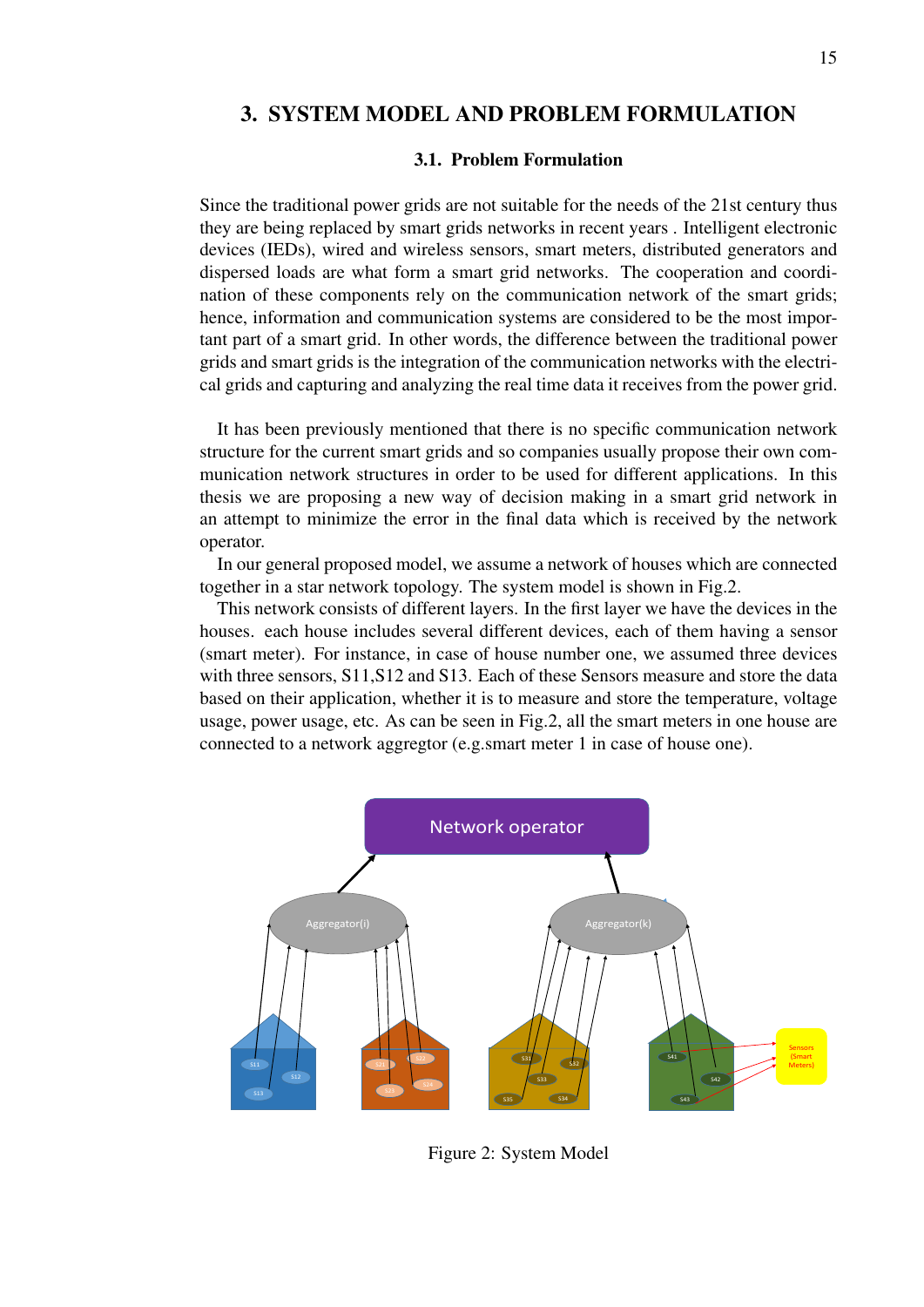In this part, we consider a network where smart meters in the houses are programmed to monitor if a given event has happened in the network in order to be able to inform the network operator whether this event happened or not so that the network operator can take the suitable reaction. We study the probability of a decision error happening in the network.

Sensors, smart meters and the connection links between the smart meters and the network operator are prone to errors in this scenario, whether it is sensing error or communication error.

The problem studied in this thesis consists of two parts. The first part is the theoretical evaluation of the proposed model which is presented in this chapter. The next chapter will be about the practical implementation of the model studied in this chapter.

The general system model in this thesis is consist of two different layers. The first layer consist of the smart meters in the houses which are connected to the aggregators. These smart meters send their measured data to the aggregators. These aggregators are the end point of the first layer of this network. In this chapter, the first fist hop of the network (aggregators) works as a relay network which means that no decision making happens in the first layer. So when the data sent by the smart meters reaches the network aggregators, it is sent to the next hop which is the network operator using an error prone communication channel without any implementation of the decision rules. In this chapter, the only place that the decision making happens is the last hop by the network operator. In the theoretical results presented in the next chapter, network aggregators have to make a decision about the state of the network based on the individual meter information. After that, the aggregators send their decision (state of the first layer) to the second layer of the network which would be the system operator. The system operator then makes a decision based on the data it has received from the aggregators on about the state of the whole network. This would be explained in details in he next chapter.

The above mentioned decisions are based on hard decisions made by different logical gates. In this thesis, the two most popular logical decision rule which are AND and OR rules that are studied in the theoretical part.

In this chapter, we derive the error probability of each layer of the network and based on that we define the best strategy to be used in different situations. The effect of different network parameters are also studied. For instance, the effect of increasing the number of meters (users) in the network, or how having a reliable and non reliable network can affect the error probability and reception of the correct data. In our proposed model, two kinds of errors are considered, the sensing error which is caused by the sensors and the communication error which exists in the communication channel of the network.

What we are trying to do in this thesis is trying to understand how a wireless sensor network can be constructed in order to efficiently detect a given event based on the input signal. The simplicity of this sensor network is also very important is this study. An efficient implementation of such networks in smart grids can have a big impact on the current smart grid communication systems in case of efficiency, accuracy and robustness. As we know, some control applications need to be almost real-time and highly robust while some other applications such as household billing has looser needs.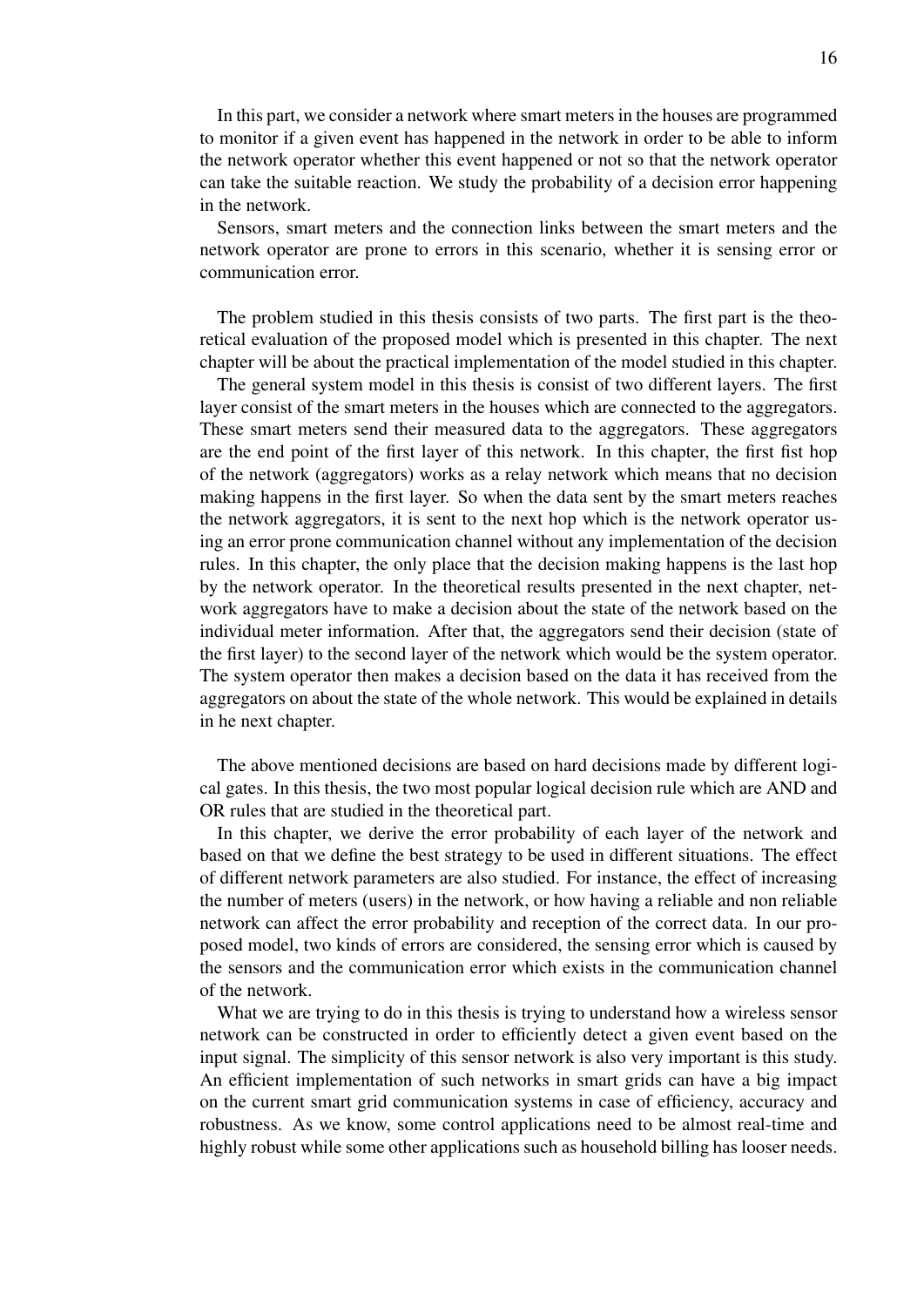The results of this thesis can be used to define the suitable structure for each of these applications.

#### 3.2. System model

In this part, we present a framework to evaluate the probability that a decision error event occurs in wireless sensor networks. This analysis includes both sensing and communication errors. As it was previously mentioned, sensors in the first hop need to identify whether a given event has occurred based on its periodic, noisy observation of the signal. This information then needs to be sent to the system operator where it decides about the general state of the network in a given time period. The mentioned information are transmitted from the sensors to the network operator through a binary symmetric channel which have different error probabilities. The decision that is made by the network operator is based on different logical operations such as AND and OR which are studied in this chapter in addition to MAJORITY which is studied in the next chapter. It is shown that the average error probability equations derived in this thesis are a function of different network parameters such as number of sensors, number of hops and sensing and communication error.

In this research we are following a different approach compared to what have been done before (e.g. [24–32]). What makes this research different is that here the quantization and decision rules are given in the scenario under analysis whereas in the other mentioned works, the focus is on finding the optimal detection/estimation scheme. Our approach does not focus on high reliability or low latency, but rather on a cheap way to estimate the average power demand without harming the communication network with huge amounts of data (e.g. [33]).

As it was previously mentioned, our aim in this thesis is to evaluate the average error probability of our proposed WSN with little computational capabilities. Specifically in this chapter, out goal is to evaluate a scenario where a set of sensors periodically measure a given signal to detect whether or not a given event has happened (e.g. if the level of the signal is above a given predefined threshold or not or the temperature of their respective site is above or below a given temperature). Based on their noisy measurements, the occurrence of such event is then converted into the binary format where "1" implies that the event has happened and "0" implies that the event has not happened. These binary values also define the sensors state. The sensors then need to send their state to the network operator using a wireless channel which can have one or multiple hops. The sensors first send their data to aggregators, these aggregators work as relay nodes in this chapter, meaning that no decision making is done by them and they only forward the data they have received to the network operator. The communication channels are assumed to be binary symmetric channels and their associated error can be different at each hop. Although these communication error probabilities can be different considering different networks such as NAN and WAN [20], the communication error probability is the same within each of these networks. Network operator which is the last point of the second hop in this model makes a decision about the general state of the network based on the binary states that it has received related to the state of each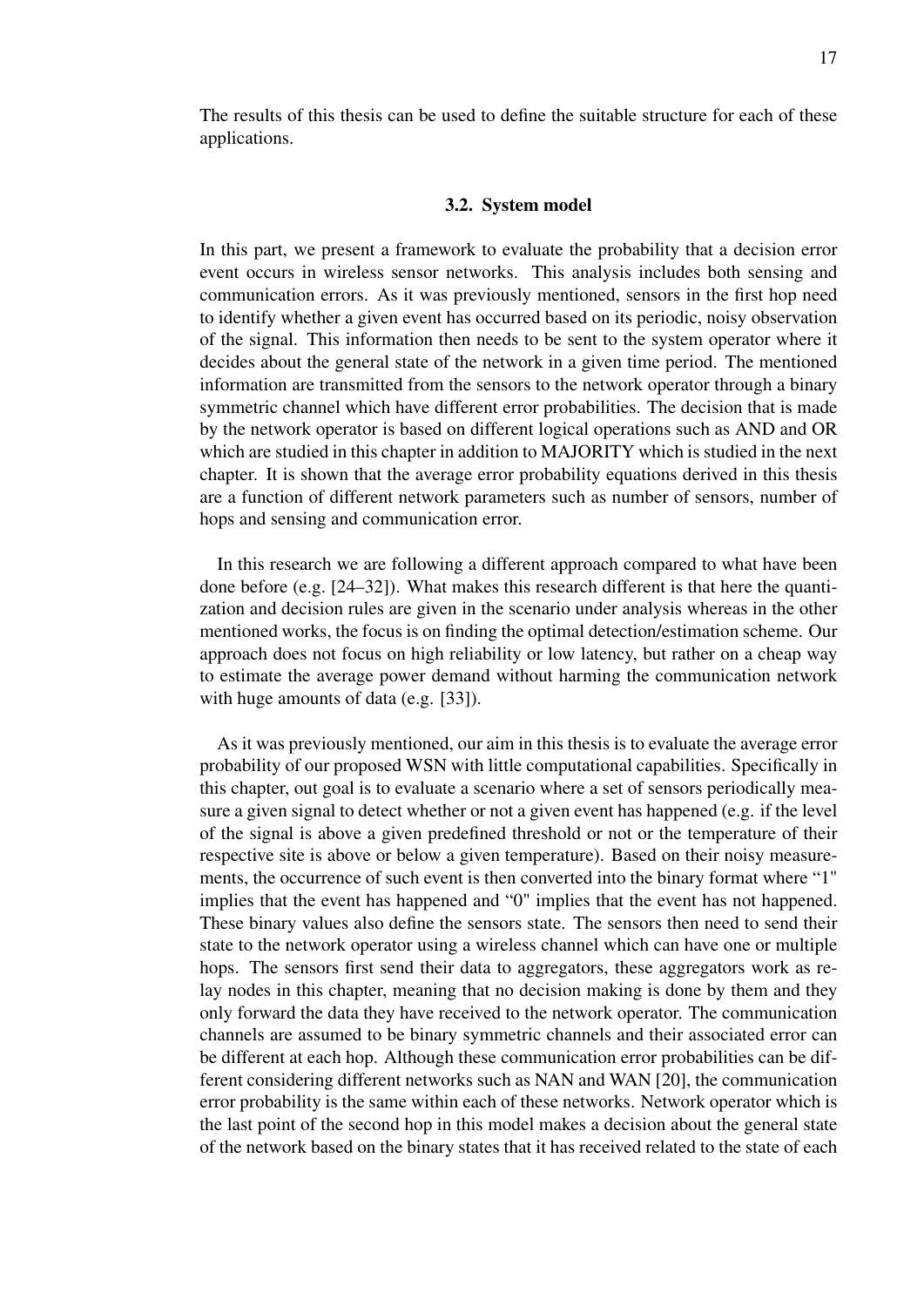of the sensors. The decision rules employed by the network operator are the Boolean functions, AND and OR which are studied in this chapter and MAJORITY which is studied in the next chapter in addition to the other two functions.

Let us assume a network composed by a set  $\mathcal{N}_i = \{1, ..., N_i\}$  of smart meters [34] of a given group of consumers (prosumers) i composed by  $N_i$  elements, which are associated with aggregator  $i \in \mathcal{N}$  where  $\mathcal{N} = \{1, ..., K\}$  is the set of aggregators. Each meter  $j \in \mathcal{N}_i$  needs to inform aggregator i in predetermined times  $t_n = t + n\tau$ if its individual observation of the system and if the event is above or below a given threshold  $\gamma$ .

Let  $\theta_{i,j}[n]$  denote the binary function that indicates the meter state based on the input signal level at time  $t_n$ . We consider  $\theta_{i,j}[n] = 1$  with probability  $1 - q$  and  $\theta_{i,j}[n] = 0$ with probability  $q$ . Where q is the metering error of the smart meters.

We assume smart-meter  $j \in \mathcal{N}_i$  sends its state  $\theta_{i,j}[n]$  to aggregator i through a binary symmetric channel [35, Ch.7] with error probability  $p_1$  (where the subscript "1" refers to the first stage of the communication). Based on the meter information, aggregator  $i \in \mathcal{N}$  send its state  $\theta_i[n]$  to the network operator based on the data it has received from the smart meters. Note that since the communication links connecting the smart meters in different houses to their corresponding network aggregator are defined as a neighborhood area network(NAN) [20] and the links connecting the network aggregtors to the system operators are defined as wide area networks(WAN) [20], in our analysis, we have assumed that the errors associated with each of these networks are almost the same, so the error probability in the communication links connecting the houses to the aggregators are considered almost the same in all the three NAN networks  $(p_1)$ . Also, since the links connecting the aggregators to the network operator are all part of the same WAN networks, the links error are considered the same  $(p_2)$ .

As mentioned previously, aggregators  $i \in \mathcal{N}$  then needs to send its state  $\theta_i[n]$  to the system operator in a binary symmetric channel with error probability  $p_2$ . With the information from all aggregators in hand, the operator similarly proceeds to decide the global state  $\theta[n]$  based on AND and OR logic operations. In this model, we assumed a network of houses which are connected together in a star like network topology.

An illustrative figure of the scenario under analysis is shown in Fig.3. It is shown that Sensors monitor a given signal  $x(t)$  in order to determine the binary state  $\theta[n]$  at time  $t_n$ . Each one of the N sensors in the network needs to send its state to the network operator that remotely decides the state  $\hat{\theta}[n]$ . On its way to the network operator, errors may happen either in sensing  $(y_i[n] \neq \theta[n]$  with  $i = 1, ..., N$ ) or in communicating  $(s_i[n] \neq y_i[n])$ . The dashed rectangle identifies where the error events may happen.

In this chapter, In addition to network operator decision function, we are going to analyze different design structures that can be implemented using WSN in order to improve the average error probability; hence, having a better estimation of the input signal at the output of the network operator.

Here is an example for better understanding of Fig.3. let us assume that  $x(t)$  represents the temperature of a factory.  $x_{\text{th}}$  is the temperature threshold which if higher than a given value, indicates that there is a fire happening in the factory and the network operator has to be informed in order to take actions. The event  $\mathcal E$  can be then associated with an emergency where  $x(t_n) > x_{th}$ .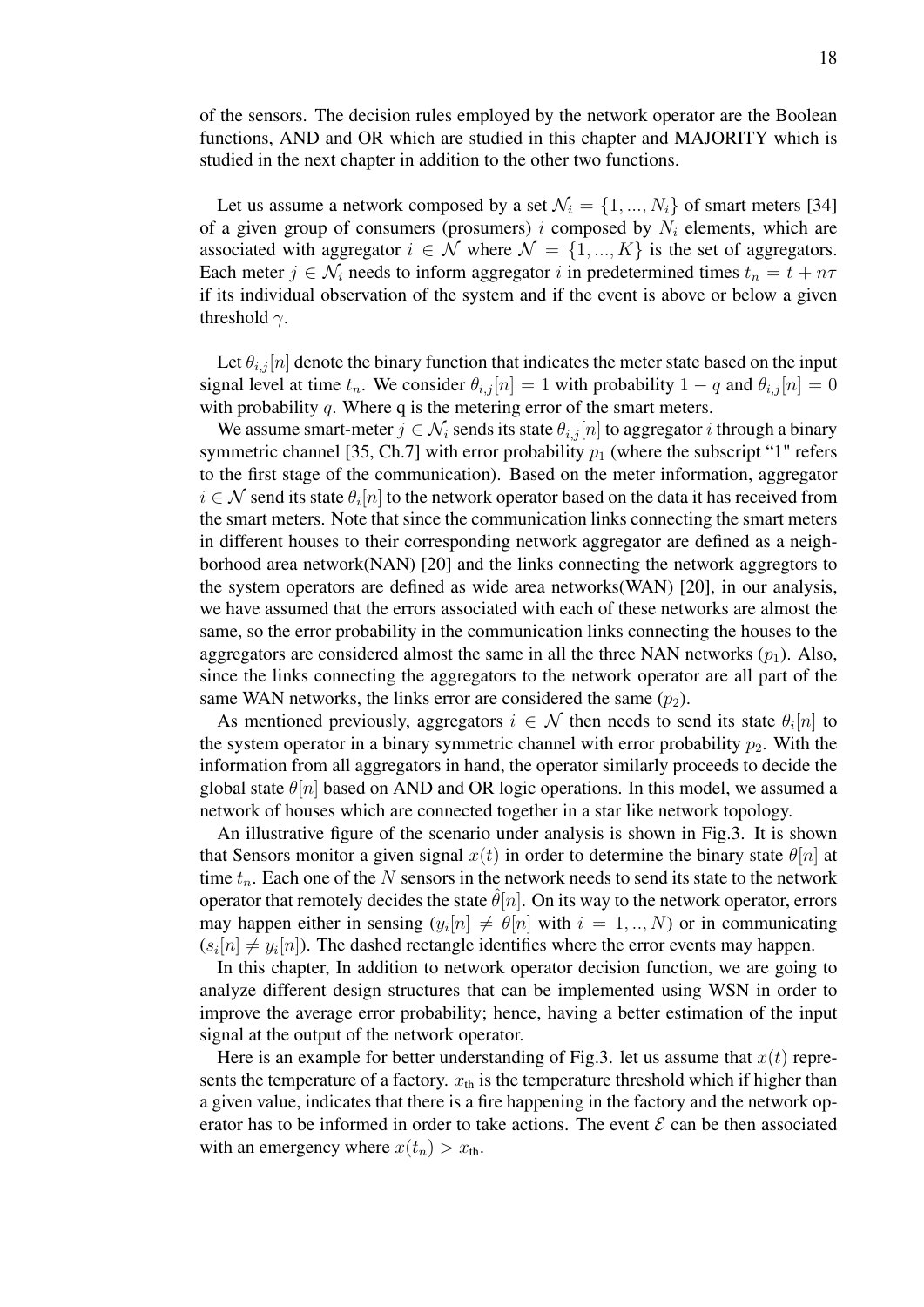

Figure 3: System model studied in this chapter

For better understanding of the communication error, let us consider  $S_{i,0}[n]$  to be the signal sent by sensor i and  $S_{i,j}[n]$  be the state of the system at jth level. j is defined as the number of hops in the network and can be  $j = 1, \dots M$ , the studied model in this thesis consists of two hops, one from the networks of sensors to the network of aggregators and the other one from the networks aggregators to the network operator. At every hop, the binary state of the network  $(\theta_{i,j}[n])$  is forwarded to the next hop using the communication channels which as have been mentioned before, are subjected to error. The probability tree of the state of the sensors  $i = 1, \dots N$  is presented in Fig.4 (sensing error is not shown in this figure).



Figure 4: Schematic of the decision making tree in a two layer model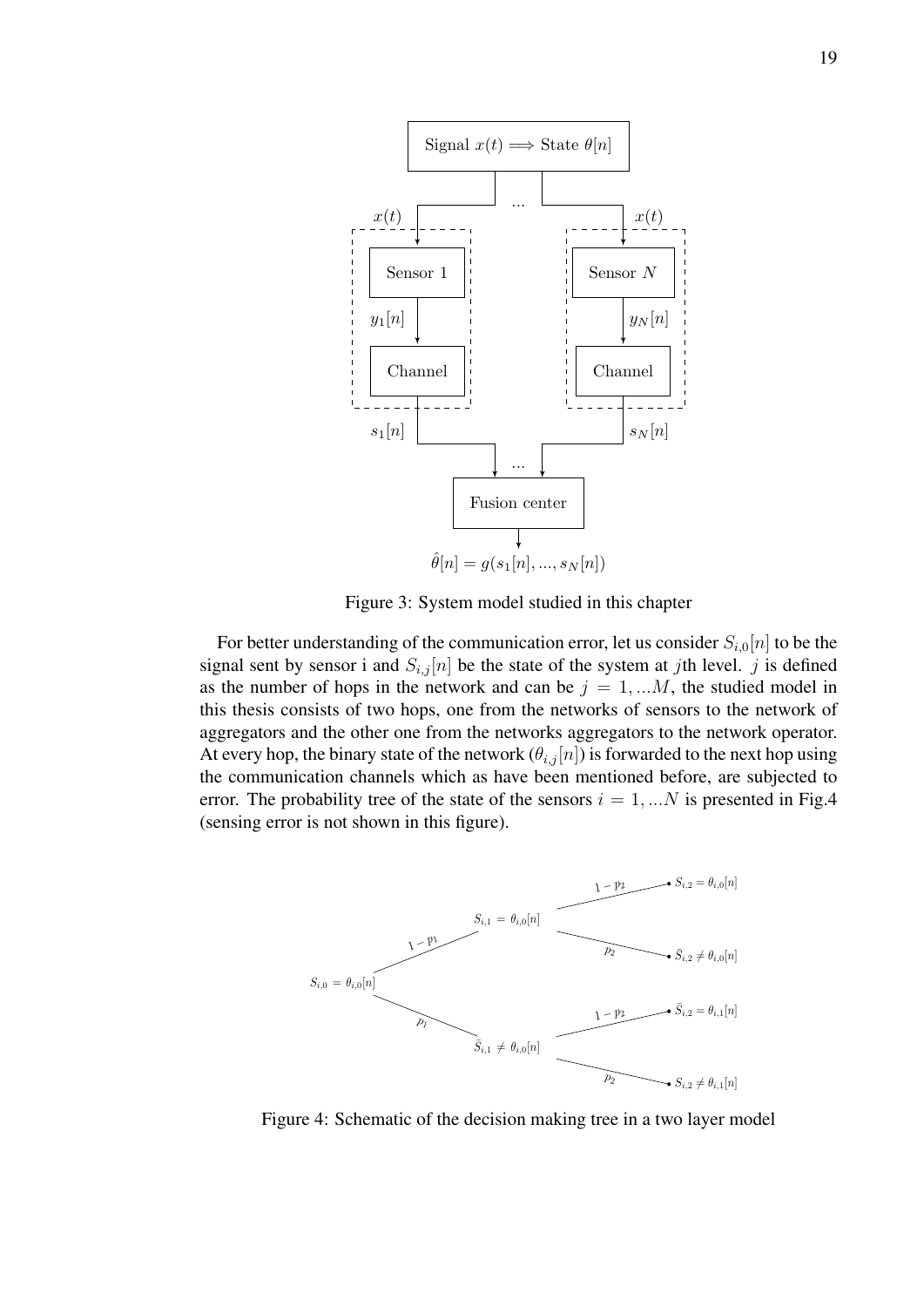Probability tree of the state of the sensors  $i = 1, \dots N$  considering the communication error  $p_j$  where j indicates the number of hops between the smart meters and the network operator is shown in Fig.4. The initial binary state of the network is  $\theta_{i,0}[n]$ . Error probability  $p_j$  is what causes the output of this channel to be different from the input. The assumption is tht the errors happening in different layers of this model at different time-steps  $t_n$  are independent from each other; Hence, the state of the system will be transmitted to the next layer with error probability  $p_i$  where j defines the number of the layer (hop) of the system.

This means that the state  $S_{i,j} = S_{i,j-1}$  with error probability  $1-p_j$  and  $S_{i,j} \neq S_{i,j-1}$ with error probability  $p_j$ .

As can be seen, this decision making tree only illustrates the communication error in a 2 hop system model. For explaining the sensing error  $(q)$ , we are going to use a simplified version of what was explained in Fig.4. Let us consider only the first hop of the tree in Fig.4. Having this in mind, the sensing error can be explained using Fig.5.

In Fig.5 As it was mentioned before, we are assuming a network composed by a set  $\mathcal{N} = \{1, ..., N\}$  of sensors that monitor a continuous signal  $x(t)$ , where  $t \in \mathbb{R}^+$  and  $x : \mathbb{R}^+ \to \mathbb{R}$ , to estimate whether a given event  $\mathcal E$  related to  $x(t)$  happens and then send this information to the network operator. Assuming that the sensors make synchronous and periodic measurements in predetermined times  $t_n = n\tau$  with  $n \in \mathbb{N}$  and  $\tau \in \mathbb{R}^+$ , we can then define a function  $\theta[n]$  with  $\theta : \mathbb{N} \to \{0, 1\}$  that indicates if  $\mathcal E$  occurs at time  $t_n$ .

Due to the sensing error q, the sensors' estimation of  $\theta[n]$  is going to be imperfect. For each sensor  $i \in \mathcal{N}$ , we have define  $S_{i,j}[n]$  as the state of the system at jth level where  $S_{i,j}[n] : \mathbb{N} \to \{0,1\}$ . This function represents the estimation about the given event from its individual noisy version of  $x(t)$ . If a sensing error at sensor i happens at  $t_n$ , then  $S_{i,j}[n] \neq \theta[n]$ ; otherwise  $S_{i,j}[n] = \theta[n]$ .

After this stage that the actual state of the system has been affected by the sensing error, the sensors need to forward their binary state (whether it is the actual state of the system or it has been changed because of  $q$ ) to the network operator through independent communication channels that are also subject to errors. Network operator will process the received information to determine whether  $\mathcal E$  has occurred.



Figure 5: Schematic of the decision making tree in a one hop network with both sensing  $(q)$  and communication error  $(p)$ .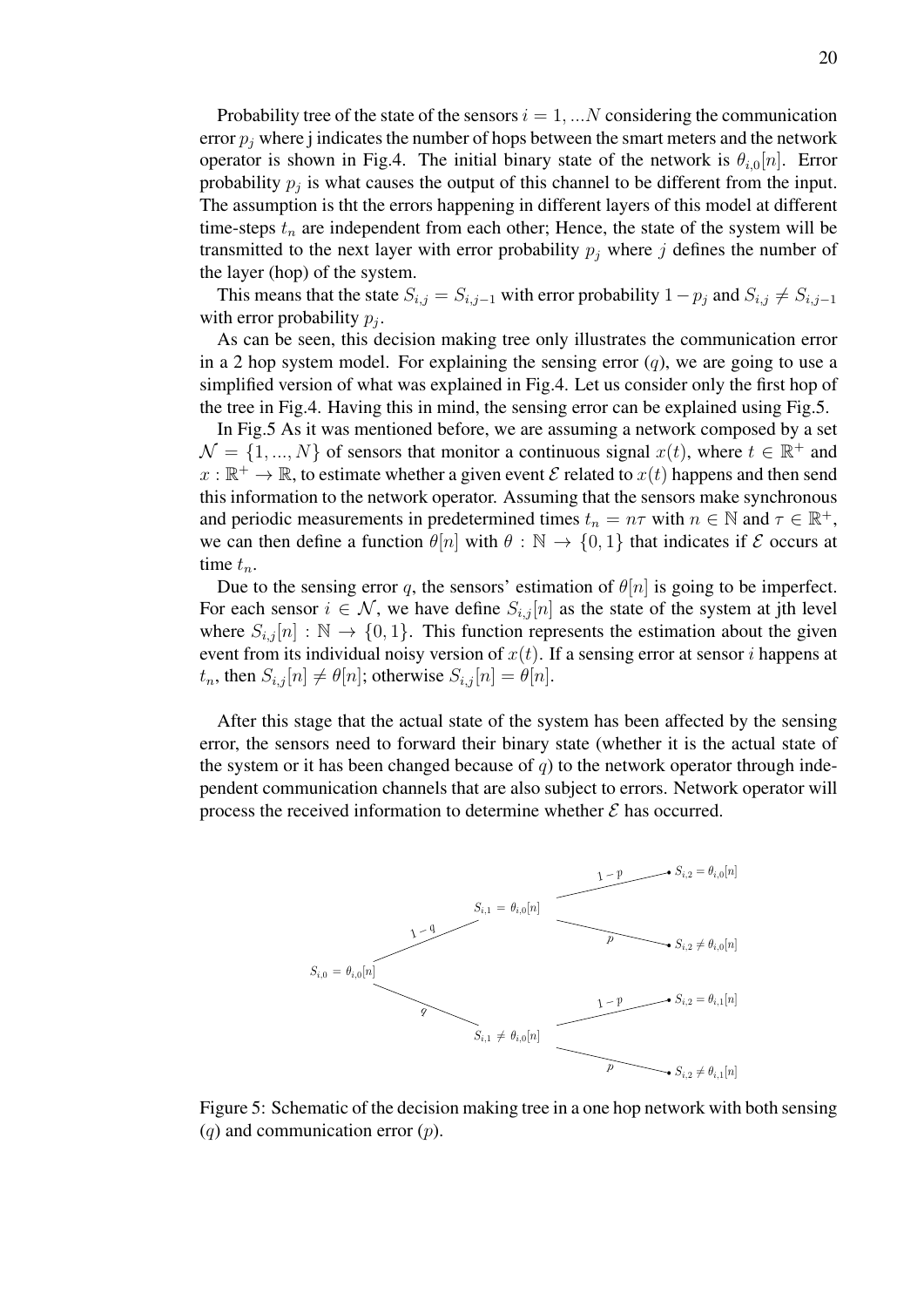Let  $y_i[n]$  with  $y_i : \mathbb{N} \to \{0, 1\}$  be the state related to sensor i that is received by the network operator after passing through the communication link, which can be composed by only one hop or multiple hops where relay nodes forward the received information. If an error occurs in the link related to sensor  $i$ 's nth measurement, then  $y_i[n] \neq S_{i,j}[n]$ ; if not,  $y_i[n] = S_{i,j}[n]$ .

Network operator needs to decide whether event  $\mathcal E$  happened at  $t_n$  based on  $y_i[n]$ signals. Let  $g(y_1[n], ..., y_N[n])$ , with  $g: \{0, 1\}^N \to \{0, 1\}$ , denote the Boolean function that estimates the state  $\theta[n]$  by the network operator so that the estimated state  $\hat{\theta}[n]$  related to  $t_n$  is given by  $\hat{\theta}[n] = g(y_1[n], ..., y_N[n])$ . A decision error occurs whenever  $\hat{\theta}[n] \neq \theta[n]$ . The average error probability  $P_e$  of the whole process can then be calculated as:

$$
P_e = \frac{1}{\eta} \sum_{n=0}^{\eta-1} \Pr\left[\hat{\theta}[n] \neq \theta[n]\right],\tag{1}
$$

where the average is taken over the different of samples such that  $n \in \{0, 1, ..., \eta - 1\}$ , which is related to a time window from  $t_0 = 0$  and  $t_{\eta-1} = T$ .

The error in the final decision  $\hat{\theta}[n]$  that is made by the network operator relies on the actual binary state of the system,  $\theta_{i,0}[n]$ , sensing and communication error and different decision functions that is made by the network operator. Different decision function studied in this chapter are explained below.

- Decision function AND: Assume that one of the binary inputs of the system is  $\theta[n] = 0$ , an error  $\hat{\theta}[n] = 1 \neq \theta[n]$  happens only if all the inputs are one. On the other hand, if  $\theta[n] = 1$  an error  $\hat{\theta}[n] = 0 \neq \theta[n]$  happens if only one the inputs goes to zero.
- Decision function OR: Assume that one of the binary inputs of the system is  $\theta[n] = 0$ , then only one event which is equal to one is needed in order for an error to happen in the general state of the system  $\hat{\theta}[n] = 1 \neq \theta[n]$ . On the other hand, if the binary input of the system is  $\theta[n] = 1$ , an error  $\hat{\theta}[n] = 0 \neq \theta[n]$ happens only if all the inputs are zero.

In the following sections, the analytical results of the average error probability of our proposed model is given based on the assumptions defined in the system model. It should be noted that first we are going to present the results based on the one hop model shown in Fig.5 and then we will expand those results for the two hop model explained in Fig.4.

According to this decision making tree in Fig.5, the sensing error  $q$  and communication error  $p$  are known, with this knowledge, different error probabilities are derived as follows :

$$
\Pr[\hat{s}_{s_1} = 0 | s = 0] = (1 - q)(1 - p) + qp \tag{2}
$$

$$
\Pr[\hat{s}_{s_1} = 1 | s = 0] = (1 - q)p + q(1 - p) \tag{3}
$$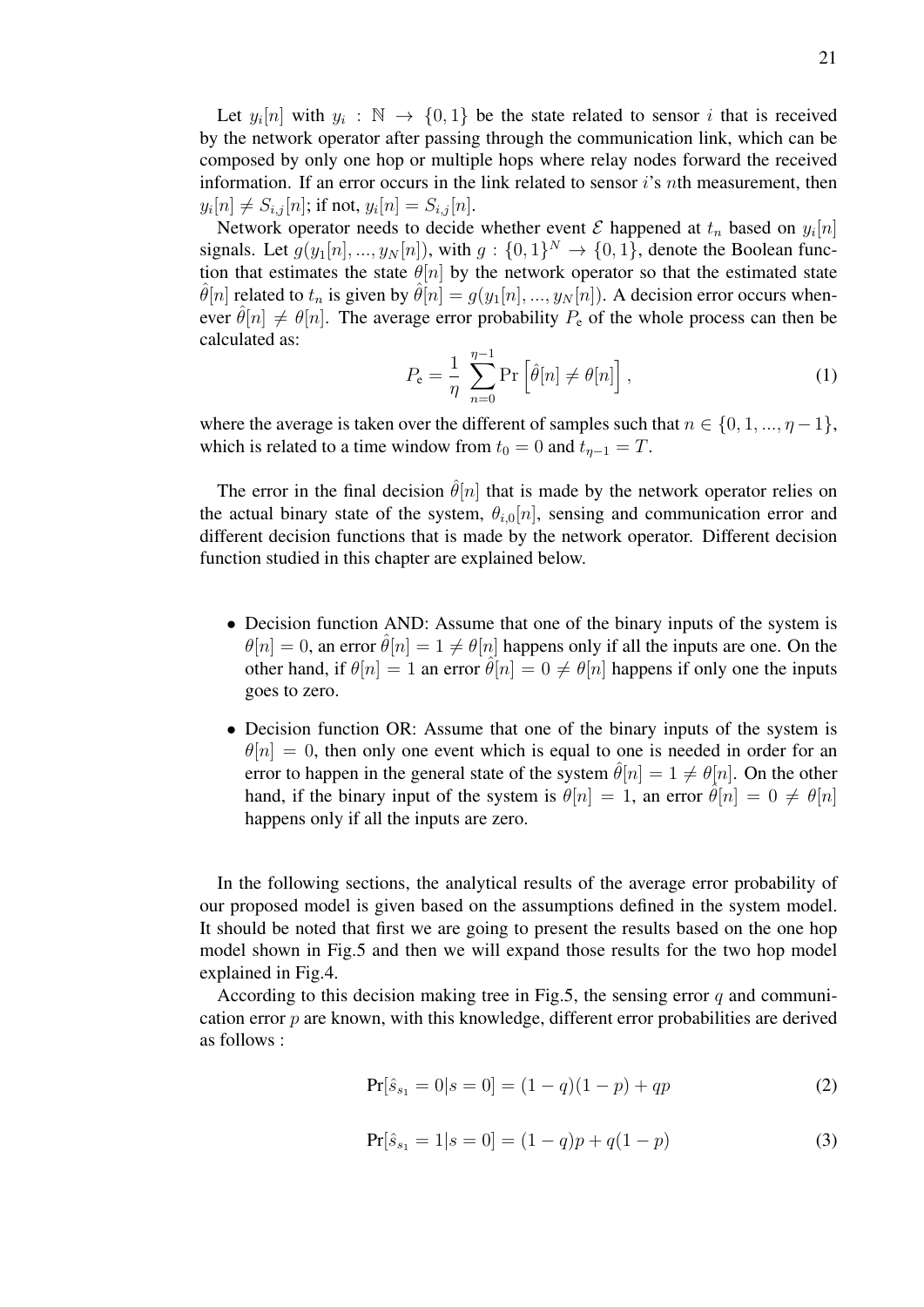Above equations show the probabilities of transmitting an error by smart meter 1 considering its initial state to be zero. It should be noted that  $\hat{s}$  in these equations indicates the received signal. Similarly, the probabilities of transmitting an error by smart meter 1 considering its initial state to be 1 can also be derived as:

$$
\Pr[\hat{s}_{s_1} = 0 | s = 1] = (1 - q)(1 - p) + qp \tag{4}
$$

$$
\Pr[\hat{s}_{s_1} = 0 | s = 1] = (1 - q)p + q(1 - p) \tag{5}
$$

What we are interested to know in this research is probability of receiving an error in the final stage. Considering an one hop network with 2 smart meters  $(N = 2)$ , the overall error probability can be defined as

$$
Pr[\hat{s} = 1 | s = 0] \times Pr[s = 0] + Pr[\hat{s} = 0 | s = 1] \times Pr[s = 1].
$$
 (6)

Later on we are going to show different error probabilities according to different decision rules, due to different nature of different decisions rules studied in this research, the error probabilities related to each of the decision rules would also be different.

#### 3.3. One hop system Model using AND decision

In this section we are presenting the analytical and simulation results related to a one hop network with 2 sensors (smart meters) using AND decision rules where sensing and communication errors are known. An illustration of the scenario studied in this part is shown in 6.



Figure 6: Illustration of the studied scenario with AND decision rule .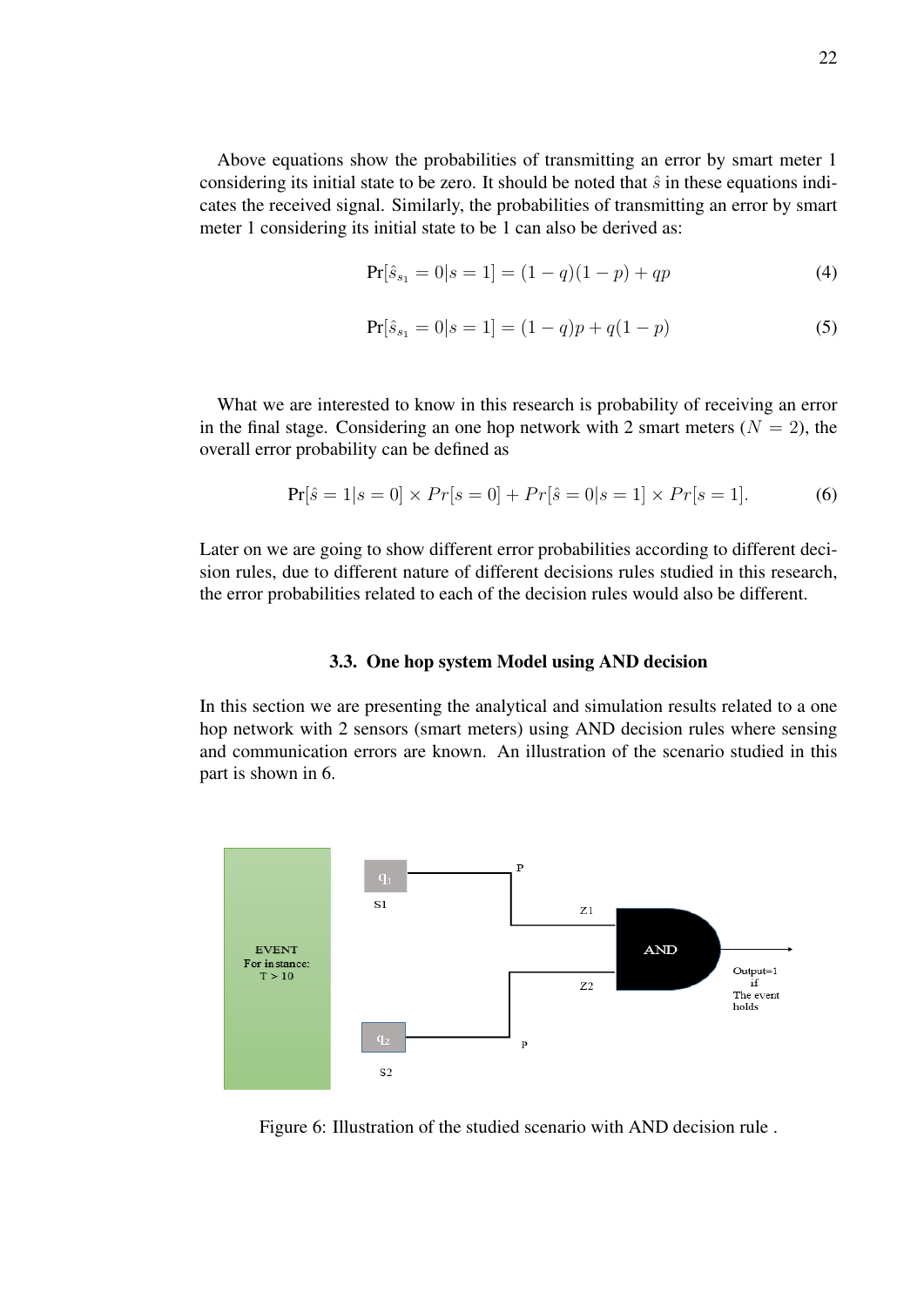As mentioned before, performance of the AND gate can be described as

• AND:  $\theta_i[n] = 0$  if at least one  $\theta_{i,j}[n] = 0$  for  $j \in \mathcal{N}_i$ . Then,  $\theta_i[n] = 1$  if all  $\theta_{i,j}[n] = 1.$ 

Where  $\theta_{i,j}[n]$  are the inputs and  $\theta_i[n]$  is the aggregator i state. With these assumptions in mind, error probabilities for AND decision rules are derived as:

$$
Pr[\hat{s} = 1 | s = 0] = (qp)^2
$$
 (7)

$$
Pr[\hat{s} = 0|s = 1] = 1 - P[\hat{s} = 1|s = 1] = 1 - ((1 - q)(1 - p) + qp)^{2}
$$
(8)

Where the equation (7) shows the probability of receiving one when the input of the system is zero and equation ((8)) indicates the probability of receiving zero when the input of the system is one.

The simulation results for equations (7) and (8) are presented in Fig.7

It should be noted that in this simulation, the sensing error  $q$  is considered to be constant and equal to 20% while the communication channel error is changing form being completely reliable where  $p = 0\%$  to a completely non reliable channel where  $p = 100\%.$ 

It can be seen in this figure that when using AND decision rule, it works much better when the input of the system is zero, meaning that the average error probability of the AND decision rule is much lower when the input is zero. It is even close to zero for most of the communication error range and only when  $p > 60\%$ , even though the error starts to increase, it is still very negligible. On the other hand, when the input is 1, the average error probability is high for most of the communication error range, between 20% to 95% depending on the amount of communication error.



Figure 7: Average error probability of the AND decision rule for different inputs states.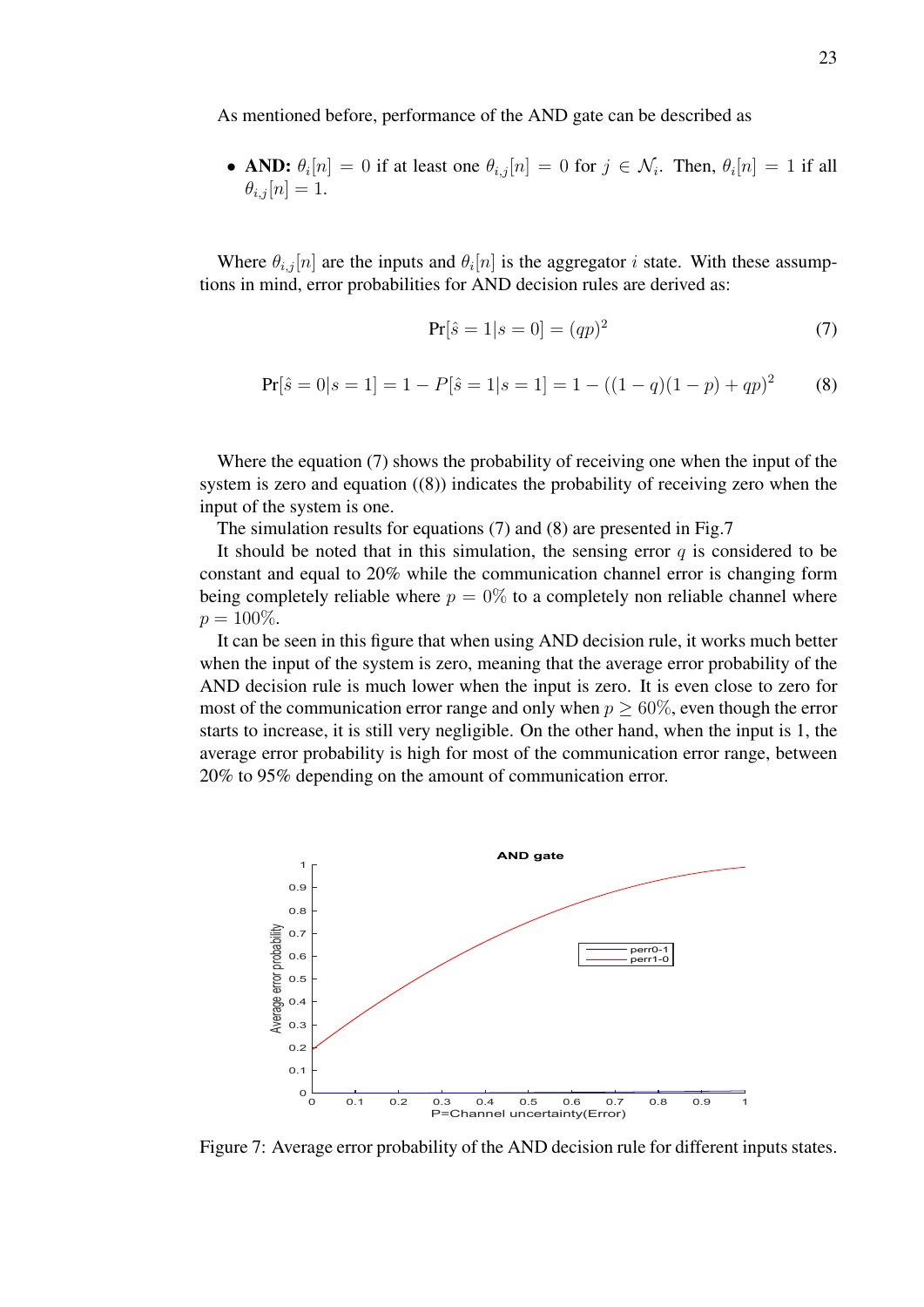This is due to the fact that AND decision function naturally favors "0" over "1". So when the input signal is "0", meaning that the above the threshold criteria is rarely met, AND decision rule works perfectly even in the presence of both the sensing and communication error. Since even if only one input would be zero, it will cause the AND gate to go to zero and no matter how high the sensing and communication errors are, they are not enouh for changing all the zero inputs to one so that AND would be 1 and therefore the average error probability is very low when we have even only 1 zero input.

On the other hand, the high average error probability of AND rule when the inputs are one is because as mentioned before, and rule naturally favors zero, so in order for it to be 1, all the inputs should indicate 1 otherwise even if only one input is zero the out put of the AND rule would be zero. It rarely happens in a system that all the inputs indicate one all together at the same time and even if they do, the presence of the sensing and communication error can cause changes in these inputs; hence, if these errors change only one of the inputs to zero, it would be enough for the output of the AND gate to be zero overall. That is why that even when  $p = 0\%$  which is an ideal communication channel, the average error probability of the AND gate is still 20% and it increases dramatically as the communication error increases.

The next results that we were interested to see was the effect of increasing the number of sensor  $(N)$  in the system and how the system is going to react to this change. The results of the effect of increasing the number of sensors (users) on  $P_0 - 1$  and  $P1 - 0$  are presented in Fig.8 and Fig.9 respectively.

It should be mentioned that in these figures, by  $P0 - 1$  we mean the probability of receiving "1" when the input is "0" and  $P1 - 0$  means the probability of receiving "0" when the input is one.



Figure 8: AND decision rule P0−1 reaction towards increasion increasing the number of sensors.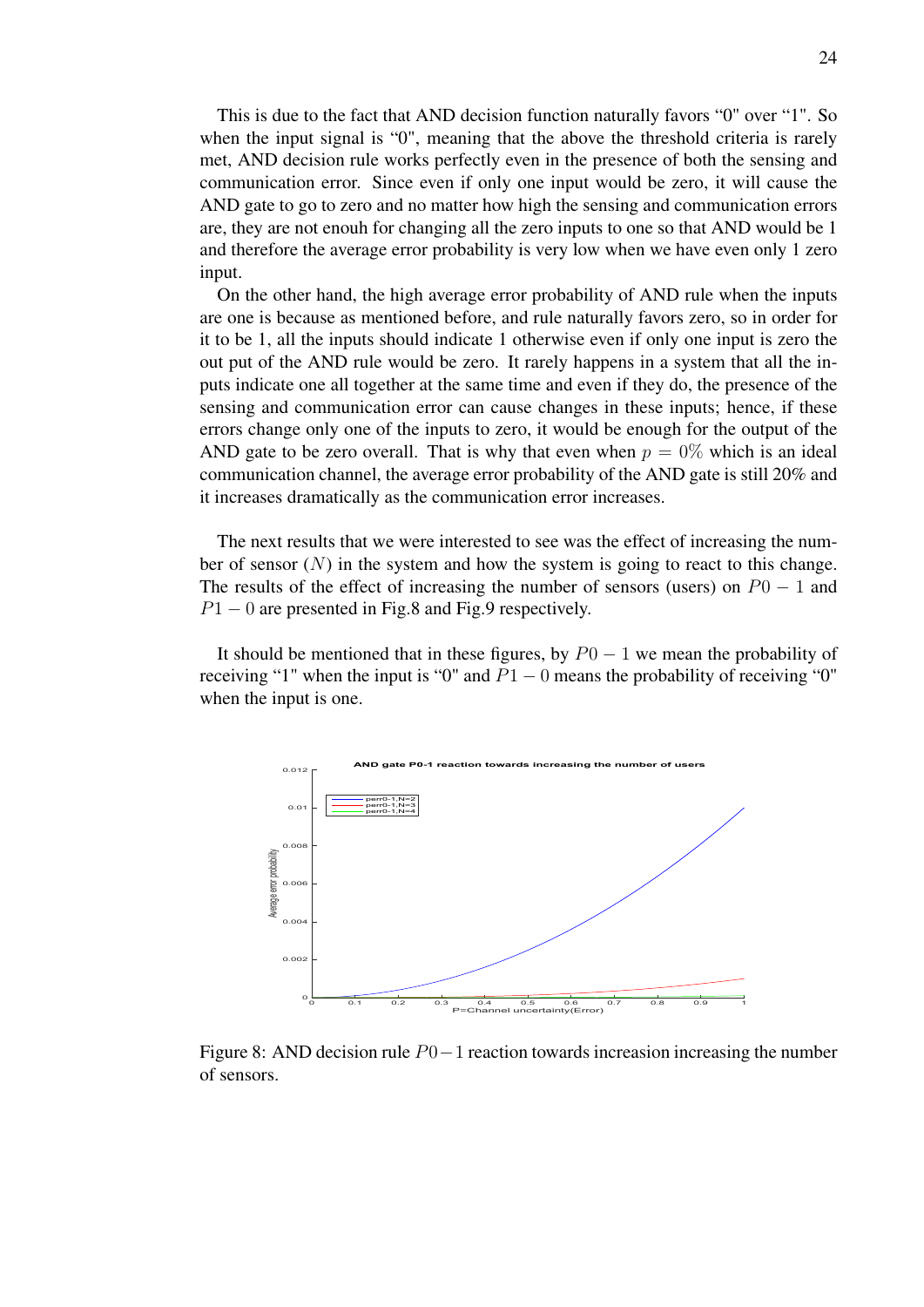

Figure 9: AND decision rule P1−0 reaction towards increasion increasing the number of sensors

The results obtained in this part are as expected. As can be seen in the graphs, the probability of receiving 1 when the input is zero decreased by increasing the number of sensors while the probability of receiving zero when the input is one experiences a sharp rise when the number of sensors is increasing.

The reason behind this result can be explained keeping the behavior of the AND rule in mind. When  $N$  is increasing it means that the number of inputs that might be " $0$ " in the same time instant  $t_n$  is also increasing; hence, the probability of all the inputs being "1" at the same time instant keep decreasing and so make it almost impossible for both the sensing and communication error to change all the inputs from "0" to "1". That is why the average error probability is very close to zero when the number of users has increased to 4. Since the average error probability has already reach almost "0", we observed that further increasing the number of users will not have more effect on  $P0 - 1$ .

The same logic is used to explain the sharp rise in  $P1 - 0$ . When the number of sensors is increasing, it means that the probability of all the sensors being one at the same time which is the criteria for AND to be 1 is decreasing which will cause the probability of receiving zero when the input is one to increase highly.

In this next part, we experimented the effect of increasing the sensing error on the average error probability of the system while the communication error is changing between 0% to 100%. The results of increasing q on  $P0 - 1$  and  $P1 - 0$  are shown in Fig.10 and Fig.11 respectively. It should be noted that the sensing error was increased to 30%, 50% and finally 70% in these new simulations while it was fixed on 10% when running the previous simulations.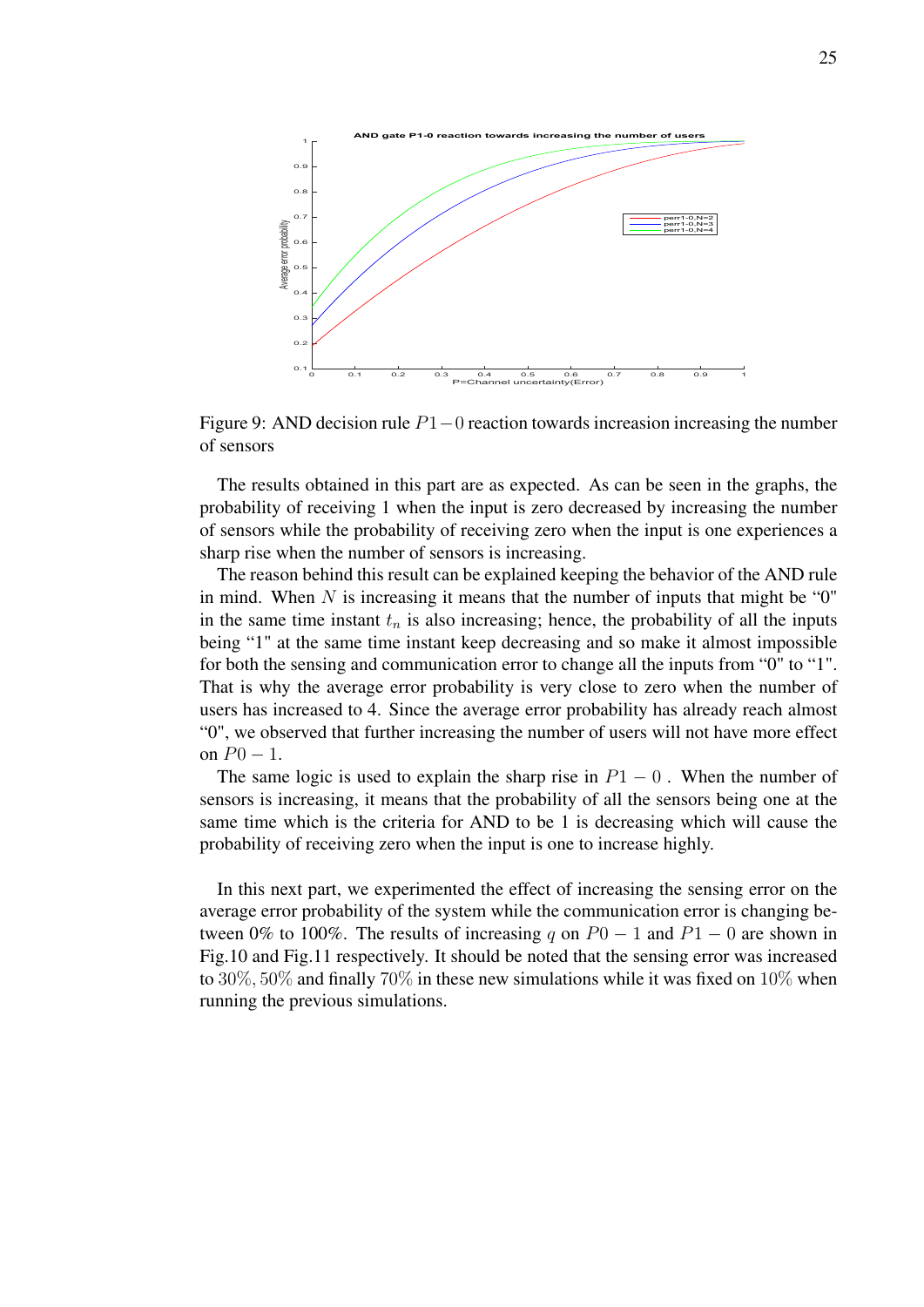

Figure 10: AND decision rule  $P0 - 1$  reaction towards increasion increasing the sensing error.



Figure 11: AND decision rule  $P1 - 0$  reaction towards increasion increasing the sensing error.

As it was previously mentioned, the average error probability for the AND rule when the inputs are mostly zero is very low. With increasing the sensing error, it can be seen that this low error probability starts to increase specially when the communication error is more than 50%. In Fig.10, we can see this increase clearly whereas in the case where  $q = 70\%$ ,  $P0 - 1$  has increased to almost 50% for very high values of the communication error.

The reason seems to be that while the number of sensors is fixed, and the communication error is changing between 0% to 100%, an increase in the sensing error creates an opportunity for all the inputs to be 1 at the same time and thus increasing the probability of the out put of the AND gate to be one. This increase in the average error probability is more noticeable specifically when the communication error is high  $(p \geq 50\%)$ . High communication error in addition to high sensing error manage to turn more and more zero inputs to one and hence increasing the average error probability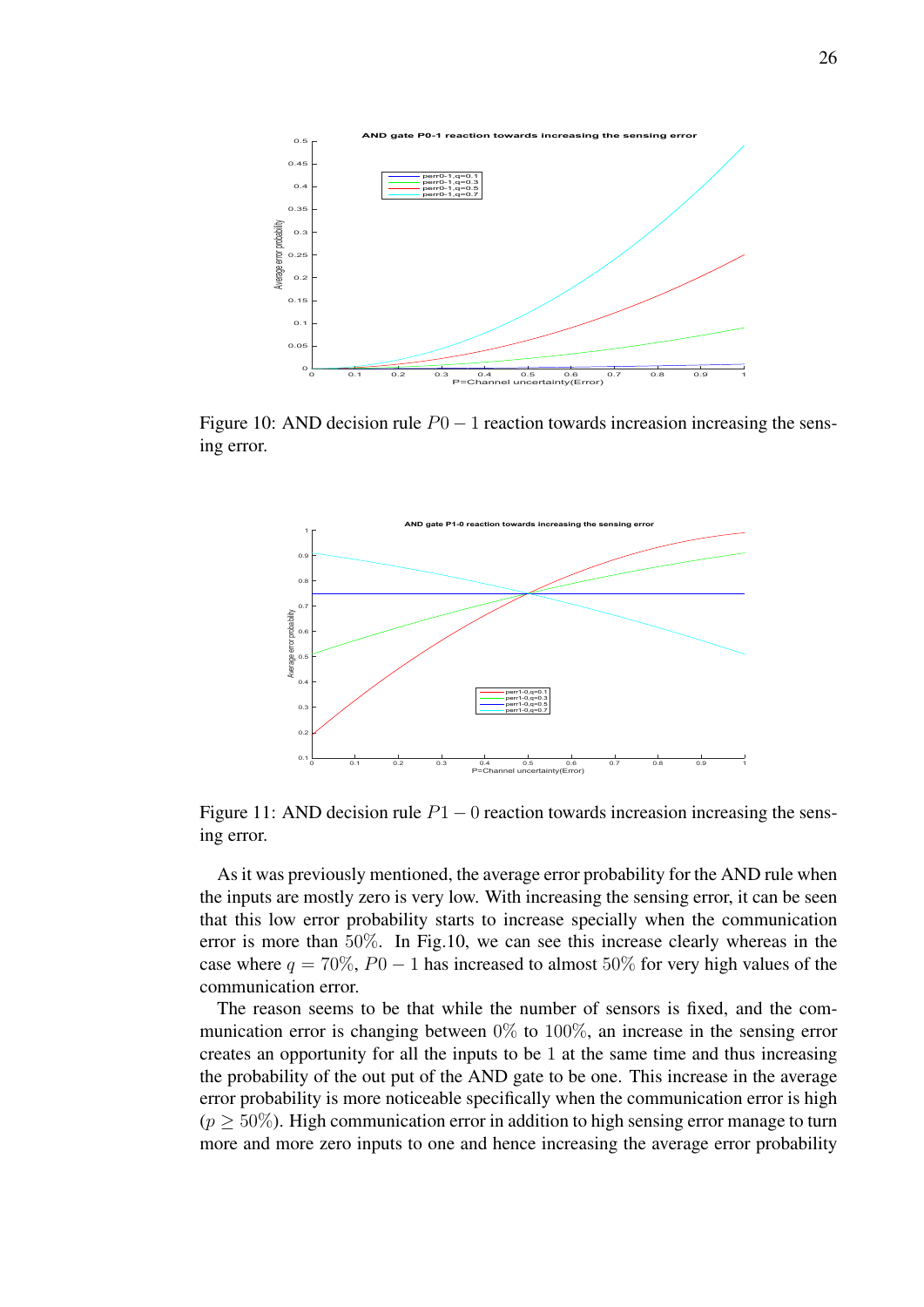when the inputs are "0".

Interesting fact that was observed about  $P1-0$  was that when increasing the sensing error, after a point, the system actually starts to work better. As can be seen in Fig.11, while  $0\% \leq p \leq 100\%$  for low values of  $q (q = 10\% \text{ and } q = 30\%)$  the system still works as expected where the average error probability is is increasing with an increase in sensing error, when  $q = 50\%$ , the average error probability becomes almost constant and equal to 75%, after this point, an increase in the sensing error will reduce the average error probability of  $P1 - 0$  of the system making it decrease from 90% to 45% as the communication error is increasing. It is interesting to see that while both the communication and sensing error are very high, the system performance is actually becoming better and we obtain much lower error probability.

The reason behind this system reaction is that when the sensing error is very high (more than 50%) it manages to change several of the zero inputs to one or vice versa. On the other hand, because the communication error is also very high, it will change a lot of its received data. In many cases, this change can actually be the correction of the data it has received which had previously turned into error because of the sensing error; thus, reducing the overall average error probability of the AND gate when the inputs are mostly ones. We know that generally the average error probability of the AND function when signal is one should be high, but in this experiment we observed that when the communication and sensing errors are both high, it will result in a better system performance and lower error probability.

#### 3.4. One hop system Model using OR decision

In this part, the analytical and simulation results for the OR gate are presented. In this part also, we are considering a simpler version of the first initial model. The model studied in this part in a one hop network with two sensors  $(N = 2)$ . Both communication and sensing errors are known in the following simulations and analysis. An illustration of the scenario studied in this part is shown in Fig.12.



Figure 12: Illustration of the studied scenario with OR decision rule .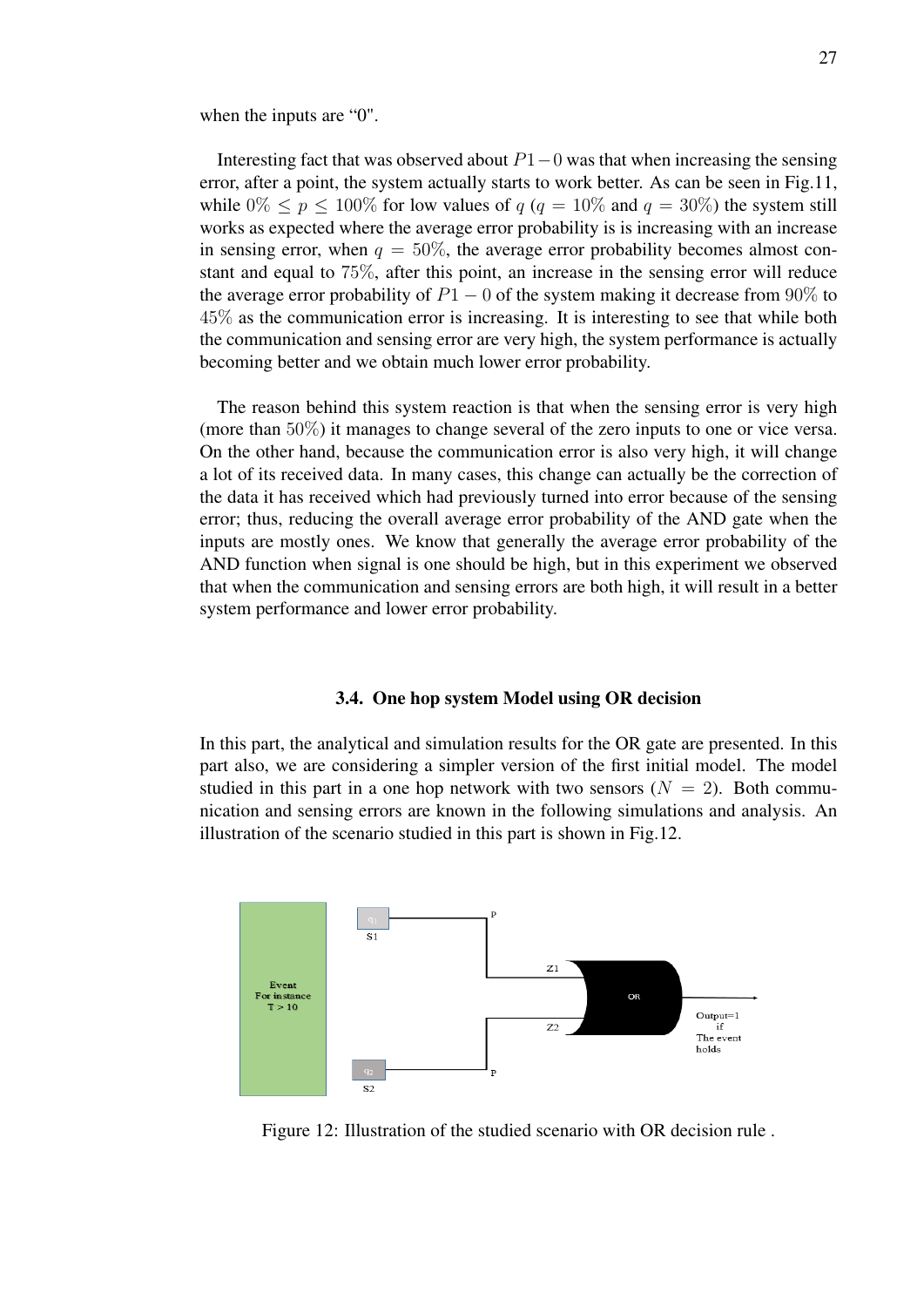As it was previously mentioned, performance of the OR gate can be described as

• **OR:** 
$$
\theta_i[n] = 0
$$
 if all  $\theta_{i,j}[n] = 0$ . Then  $\theta_i[n] = 1$  if at least one  $\theta_{i,j}[n] = 1$ .

In the above expression,  $\theta_{i,j}[n]$  are the inputs and  $\theta_i[n]$  is the aggregator *i* state. With these assumptions in mind, error probabilities for the OR decision rules are derived as:

$$
Pr[\hat{s} = 1 | s = 0] = 1 - P[\hat{s} = 0 | s = 0] = 1 - ((1 - q)(1 - p) + qp)^{2}
$$
(9)

$$
Pr[\hat{s} = 0|s = 1] = (qp)^2
$$
\n(10)

It should be noted that  $\hat{s}$  in these equations indicates the received signal.

In the above equations, equation  $(9)$  indicates the probability of receiving 1 when the input of the system is zero and equation (9) shows the probability of receiving zero when the input of the system is one.

Equations (9) and (10) have been simulated which the results are shown in Fig.13

It should be noted that the simulations conditions is the same as the one done in the previous part for the AND rule where the sensing error  $q$  is considered to be constant and equal to 20% while the communication channel error is changing form being completely reliable where  $p = 0\%$  to a completely non reliable channel where  $p = 100\%$ .

As it can be seen in Fig.13 that the OR decision rules is working exactly the opposite of the AND decision rule as its performance is at its best when the input signal is one. while the AND decision rule has the lowest error probability when the input signal is zero, OR decision rule has the lowest error probability when the input signal is one.

We can see that for most of the communication error range, the average error probability of  $P1 - 0$  of the OR rule is almost zero. It only increases slightly when the



Figure 13: Average error probability of the OR decision rule for different input states .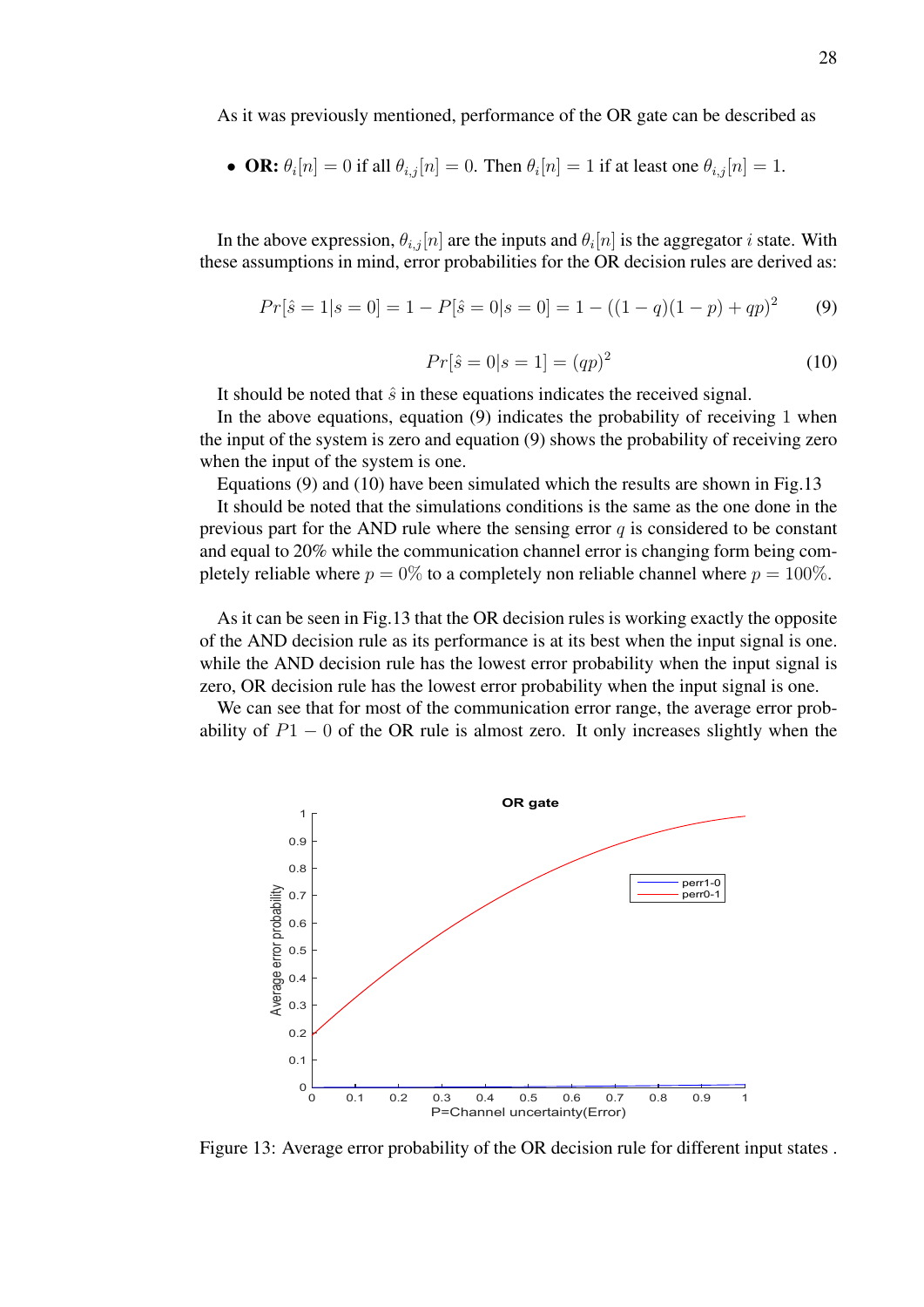communication error exceeds 60%, but even then, the error is still very low which was the behaviour of the  $P0 - 1$  of the AND rule. Moreover we can see that the error rate of the  $P0 - 1$  of the OR rule is experiencing a high error rate starting from 20% when there is no communication error and reaching almost 95% when the communication error reaches its highest point.

The reason for this kind of behaviour is that unlike the AND decision rule, the OR rule naturally favors one over zero. So we can see that in this figure, the average error probability is much lower when the signal is mostly one. We know that signal being equivalent to one means that the input signal value is above the predefined threshold that we have set for the system; hence, in a system when the signal is mostly above the predefined threshold,OR rule works very well with almost zero average error probability even in the presence of a high communication error in addition to high sensing error. In case only one input is above the predefined threshold, the overall output of the OR gate will indicate 1; thus, even very high sensing error in the first stage and very high communication error in the second stage would not have the ability to change enough ones to zero in order for the final output to be zero which will result in a very low error probability for  $P1 - 0$  for the OR decision rule.

Furthermore, we observe a rising average error probability of  $P0 - 1$  for OR decision rule which start from 20% when there is no communication error and the system only experience sensing error and rise up to 95% as the communication error reaches its highest values which indicates that OR rule is not a suitable choice for situations that the signal is mostly above the predefined threshold as the probability of receiving an error when the input is zero is quite high most of the times. Even very high sensing and communication errors are incapable of changing all the one inputs of the system to zeros which is the mandatory criteria for the output of the OR decision rule to be zero which is resulting in a high average error probability when the signal indicates zero at most of the time instants  $t_n$ .

In this next part, we examined the effect of increasing the number of sensors  $(N)$ on system performance and how it is going to affect the average error probability of different states of the OR decision OR. The impact of these changes on  $P1 - 0$  and  $P1 - 0$  are shown in Fig.14 and Fig.15 respectively.

It should be noted that in these figures as was previously mentioned,  $P_0 - 1$  means the probability of receiving 1 when the input is zero (signal below the given threshold) and  $P1 - 0$  indicates the probability of receiving zero when the input is one (signal below the given threshold).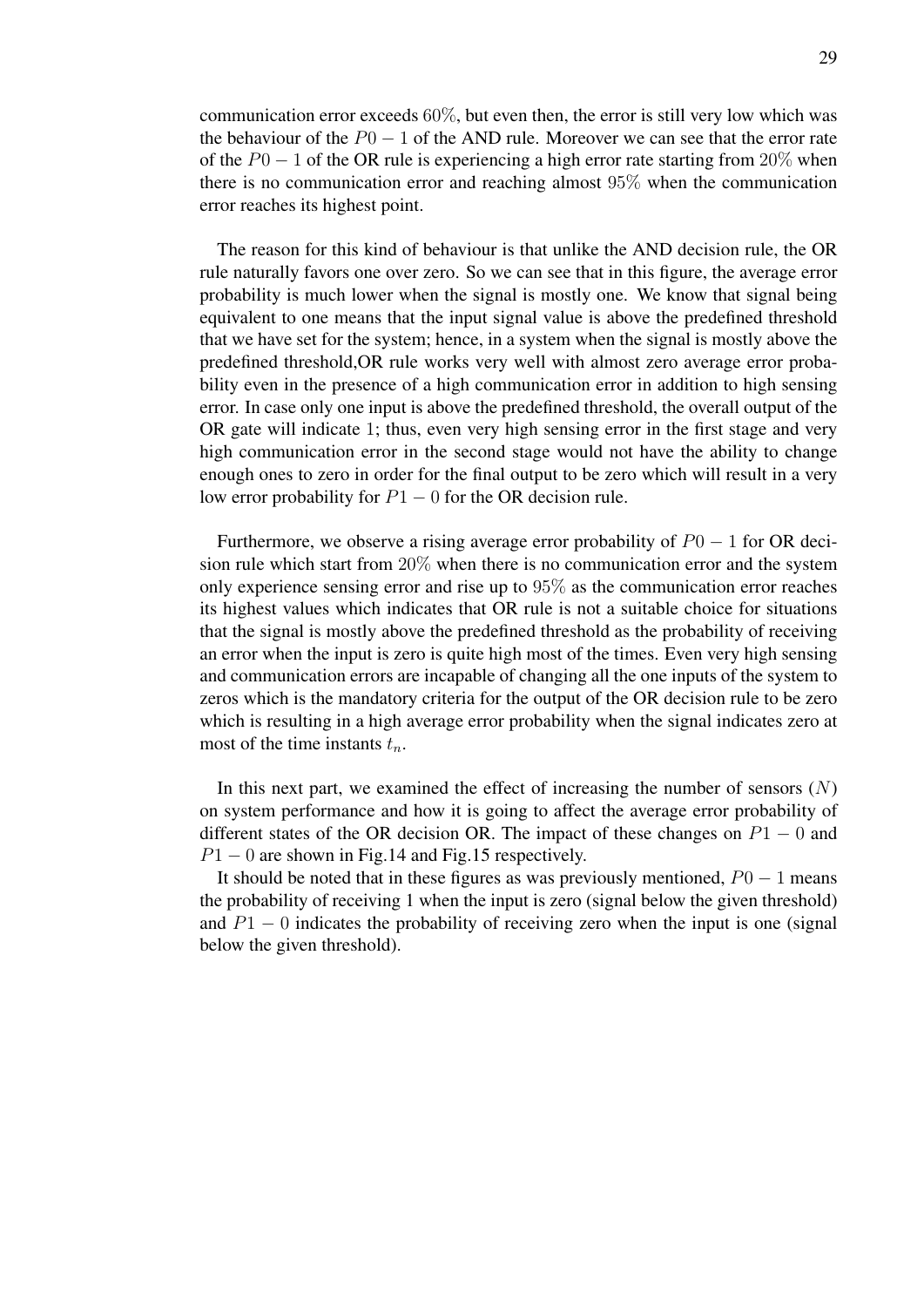

Figure 14: OR decision rule P1-0 reaction towards increasing the number of sensors.



Figure 15: OR decision rule P0-1 reaction towards increasing the number of sensors.

By now we are aware of the fact that the results obtain when using the OR decision rule should be the opposite of the results of the previous part when the AND rule was used and as we can see from the above figures, the average error probability when the signal is above the threshold gets lower by increasing the number of senors while the it increases dramatically when the number of sensors get higher.

By increasing  $(N)$  we are actually increasing the probability of more input signals being above the predefined threshold at the same time instant  $t_n$  and thus increasing the number of input 1s at time instant  $t_n$ . Since even having only one input as one is sufficient to make the output of the OR decision rule to be one, having more one inputs means increasing the reliability of the system. That is why the average error probability for the  $P1 - 0$  state is very low when using OR rule. We can see that  $P1 - 0$  of the OR function has its worst performance when  $N = 2$  and the communication channel is absolutely unreliable and still even at its worst situation the average error probability is very low and near 1.2%. As the number of senors increases, this small error rate becomes even smaller and reaches almost zero when  $N \geq 4$ .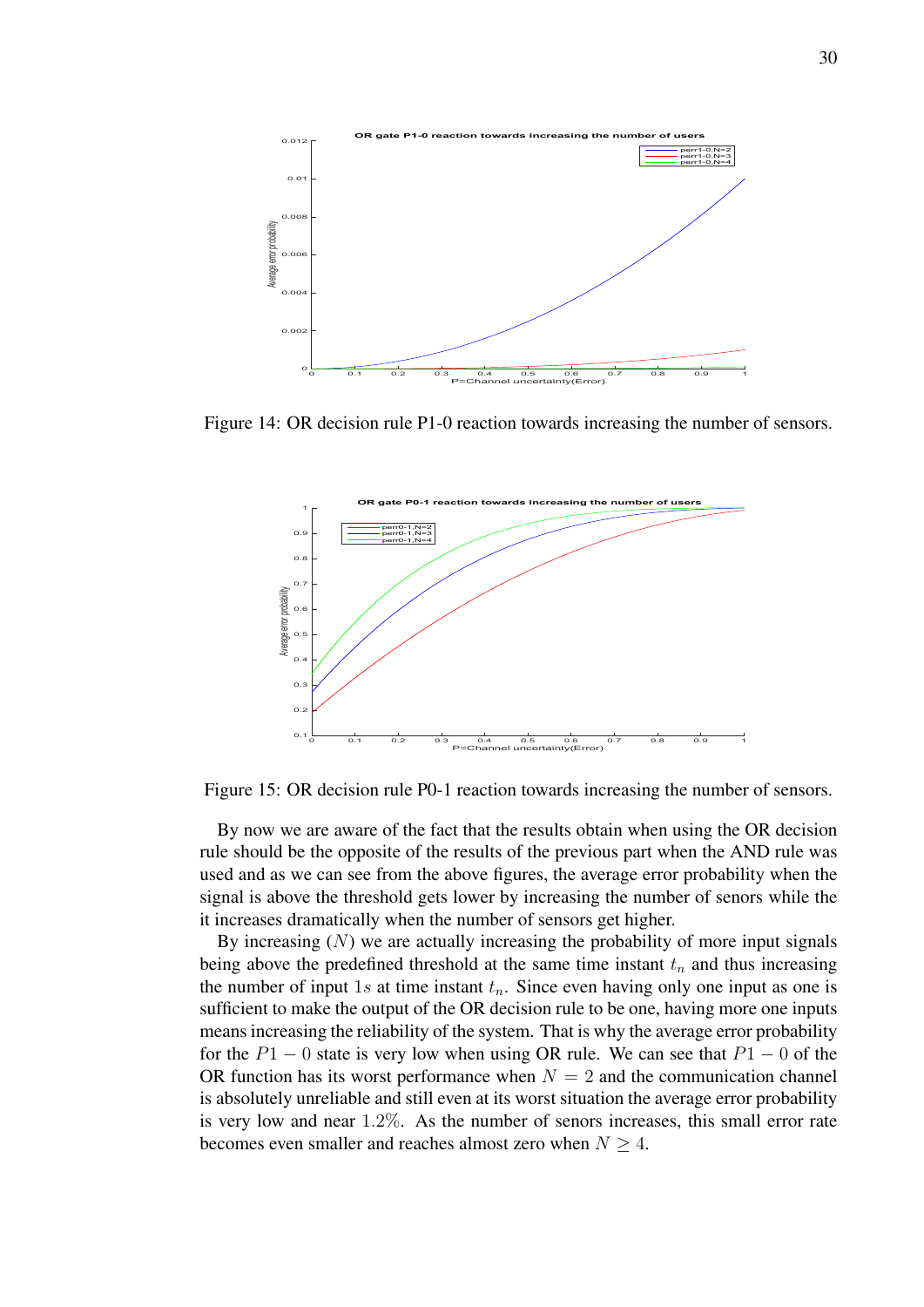The increase in  $P0 - 1$  can be also justified using the same logic above. As increasing the number of sensors decreases the zero inputs of the system, the probability of the output of the OR rule becoming zero will become less since the mandatory criteria for the OR rule to be zero is all its inputs to be zero at time instant  $t_n$ . As the number of zeros reduces, even high sensing and communication error in different stages would not be enough to change all the inputs into zero. Therefore, the output of the OR gate will not be zero which will result in receiving an error at the output of the network operator. As can be seen, the lowest probability of  $P0 - 1$  for the OR rule is 20% with a perfect communication channel and 2 sensors. As the number of sensors increases,  $P0 - 1$  also increases and when  $N = 4$ , the system faces 35% error rate even with a perfectly reliable communication channel. At time instant  $t_n$ , for the same amount of communication error, the system is experiencing much higher error rate when the number of sensors increases.

The next set of simulation results belong to experimenting the effect of increasing the sensing error on the overall performance of the system using each of the decision rules and observing how the average error probability changes with increasing the sensing error while the communication error range is  $0\% \leq p \leq 100\%$ . The results of increasing q on  $P1 - 0$  and  $P0 - 1$  are shown in Fig.16 and Fig.17 respectively. It should be noted that the sensing error was increased to 30%, 50% and finally 70% in these new simulations while it was fixed on  $10\%$  when running the previous simulations. For better analysis of the changes in average error probability, the curves representing the error probability while  $q = 10\%$  are also shown in these figures.



Figure 16: OR decision rule P1-0 reaction towards increasing the sensing error.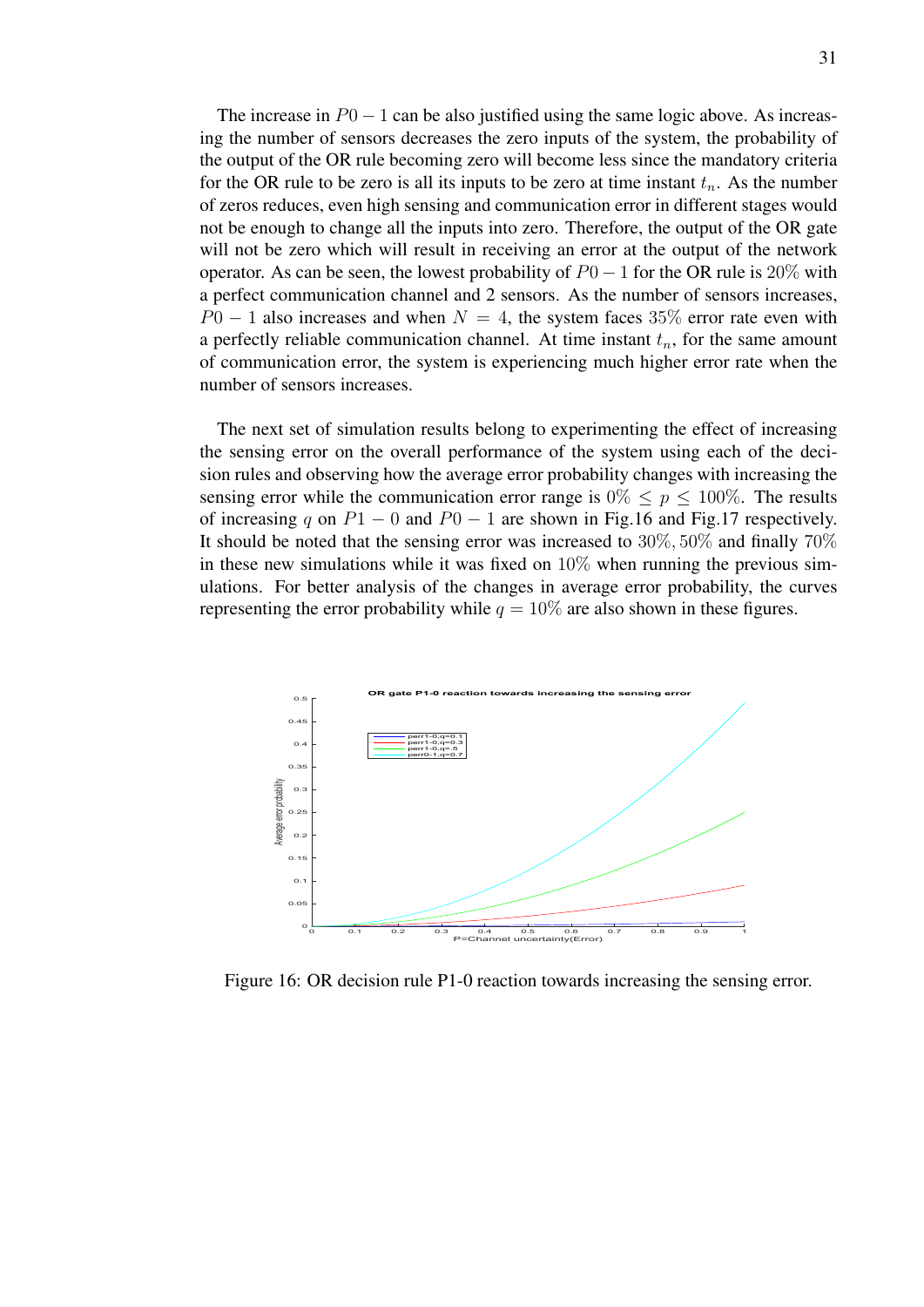

Figure 17: OR decision rule P0-1 reaction towards increasing the sensing error.

In the previous section we observed that the results of the OR decision rule is the opposite of the AND decision rule, meaning that in situations that AND rule works at its best, OR rule is working at its worst and vice-versa so that is what we are expecting to obtain in these results too.

We know from the results of the previous parts that the average error probability for the OR rule is very low when the input signal is above the predefined threshold for most of the time instants  $t_n$ . In Fig.16, we can see that by increasing the sensing error,  $P1 - 0$  starts to increase. The average error probability becomes considerably high specially when  $p \geq 50\%$  while we are increasing q to higher values. While the input signal is close to 1 most of the times,  $P1 - 0$  is relatively low in the presence of low sensing error for the OR decision rule, but as q starts to increase, the system performance deteriorates and the average error probability for when the input signal is above the threshold reaches almost 50% when the sensing error has increased to 70% using a non reliable communication channel.

This behaviour can be justified using the same logic we used to explain the behaviour of the AND decision rule in Fig.10. In this simulation  $N = 2$  and  $0\% \le p \le 100\%$ . We know that only one 1 input is enough for the out put of the OR decision rule to be one. When the sensing error is high, the probability of changing more one inputs into zero increases. Moreover, as the binary data from the sensors enter the communication channel in order to be sent to the network operator, they face a high communication error, meaning even more inputs that were not change by the sensing error are likely to change by the high communication error, therefore, increasing the probability of receiving an error when the input signal is mostly above the predefined threshold.

On the other hand, we observe a totally different behaviour in case of the  $P0 - 1$ . Although  $P0 - 1$  which is the worst case scenario of the OR decision rule and have a high rate increases with increasing the sensing error, we can see that a very high increase in the sensing error will actually make the system functionality better when the communication error is high too ( $p \geq 50\%$ ). In Fig.17, we observe that while the sensing error is low ( $q = 10\%$  and  $q = 30\%$ ),  $P_0 - 1$  is reacting as expected and as the communication error gets higher,  $P0 - 1$  also increase with increasing the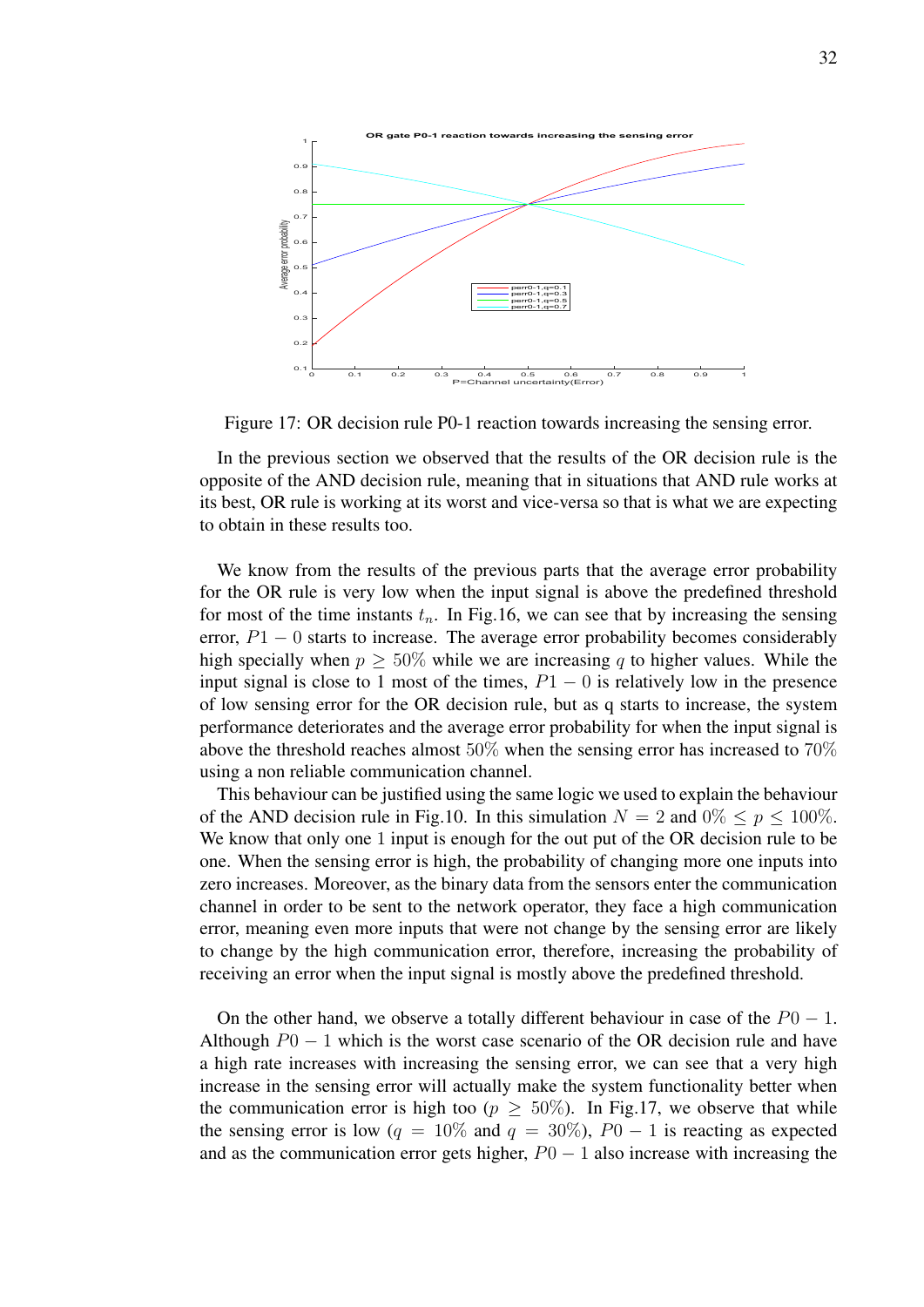sensing error. When  $q = 50\%, P0 - 1$  becomes almost constant (around 75%) for the whole communication error range. Further increasing the sensing error will now have a different impact on the system. In Fig.17, we can see that when the sensing error is more that 50%, the system starts to work better for higher values of the communication error. In other words, the average error probability ( $P0 - 1$ ) decreases when  $q \ge 50\%$ and  $p \geq 50\%$ . The cyan color in Fig.17 shows that the average error probability decreases from 90% to almost 45% when the  $q = 70\%$  and communication channel is changing from a totally reliable channel to a completely non reliable channel. So with a very high sensing and communication error, the probability of having an error in the output of the network operator if the signal is below the predefined threshold for most the time instants  $t_n$ , becomes lower and lower.

The reason for an improved system performance in this case is that having  $q \ge$ 50% means that the sensing error has enough power to change a lot of zero inputs of the system to ones in the first stage of the network. So a lot of errors enter the communication channel as the sensors send their binary data to the network operator. In the communication channel the errors face a high communication error (when  $p \geq$ 50%); hence, many of the data that have previously been change into errors by sensing error will actually get corrected by the communication error meaning that a a lot of the binary data that will reach the network operator through the communication channel will be the correct data. This phenomena will result in lower error rate of  $P_0 - 1$  for the OR rule when both  $p$  and  $q$  are very high.

We can see that the results of this part were as expected, the opposite of the results obtained when using the AND decision rule.

#### 3.5. One hop system Model for  $N$  users

As it was explained previously, we first studied the one hop system model with only 2 users (sensors). But that is hardly the case in real life applications of smart grids. Whether we are studying HAN,NAN or WAN networks [36], there would always be more than 2 users. We presented the simulation results of the system reactions to increasing the number of sensors in the previous parts. In this part we are presenting the theoretical equations related to increasing the number of users.

we have expanded equations (7)-(10) which were obtained for a network wit 2 users for a network with N users. In equation  $(6)$  we presented the general overall error probability of the system for two users. Here we are going to expand this equation with N users for different decision rules.

#### *3.5.1. AND decision rule average error probability with* N *users*

In this part we are presenting the analytical result of the average error probability of the system when there are  $N$  users in the network and the network operator is using AND decision rule. The analysis in this part is also based on the one hop system model where the data encounters two kind od errors on its way to reach the network operator which are first the sensing error  $(q)$  and then the communication error  $(p)$ . In these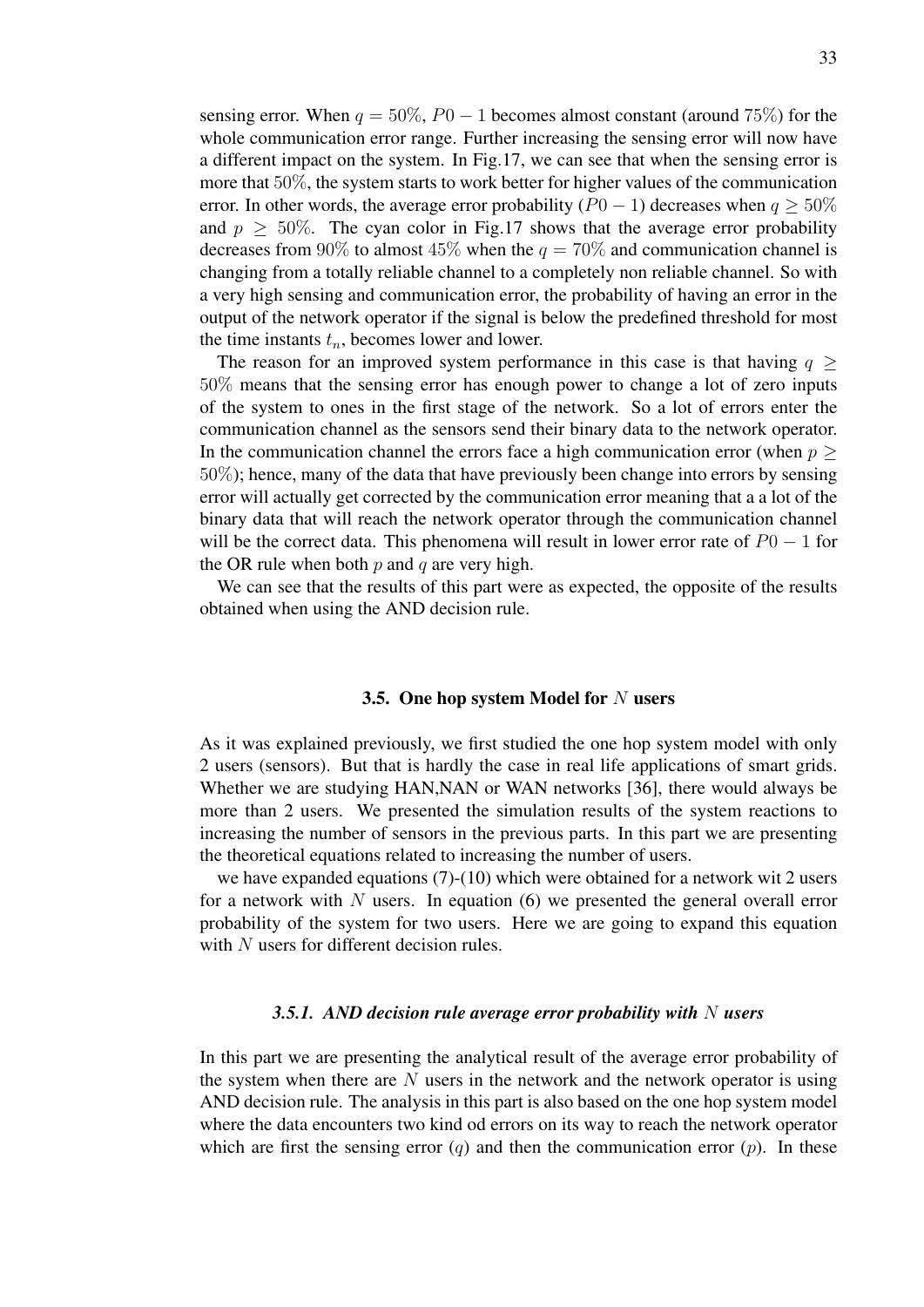equations N indicates the number of sensors. The average error probability for the whole system is given by equation  $(11)$ .

$$
\mathbf{P}_e = \mathbf{Pr}[S=0] \times (q \times p)^N + \mathbf{Pr}[S=1] \times (1 - ((1 - q) \times (1 - p) + (q \times p)^N)) \tag{11}
$$

where  $Pr[S = 0]$  and  $Pr[S = 1]$  represents the probability of having zero or one at the input of the network respectively. In other words,  $Pr[S = 0]$  means the probability of the input signal being below the predefined threshold and  $Pr[S = 1]$  means the probability of the input signal being above the predefined threshold.

When the number of users increases,  $(N \rightarrow \infty)$ :

$$
P_{ERROR}^{AND} = \Pr[s=1]. \tag{12}
$$

Since  $Pr[S = 1]$  means the probability of having one at the input of the system, equation (12) indicates that the average error probability for the AND decision rule depends on how frequent the input signal experiences values which are above the predefined threshold.

If we want to see the individual error probabilities of the AND decision rule with  $N$ users:

$$
Pr[\hat{s} = 1 | s = 0] = (qp)^N
$$
 (13)

$$
Pr[\hat{s} = 0|s = 1] = 1 - P[\hat{s} = 1|s = 1] = 1 - ((1 - q)(1 - p) + qp)^{N}
$$
(14)

#### *3.5.2. OR decision rule average error probability with* N *users*

Average error probability of the whole system when the network operator is using OR decision rule is given by equation  $(15)$  and there are N sensors in the network. In this equation too  $q$  and  $p$  indicate the sensing and communication error respectively.

$$
\mathbf{P}_e = \mathbf{Pr}[S=1] \times (q \times p)^N + \mathbf{Pr}[S=0] \times (1 - ((1 - q) \times (1 - p) + (q \times p)^N)) \tag{15}
$$

In this equation too,  $Pr[S = 1]$  represents the probability of having one at the input of the system and  $Pr[S = 0]$  shows the probability of having zero at the input of the network. In other words,  $Pr[S = 1]$  means the probability of the input signal being above the predefined threshold and  $Pr[S = 0]$  means the probability of the input signal being below the predefined threshold.

When the number of users increases,  $(N \rightarrow \infty)$ :

$$
P_{ERROR}^{OR} = \Pr[s = 0].
$$
\n(16)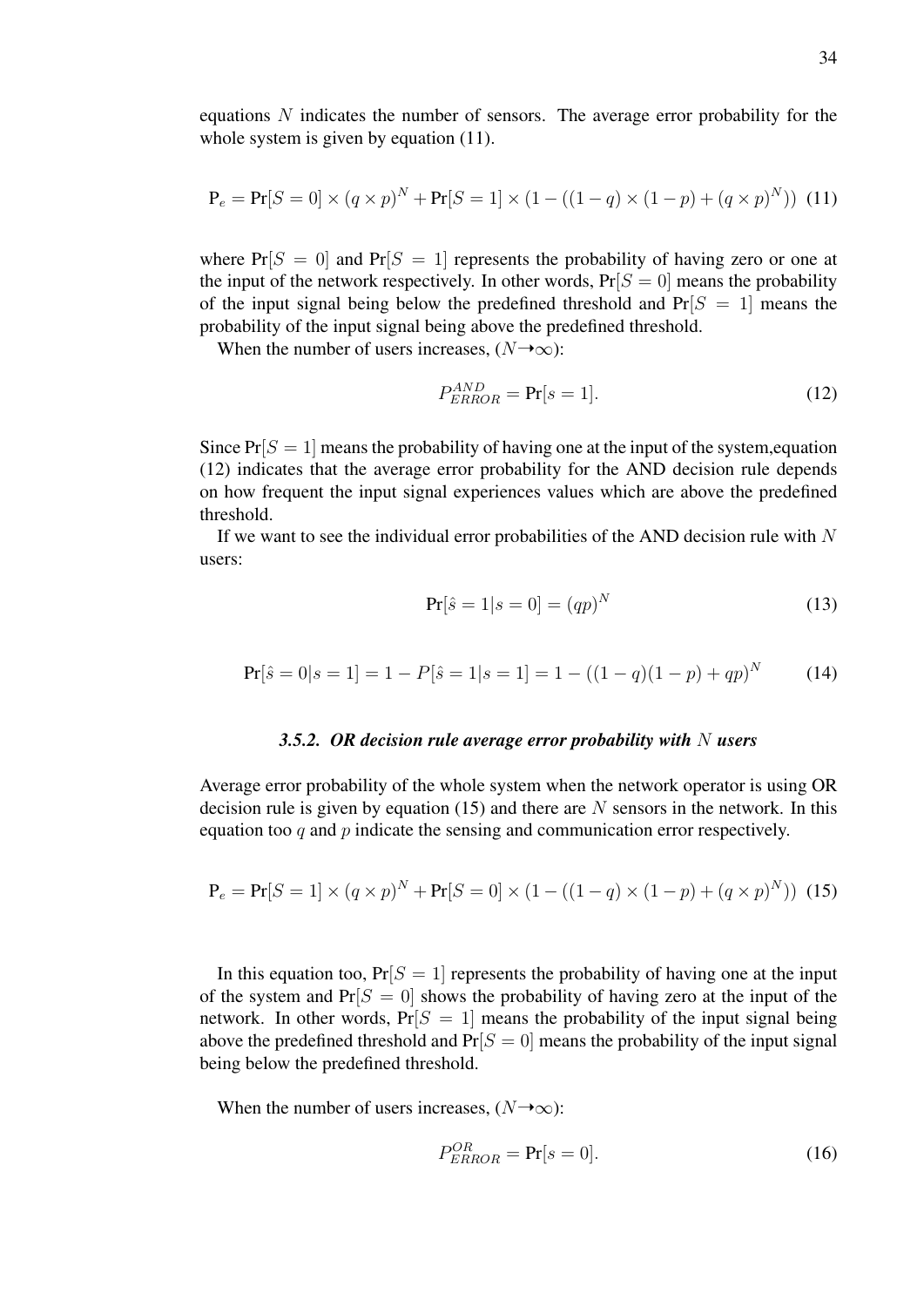We know that  $Pr[s = 0]$  means the probability of having zero at the input of the system; therefore, equation (16) is indicating that the overall error probability for the OR decision rule is determined by how frequent the signal experiences values below the predefined threshold.

Individual error probabilities of the OR decision rule are presented below.

$$
Pr[\hat{s} = 1 | s = 0] = 1 - P[\hat{s} = 0 | s = 0] = 1 - ((1 - q)(1 - p) + qp)^{N}
$$
(17)

$$
Pr[\hat{s} = 0|s = 1] = (qp)^N
$$
\n(18)

#### 3.6. Two hop system model analysis

It has been previously mentioned that our proposed system model is a two hop network where the information sent by the sensors first reach the relay nodes at the end of the first hop. While reaching the relay nodes, the data goes through an error-prone communication channel in a Neighborhood Area Network (NAN). Relay nodes then forward their received information to the network operator through an error-prone Wide Area Network (WAN). An example of this wo layer system model is shown in Fig.18.

In this figure, different kinds of networks for each stage of the system can clearly be seen. sensors in the houses are connected together in a home area network (HAN) [37]. When the sensors send their information from their HAN networks to their corresponding rely nodes at the end of the first hop, as it was mentioned before, the information is being send using an error-prone Neighborhood Area Network (NAN) [38].



Figure 18: Two layer system model.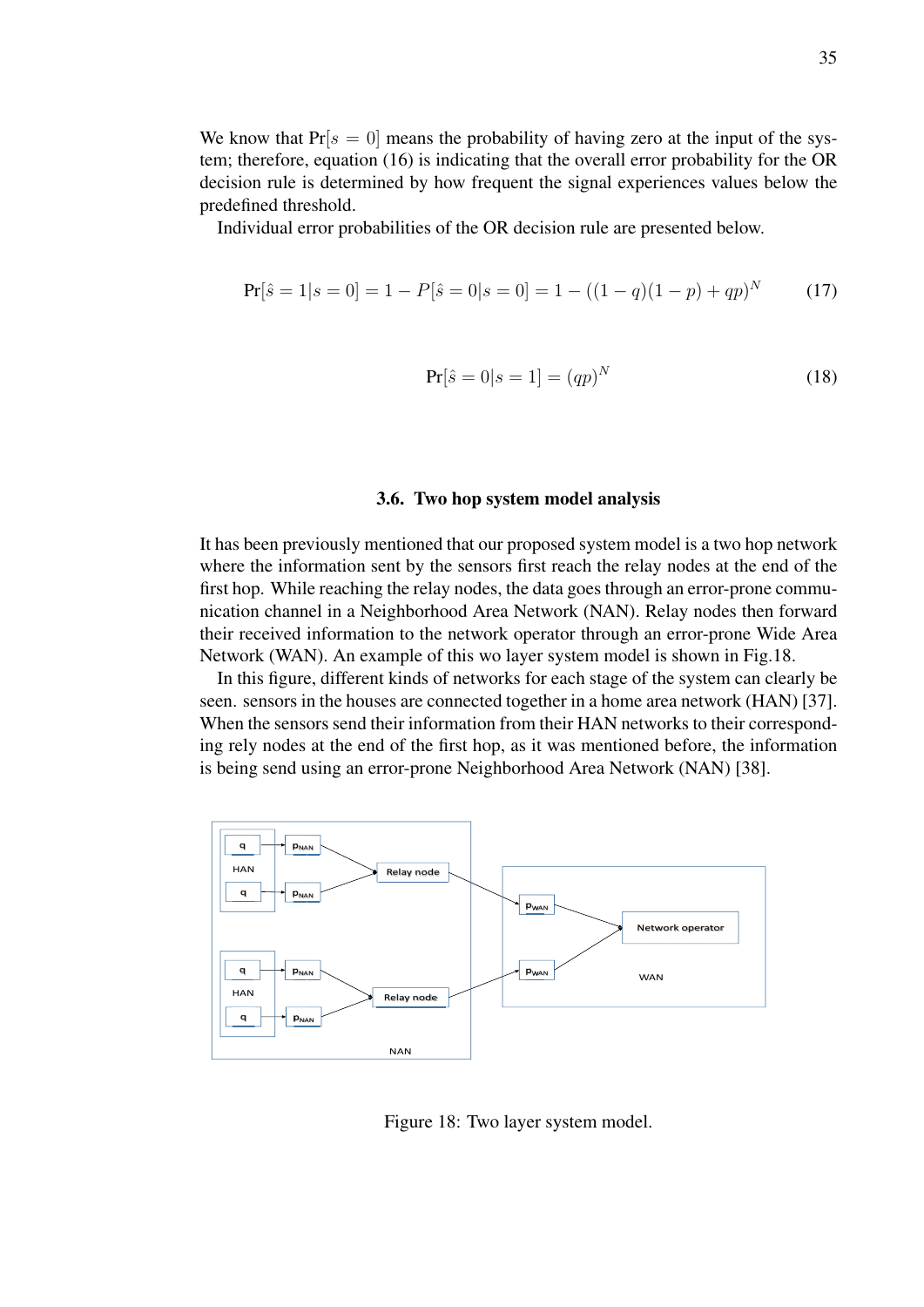After this stage, it is time for the relay nodes to forward the received data to the network operator so that it could make a decision about the general state of the network. Relay nodes forward their information using an error-prone Wide Area Network (WAN) [39].

Previously in Fig.4, we saw the probability tree of a two layer system model. Keeping this decision making tree in mind, the equations for the average error probability for each of the decision rules are presented here.

#### *3.6.1. Average error probability of a two hop system model using AND decision rule*

The average error probability of the two hop system model for each different state is shown in the following equations.

$$
\Pr[F = 1|S = 0] = [((1 - q) \times (1 - p_{NAN}) + q \times p_{NAN})^2 \times p_{WAN} + ((1 - q) \times p_{NAN} + q \times (1 - p_{NAN}))^2 \times (1 - p_{WAN})] \times [((1 - q) \times (1 - p_{NAN}) + q \times p_{NAN})^2 \times p_{WAN} + ((1 - q) \times p_{NAN} + q \times (1 - p_{NAN})^2 \times (1 - p_{WAN})]
$$
\n(19)

$$
\Pr[F = 0|S = 1] = 1 - [[(1 - (1 - q) \times (1 - p_{NAN}) + q \times p_{NAN})^2 \times p_{WAN} + ((1 - q) \times (1 - p_{NAN}) + q \times p_{NAN})^2 \times (1 - p_{WAN})] \times
$$
  
\n
$$
[1 - ((1 - q) \times (1 - p_{NAN}) + q \times p_{NAN})^2 \times
$$
  
\n
$$
p_{WAN} + ((1 - q) \times (1 - p_{NAN}) + q \times p_{NAN})^2 \times (1 - p_{WAN})]]
$$
\n(20)

It should be noted that  $F$  in equations (19) and (20) means the output of the network operator which indicates the general state of the system.  $F$  depends on the input state, communication and sensing error and of course the decision making rule that is being used by the network operator. In equations (19) and (20) the average error probability of the whole system when the network operator is using AND rule is given. The simulation results based on these equations are presented

In Fig.19, the sensing error in HAN is assumed to be 20%. While data is being transmitted to the network operator, it encounters an error rate of 10% while it is going through the NAN network in the first hop of the network. In this figure we can see that WAN error is changin between 0% to 100% (0%  $\lt p_{WAN} \lt 100\%$ ).

As it was expected, in the two hop system model, AND rule has a low average probability when the inputs are zero and high average error probability when the inputs are one. The reason behind this has been previously explained which is due to the natural behaviour of the AND decision rule which favors zero over one.

Comparing Fig.19 with Fig.7 (one layer average error probability), we can see that although the system is working as expected, the average error probabilities obtain in the two hop model is different from the ones obtain in the one hop model. while still  $P0-1 \geq P1-0$ , we can see that  $P0-1$  in the two hop model is much higher than the one hop model. While in the one hop model,  $P0 - 1$  was almost close to zero for even high values of the communication error, in the two hop model, it is only close to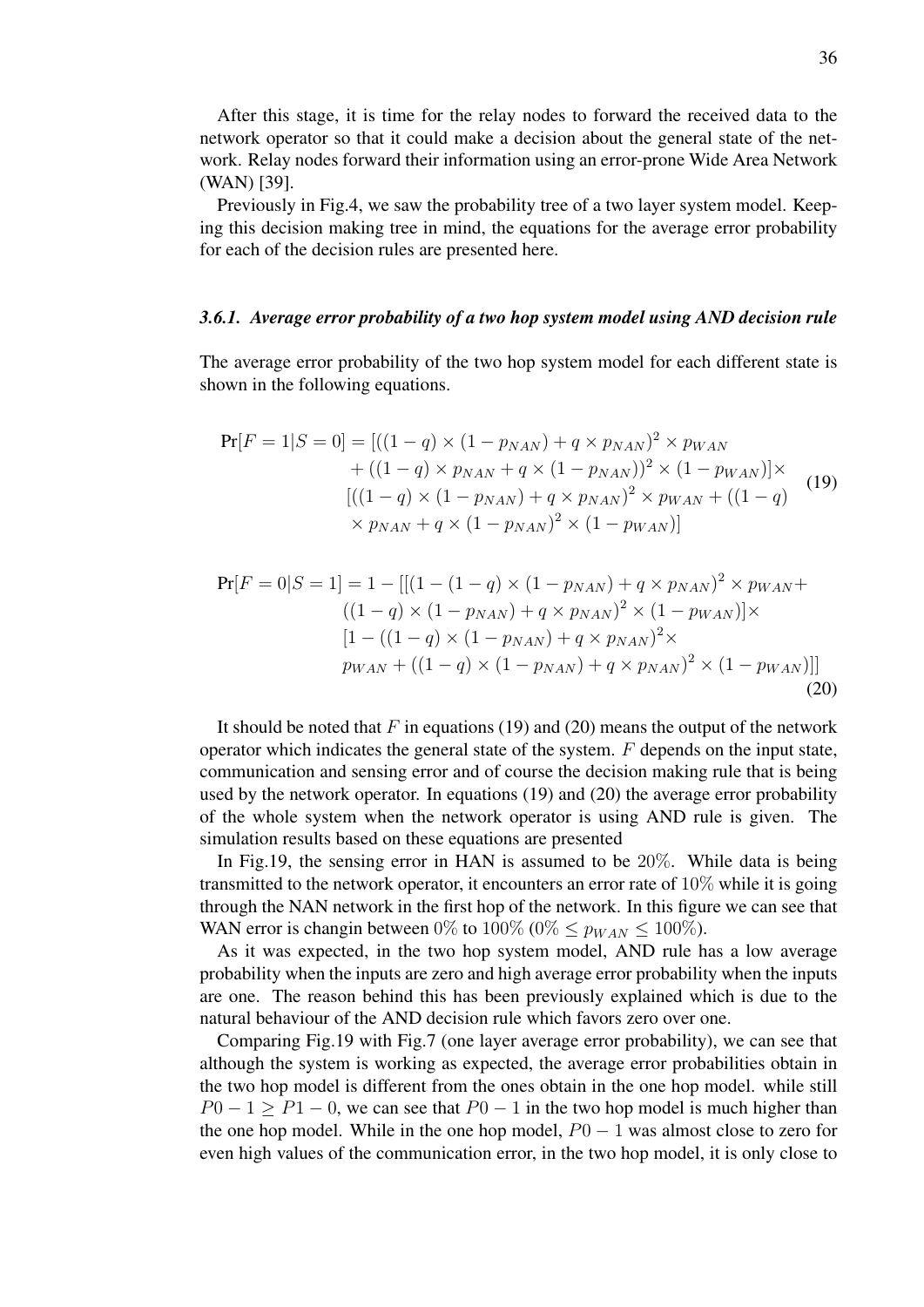zero for low WAN error rate and as WAN error rate increases, the system performance gets worse and  $P0 - 1$  gets to 20% when  $P_{WAN} = 50\%$  and it even gets to 30% when WAN becomes completely unreliable ( $P_{WAN} = 100\%$ ).

In case of  $P1 - 0$ , it is observed that while it is still much higher than  $P0 - 1$  when using AND rule, it also has a different behaviour compared to the one hop model. Comparing Fig.19 with Fig.7, we can see that in the two hop model, P1−0 has higher values for lower communication error rates than the one hop mode as  $P1 - 0 = 70\%$ even when  $P_{WAN} = 0\%$ . Although this error rate increase with increasing the WAN error, we can see that is increase is much lower than the one hop model and  $P1 - 0$ has lower error rate for high values of communication error compared to the one hop mode. We can see that while communication error is rising from 0% to 100%,  $P1 - 0$ only rises by  $10\%$  and reacher  $80\%$  at its highest which is lower than the one hop model.



Figure 19: Average error probability of the two layer system model when AND rule is being used by the network operator while WAN error is changing.



Figure 20: Average error probability of the two layer system model when AND rule is being used by the network operator while NAN error is changing.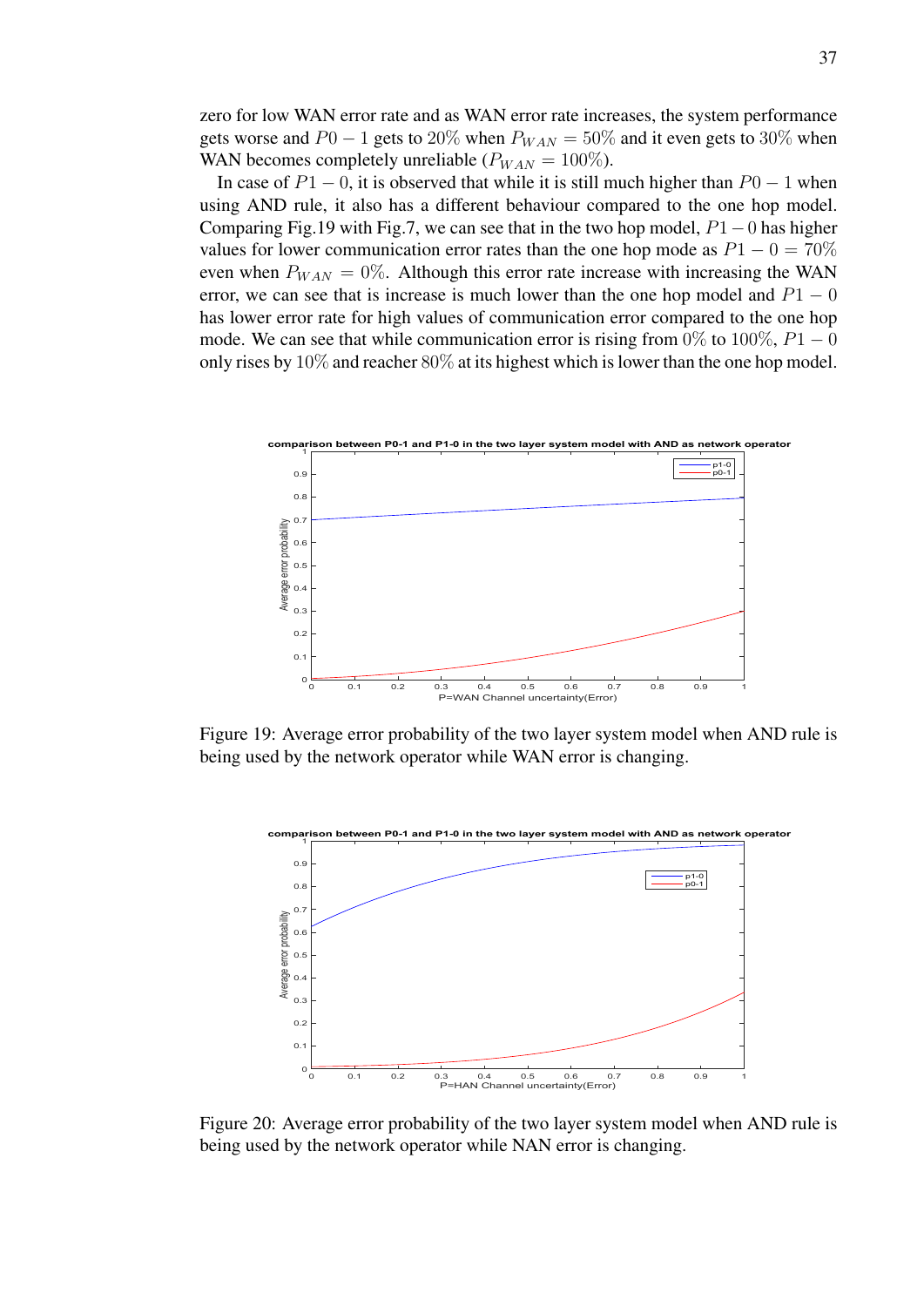Another simulation results of the AND rule under a different circumstance is shown in Fig.20.

In Fig.19, the sensing error in HAN is assumed to be 20%. Difference with Fig.19 is that in this scenario, WAN error is set to be 10% While  $0\% \le p_{NAN} \le 100\%$ ; hence, we are studying the effect of changing the NAN error rate on the performance of the system.

We can see that the behaviour of the system complies with the theory and results that we have seen before where  $P1 - 0 > P0 - 1$  when using AND rule. Comparing Fig.20 with Fig.7, it is shown that when NAN error in increasing,  $P0 - 1$  bevahiour reacts almost the same way as it does for the case when WAN error was changing in Fig.19. The only difference is that in this case, for very high values of NAN error, the  $P0 - 1$  error rate is higher compared  $P0 - 1$  for very high values of WAN error. Moreover, while in this case,  $P1 - 0$  has lower error rate for low values of NAN error, it experiences a sharp rise when NAN error increases to higher values and increase up to almost 100% for very high values of NAN error which indicates a 40% difference between  $P1 - 0$  for low and high values of NAN error.

It seems that from these results, we can conclude that in the system where AND rule is being used in the network operator, the average error probability of receiving an error at the output of the network operator when the signal is below the given threshold is sensitive to changes in WAN and NAN error almost equally. On the other hand, the average error probability of receiving an error when the input signal is above the predefined threshold is more sensitive to changes in NAN error than the changes in WAN error. The reason behind this could be the fact that AND rule is much more sensitive to zeros than to ones whereas only one zero is enough to make the overall output of the AND rule to be zero, so the probability of receiving an error when the inputs are mostly zero should stay in the same range while communication error of different kind of networks changes but changes in the WAN error has less effect on the  $P1 - 0$  of the system because it is actually the last chance that the communication error has for changing its received data into a different state and since no matter how high the WAN error is, it can not change enough data from zeros to ones so the overall output of the network operator would be one. That is why although the average error probability is still high when WAN error is increasing, the difference between the lowest and highest values of the error is less than the difference between the lowest and highest error rate of  $P_1$  – 0 when NAN error is changing. When NAN error is increasing, it changes some of the one inputs to zero or vice versa but since this data has to go through another error prone communication channel in the second hop, WAN error gets to change some of the data that has been previously changed by the NAN error and therefore increasing the average error probability of  $P1 - 0$  when using AND rule. We can see that when the NAN error is very low,  $P1 - 0 = 62\%$  which is less that  $P1 - 0$  when the WAN error is changing, but as NAN error gets higher,  $P1 - 0$  increases to higher values compare to  $P1 - 0$  error rate when WAN error is changing.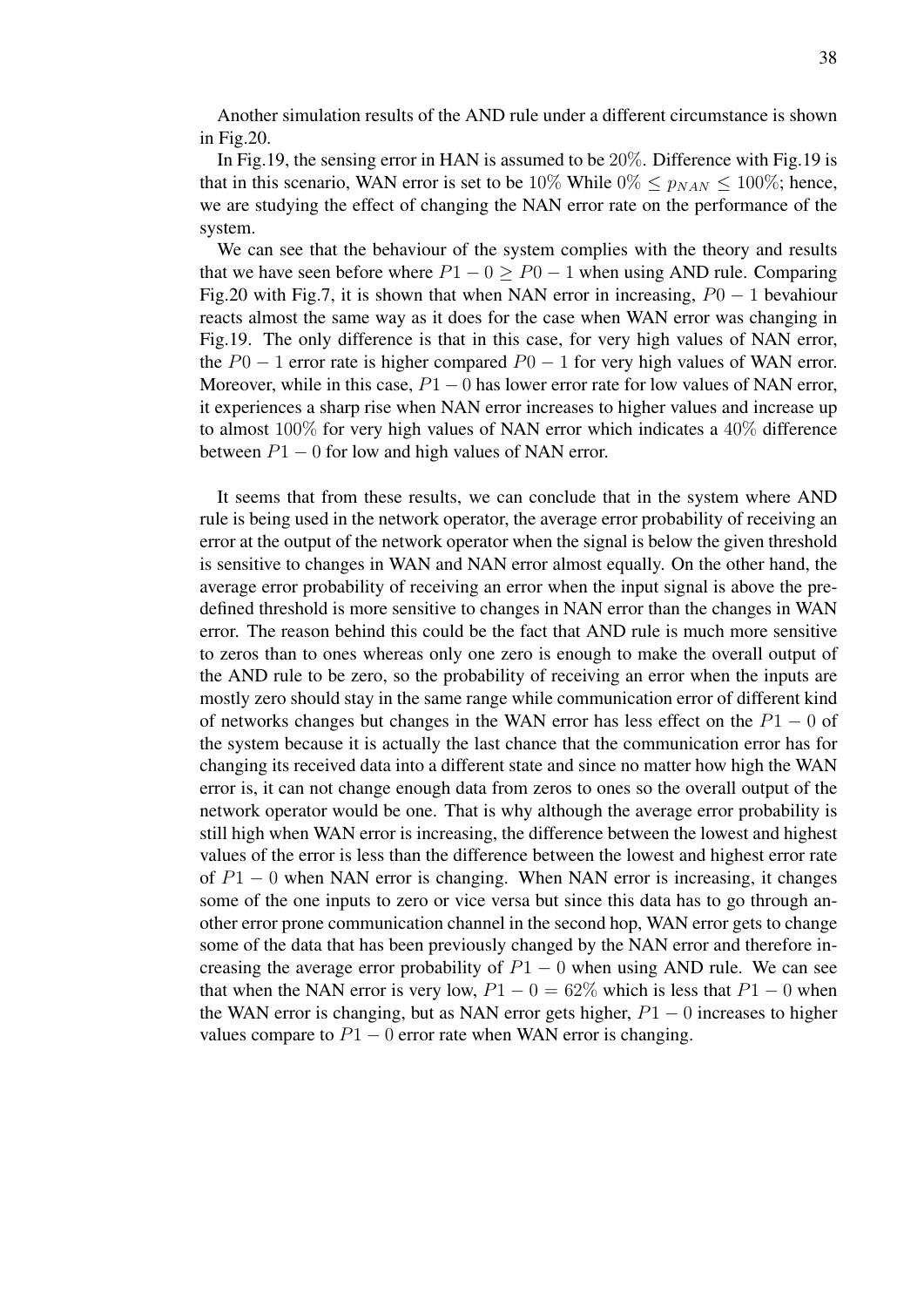#### *3.6.2. Average error probability of a two hop system model using OR decision rule*

The average error probability of the two hop system model when OR rule is used by the operator is shown in the following equations for each different states.

$$
\Pr[F = 0|S = 1] = [((1 - q) \times (1 - p_{NAN}) + q \times p_{NAN})^2 \times p_{WAN} + ((1 - q) \times p_{NAN} + q \times (1 - p_{NAN}))^2 \times (1 - p_{WAN})] \times [((1 - q) \times (1 - p_{NAN}) + q \times p_{NAN})^2 \times p_{WAN} + ((1 - q) \times p_{NAN} + q \times (1 - p_{NAN})^2 \times (1 - p_{WAN})]
$$
\n(21)

$$
\Pr[F = 1|S = 0] = 1 - [[(1 - (1 - q) \times (1 - p_{NAN}) + q \times p_{NAN})^2 \times p_{WAN} + ((1 - q) \times (1 - p_{NAN}) + q \times p_{NAN})^2 \times (1 - p_{WAN})] \times
$$
  
\n
$$
[1 - ((1 - q) \times (1 - p_{NAN}) + q \times p_{NAN})^2 \times
$$
  
\n
$$
p_{WAN} + ((1 - q) \times (1 - p_{NAN}) + q \times p_{NAN})^2 \times (1 - p_{WAN})]]
$$
\n(22)

As it was expected, the equations obtained in this part are the opposite of the equations obtained in the previous part. Here like before,  $F$  represents the general state of the network at the output of the network operator which is determined by the sensing error  $(q)$ , NAN and WAN error and most importantly the decision rule that is chosen by the network operator.

Using equations (21) and (22), we are able to calculate the average error probability of the network when the network operator is using OR decision rule. The simulation results presented in Fig.21 are the results of simulating the network using the above equations while WAN error is changing.

Like in Fig.19, in this figure too  $q = 20\%$  in the HAN network. After some of the data is changed because of  $q$  in the sensors in HAN, it goes through the error



Figure 21: Average error probability of the two layer system model when OR rule is being used by the network operator while WAN error is changing.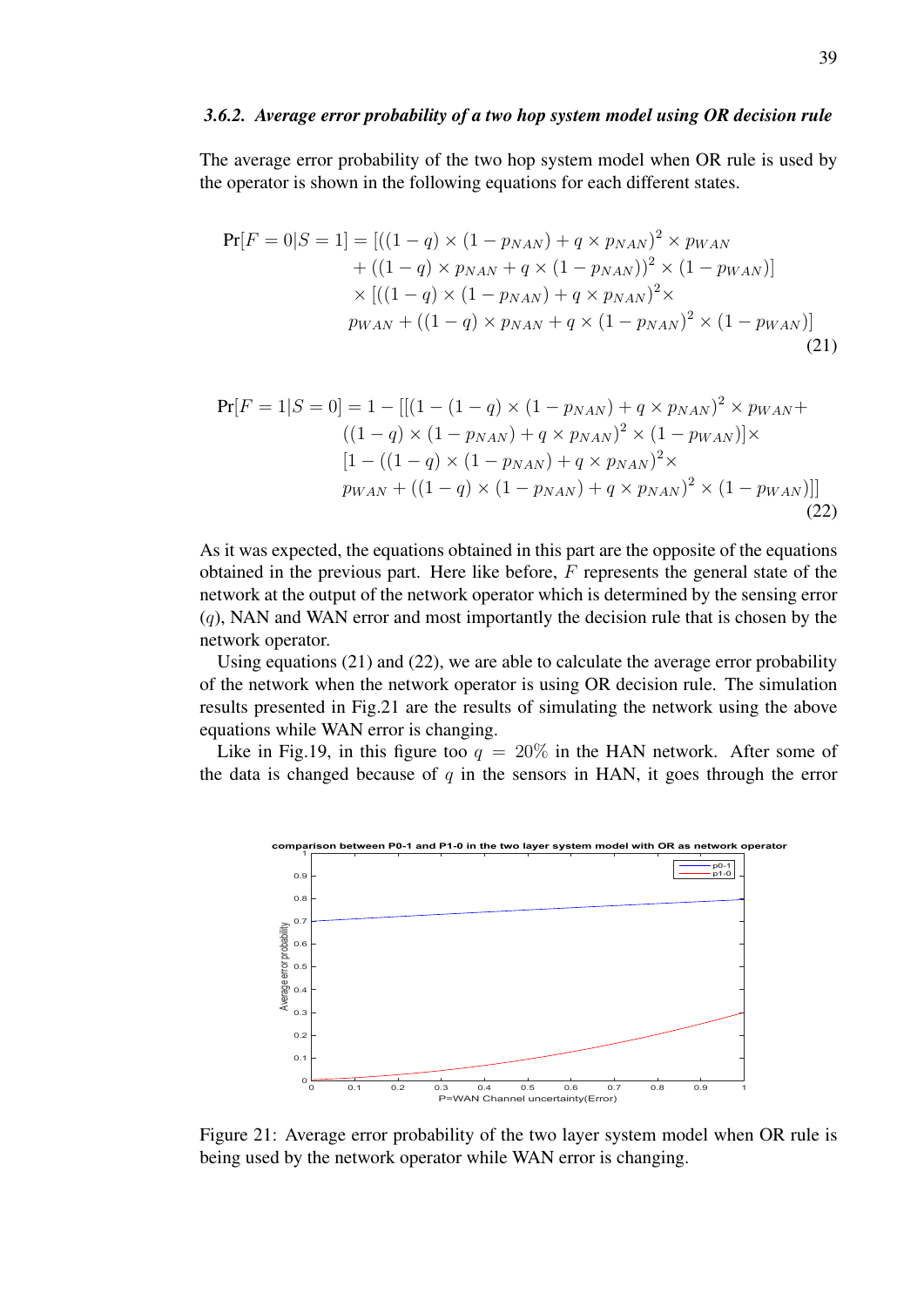prone NAN networks where it faces a communication error equal to 10%. After this encounter, data has reached the relay nodes which is the end point of the first hop. After this point, the information which now has been tempered with by the communication error in the NAN network goes through the next hop which is an error prone WAN network where error is  $0\% \leq p_{WAN} \leq 100\%.$ 

It is shown as expected for the OR decision rule,  $P0 - 1 > P1 - 0$ . The average error probability for the two hop system model when the signal is mostly above the predefined threshold when OR decision rule is being used by the network operator is much lower than the average error probability when the input signal is mostly below the given threshold of the system. This is due to the fact that OR decision rule is much more sensitive to one than to zero.

If we take a look at Fig.14, we can see that the average error probability of the system when the signal is above the predefined threshold is almost zero for most of the NAN communication range, while in Fig.21 still  $P1-0 \le P0-1$  holds, the error rate of the  $P1 - 0$  is much higher compared to  $P1 - 0$  in the one hop model. In Fig.21,  $P1 - 0$  is only close to zero for very low values of the WAN error. As the WAN error increases, we see that  $P1 - 0$  increases to 30% when the WAN error is at its highest value.

We observe that while the performance of the system when the input signal is mostly below the predefined threshold of the system, is much worse than the performance of the system when the input signal is mostly above the predefined threshold, the error rate of  $P0 - 1$  is different in this two hop model is different from the error rate of  $P0-1$  in the one hop model.  $P1-0=70\%$  in this two hop model even when there is no WAN communication error in the system which is much higher than the error rate for the same amount of communication error in the one hop model. Even though the error rate is higher for low WAN error rate in the two hop model,  $P1 - 0$  is lower for the higher WAN error values and it increase by only 10% and reaches 80% at the worst case of the WAN error rate.

The next simulation results presents the behaviour of the two hop network while NAN error is changing.



Figure 22: Average error probability of the two layer system model when OR rule is being used by the network operator while NAN error is changing.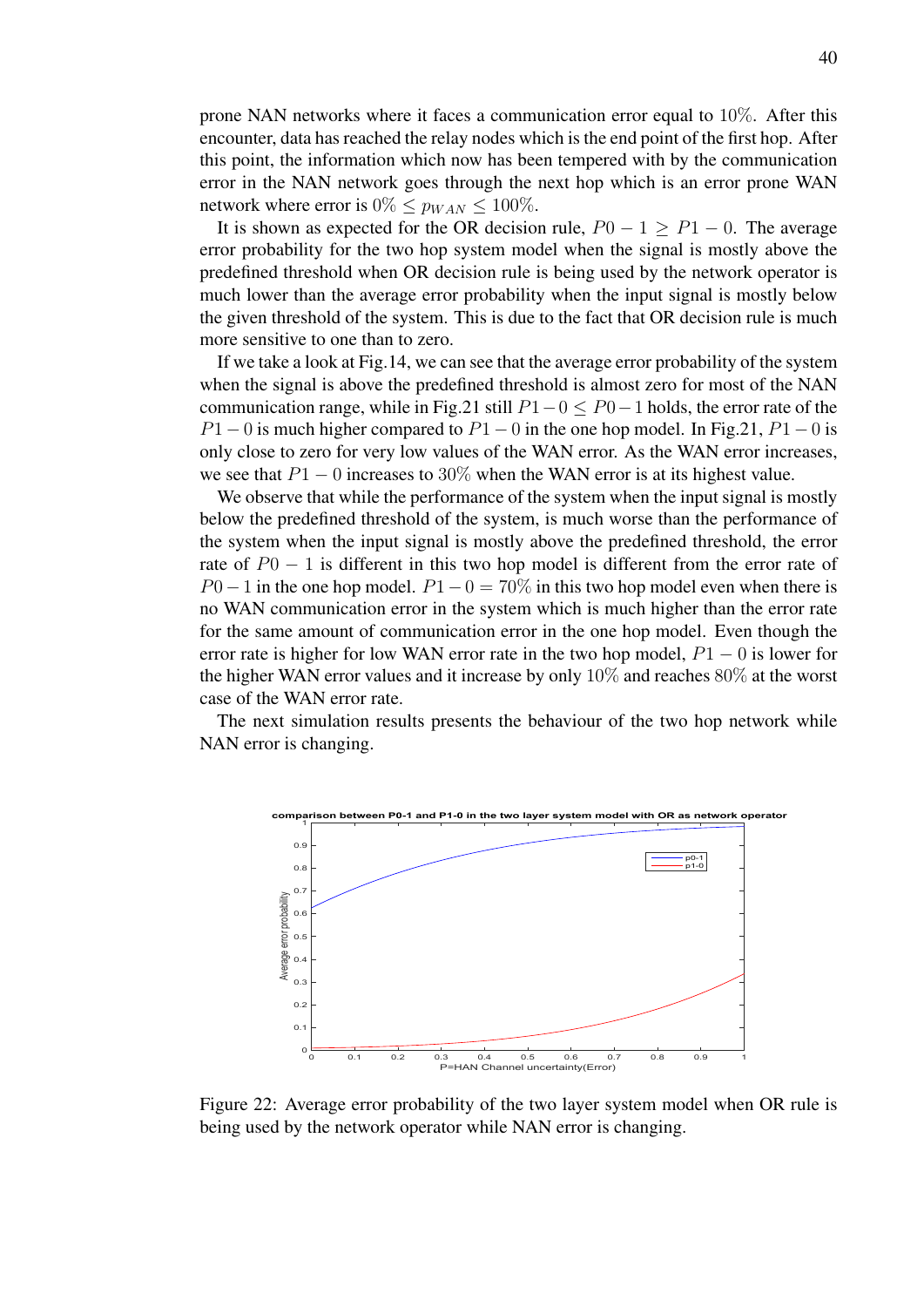In Fig.22 the situation is reversed compare to Fig.21. In this part, sensing error which is in the HAN network is again set to be 20%. In this scenario, WAN error is also fixed and is 10%. Since we want to study the effect of changes of the NAN error on the system, it is changing between 0% to 100% (0%  $\leq p_{NAN} \leq 100\%$ ).

When NAN error is changing, system is still behaving as we saw before for the OR function where  $P0 - 1 > P1 - 0$ . The behaviour of the average error probability of the system when the input signal is above the predefined threshold for most of the time instants  $t_n$  is almost the same as for the case that the WAN error is changing when using OR rule. The difference is that when the NAN error rate is very high,  $P1 - 0$  is slightly higher than  $P1 - 0$  when the WAN error was changing (By 5%). On the other hand,  $P0 - 1$  has a different reaction to increasing the NAN error rate compared to its reaction to changes in the WAN error.  $P0 - 1$  in Fig.22 has a lower value for low values of NAN error (around 62%). Although like what we observed in Fig.21,  $P0-1$ is increasing when NAN error is increases, contrary to the same Fig.21 this rise is high and it increases the rate of  $P0 - 1$  by almost 40%.

From the results presented in this part, we observe that when using the OR decision by the network operator, the probability of receiving an error at the output of the network operator when the input signal is below the predefined threshold for most the time instants  $t_n$  is much more sensitive to changes is the NAN error rate than it is to changes in the WAN error rate since he rise in  $P0-1$  is much more higher when NAN error is changing compared to the scenario that WAN error is changing. We can see that when using the OR decision rule, while  $P1 - 0$  increases with increasing both NAN and WAN error range, there is not much of a difference in the range that his rise happens since it increases from 0% to 35% when NAN error is increasing and 0% to 30% when WAN error is increasing. This reaction too can be justified keeping the natural behaviour of the OR rule in mind. Since it favors ones over zero and only having one 1 input is enough for the overall output of the network operator to be one, when the signal is above the threshold, although the system is sensitive to increases in different errors, it is not very sensitive to each individual error and it reaction to increasing both of the network error rates stays almost the same when the input signal is above the threshold. On the other hand, we observe that  $P0 - 1$  when using OR rule is much more sensitive to changes in NAN error rate compare to changes in WAS error rate. As it was previously explained, When NAN error is fixed, it does not have the power to change a lot of zero inputs to one which is the sufficient criteria for the whole network to be zero, so when the information goes through the WAN network, while WAN error manages to changes some of its received information specially at its highest values, it can not effect the average error probability a huge amount and that is why we only see a 10% increase in  $P0 - 1$  when WAN error is changing but when NAN error is increasing and is not fixed anymore, it changes some of the inputs to errors and then send these information to the WAN network when they encounter another error which is high enough for increasing the error rate but not high enough for correcting the previously changed errors and thus reducing the error rate. That is why we see a sharp increase (by almost  $40\%$ ) in  $P0 - 1$  rate when NAN error is changing compared to when WAN error is changing.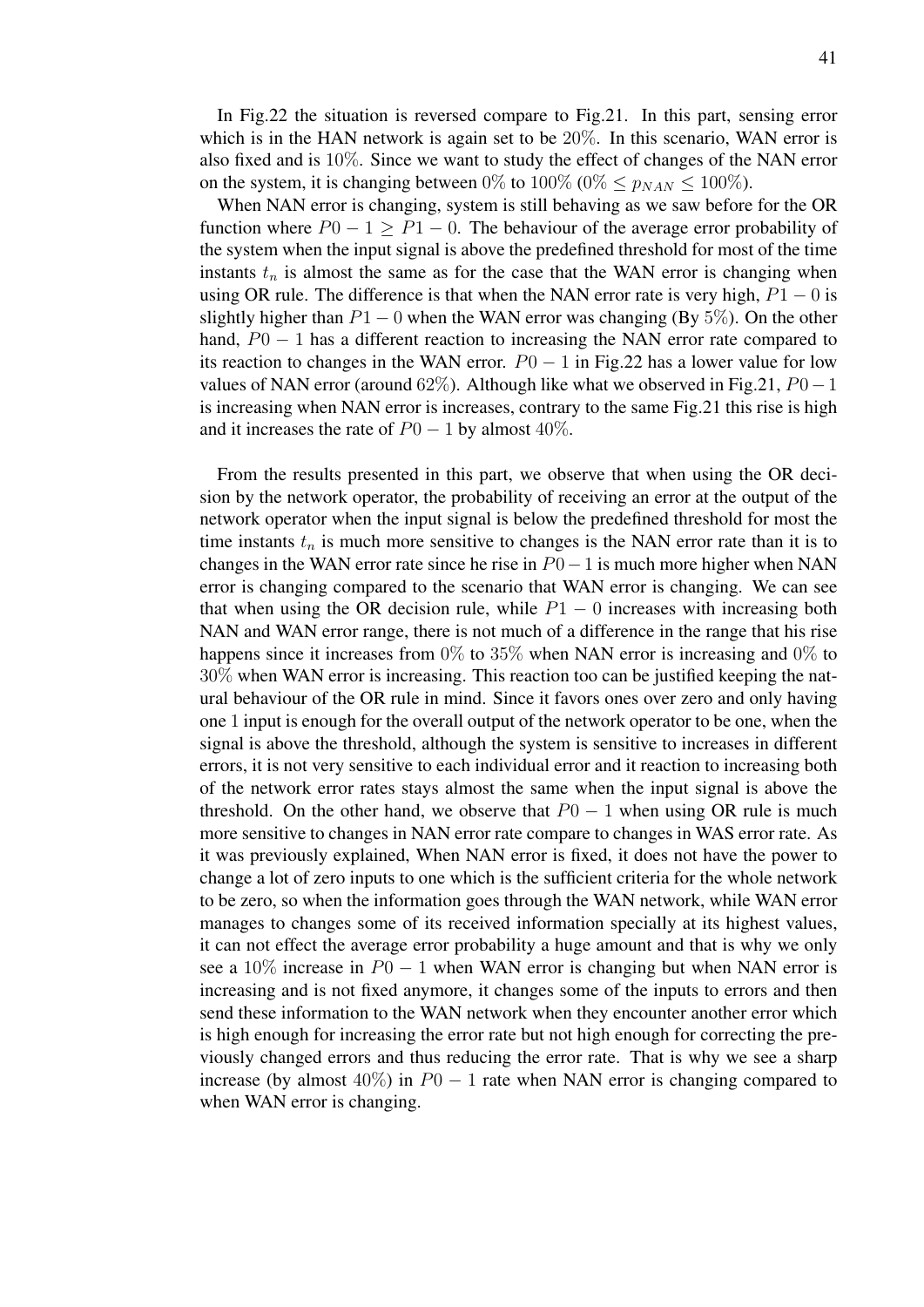In the next chapter, we will see the simulation results of implementing this proposed system model on actual real time data.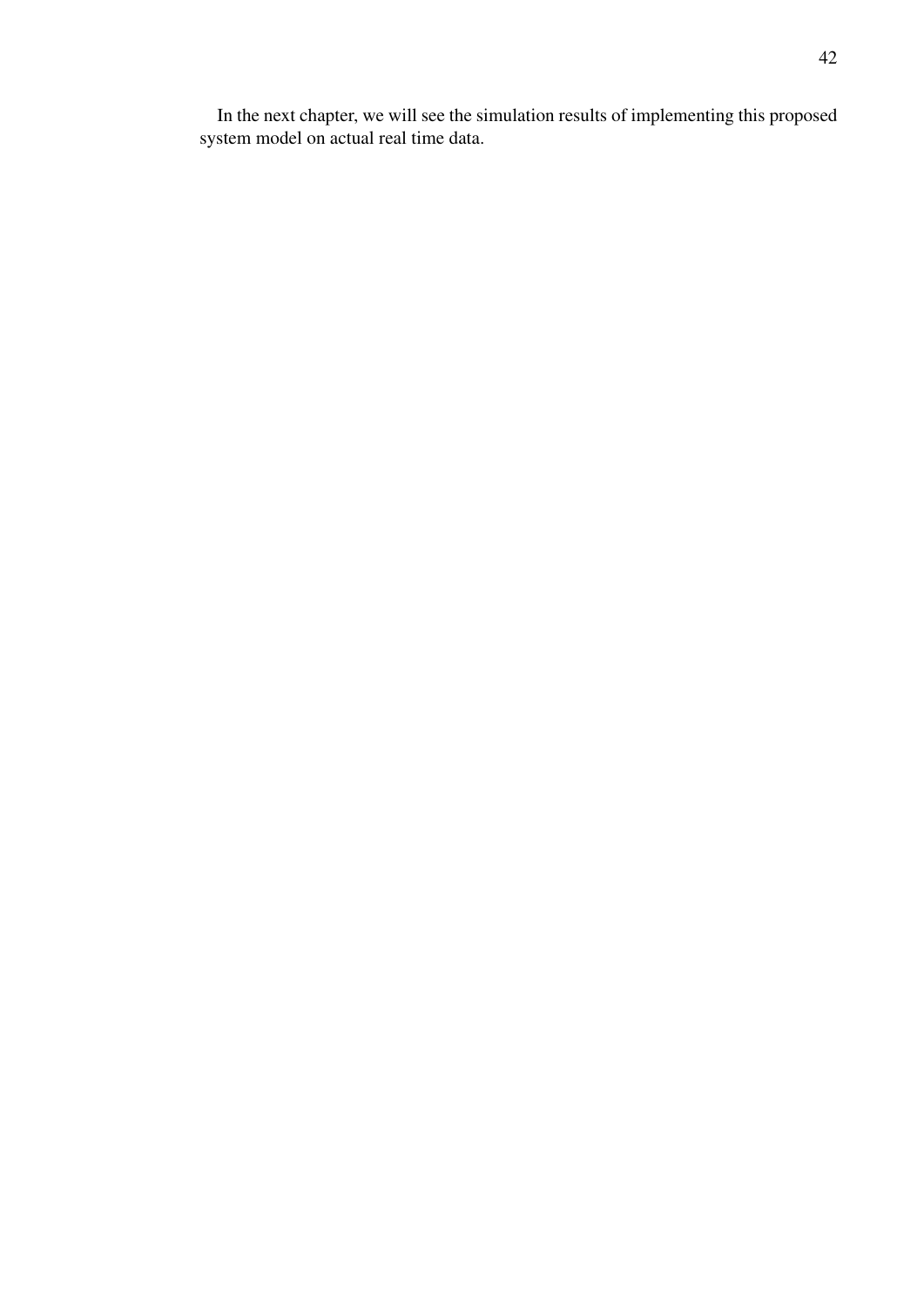# 4. PRACTICAL IMPLEMENTATION

The power grids that are being used nowadays have been active for more than a century now. Since they were designed a long time ago, they were only responsible for transferring electricity from the utilities to the costumers [40]. With advancement of technology, these traditional power grids do not meet the requirements needed for our daily lives anymore and this is causing many problems such as more grid failures, voltage sags and blackouts [41]. That is why the concept of smart grids have been introduced. Empowered by the advances of information and communication technologies, it has the ability to mitigate the current problems that the traditional power grids are facing [4], [42].

Integration of the communication networks with the traditional power grids is what making the traditional power grids into smart girds since it makes the communication between different grid elements possible [43], making the communication network one of the most important part of a smart grid [22].

That is the reason that in this chapter we are focusing on a new way of implementing the communication network in a smart grid.

#### 4.1. System Model

In the previous chapter, we analyzed our proposed system model from a theoretical point of view. First we started by analyzing the one hop system model in order to be able to get a general idea about the behaviour of different decision rules under different circumstances in the system. The average error probability equations related to each decision rules were derived and simulated to see the effect of each system parameter on the average error probability of the network. Then we moved on to study the two hop system model where the information is send from sensors to aggregators and from aggtregators to the network operator. It was mentioned that the aggregators studied in the previous chapter only work as relay nodes and they only forward the information they receive to the network operator in the next hop.

In this chapter, individual smart-meters periodically monitor the average power demand of their respective households to inform the system operator if it is above a predetermined level using only a 1-bit signal. The communication link connecting these smart meters together is, like the previous chapter, error prone. The communication network in this model is consist of two layers. First layer is composed by individual smart meters which are connected to their corresponding aggregator. Second layer is defined as different aggregators connected to the system operator. This distribution system operator needs to estimate whether the average power demand in a given period is above a predetermined threshold using an 1-bit memoryless scheme. At the end point of each stage, a decision is made about the aggregated state of the system. This decision is based on hard decision rules defined by different decision rules. In this chapter, AND, OR and also MAJORITY decision rules are studied.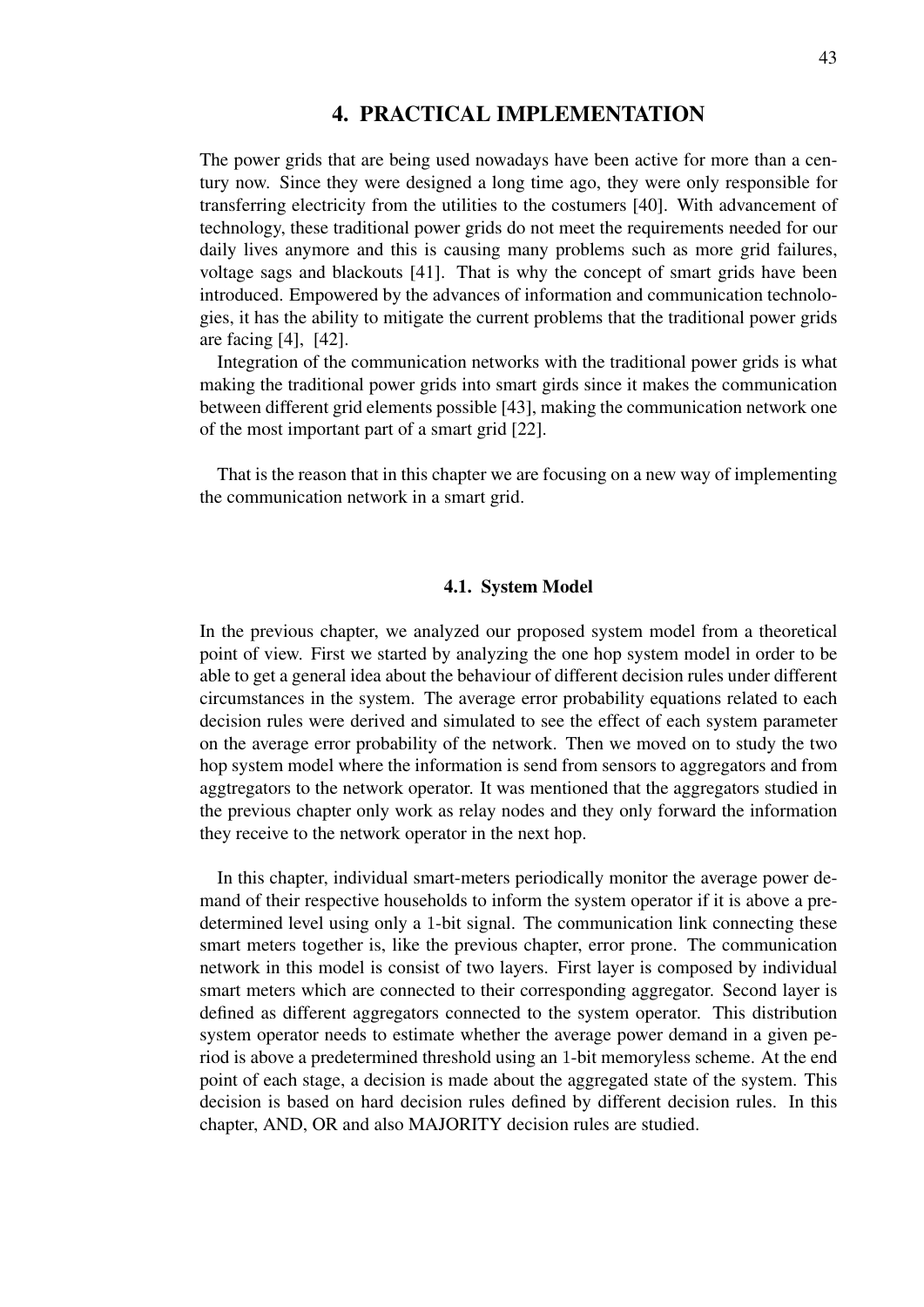

Figure 23: Example of the scenario studied in this chapter.

It should be noted that the difference between the model studied in this chapter and the one that was studied in the previous chapter is that in the previous model, there was no decision making happening in the aggregators as they were only working as rely node, but in this model, the decision making is actually happening in two stages of the netwoork. First, at the end of the first hop by the aggregators, the second decision is then made by the network operator at the end of the second hop about the general state of the system.

As it was mentioned earlier, here we focus on analyzing a non-critical application where the system operator needs to estimate whether the average power demand in a given period (e.g. 15 minutes) of the distribution grid is above a predetermined threshold. Our goal is to build an efficient communication system with simple and low cost implementation. To do so, we follow our previous work [44] (which was also explained in the chapter 3) to build a WSN in two hops such that individual smart meters send to their respective aggregator an 1-bit message indicate whether the individual average power demand is above a given threshold. The aggregators then decide about their state based on the received information and send their decision as an 1-bit signal to the system operator, which its turn decides if the power demand is above the threshold in the same way.

The reason we are choosing to use wireless sensor networks (WSN) [45] for implementing our idea is that wireless sensor networks which build the core of IoT, are becoming widespread in almost any possible application area ranging from energy systems to sleep monitoring [46], [12].

The system model studied in this chapter is shown in Fig.23.

In this figure, Smart meters monitor the average power demand in order to determine its binary state  $\theta_{i,j}[n]$  at time  $t_n$ . The meters are associated with 3 aggregators that decide their state  $\theta_i[n]$  based on the inputs from 4 household data. The aggregators then send their state  $\theta_i[n]$  to the system operator that will decide about the global state  $\theta[n]$ ., communication error of different hops are presented in this figure as P1 and P2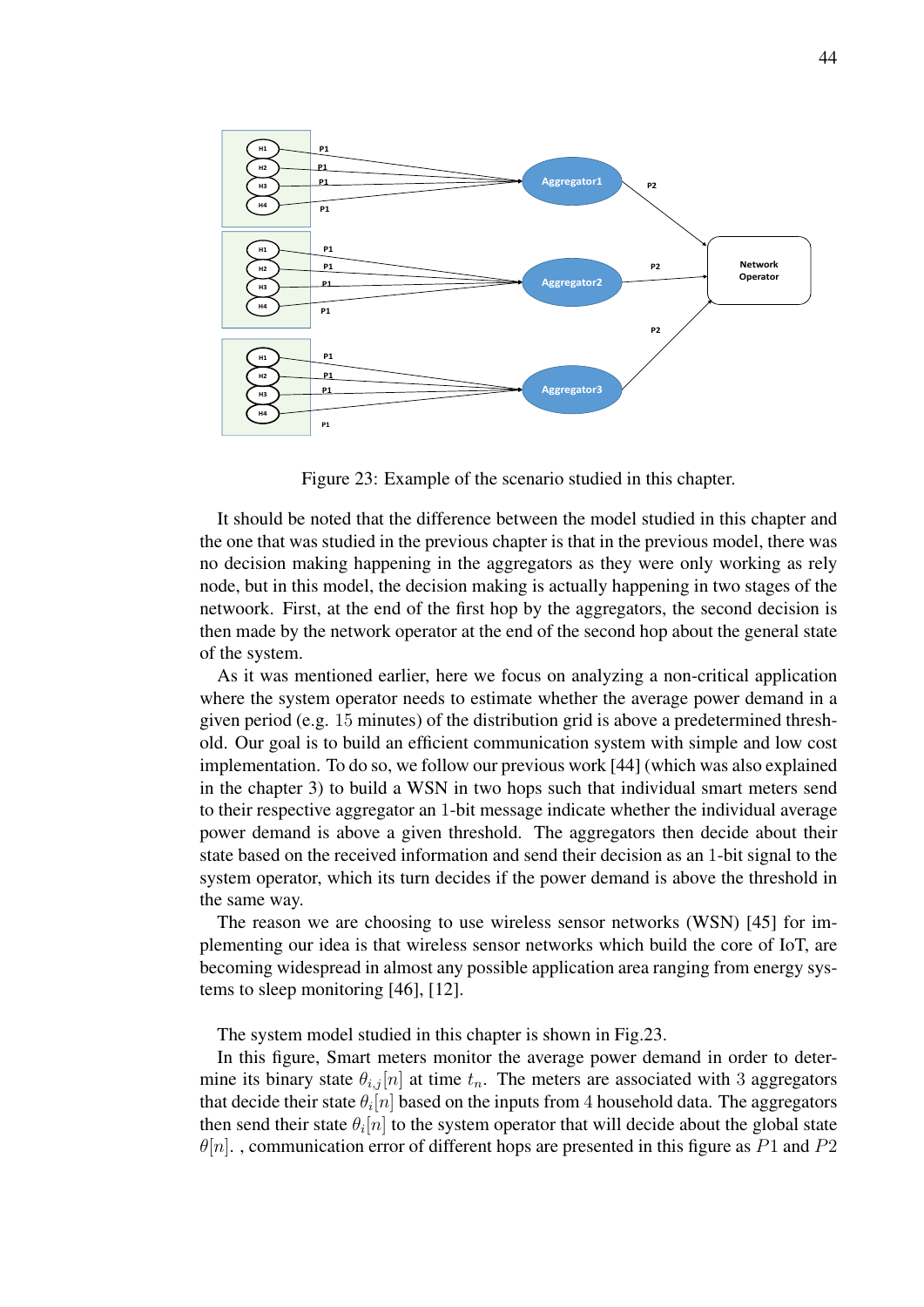where  $P1$  represents the communication error in the NAN network and  $P2$  represents the communication error in the WAN network

First assumption to be considered in this model is that in a given period of time, the consumption is above a predefined threshold with a given probability. Moreover, the channel is modeled as a binary symmetric channel (BSC). Based on the mentioned assumptions, the error probability of the system operator is derived. What we are trying to see here is how efficient is our proposed one bit signaling model under different circumstances. We are looking for the best strategy given the channel error probabilities is determined by how frequent the meters experience the consumption above the defined threshold. The impact of increasing or decreasing the defined thresholds and also the communication error and the way the decision rules react to these changes are also studied in this chapter.

As can be seen, this model consists of two layers, first layer is the connection between the houses and network aggregators. There are a total of 12 houses studied in this chapter. We have grouped them in 3 different networks consisting of 4 houses each. In this chapter, we choose to build a generic communication model for non-critical applications in the distribution level of the power grid. In this way, our approach does not focus on high reliability or low latency, but rather on a cheap way to estimate the average power demand without harming the communication network with huge amounts of data (e.g. [33]).

We consider a case where the smart-meters inform the aggregator whether their average power demand in predetermined time periods is above or below a given threshold. Aggregators process the received information using AND, OR and MAJORITY (memoryless) logical operations and send the processed information to the the system operator. The system operator then decides based on the same logical operation if the aggregate average power demand is above or below the threshold. We test our approach using 12 daily demand profiles taken from the database "The Reference Energy Disaggregation Data Set" (REDD) [47]. Thus, as depicted in Fig.23, every 4 houses connect to one aggregator, therefore we assume 3 aggregators besides the network operator. Information obtained from this study can then be used in, for example, cloud computing applications [21] such as forecasting, demand-side management, peer-topeer energy trading.

Let us assume a network composed by a set  $\mathcal{N}_i = \{1, ..., N_i\}$  of smart meters of a given group of consumers ( $proxumers$ ) i composed by  $N_i$  elements, which are associated with aggregator  $i \in \mathcal{N}$  where  $\mathcal{N} = \{1, ..., K\}$  is the set of aggregators. Each meter  $j \in \mathcal{N}_i$  needs to inform aggregator i in predetermined times  $t_n = t + n\tau$  if its individual average power demand,  $P_{i,j}(t_n)$ , is above or below a given threshold  $\gamma$ . Let  $\theta_{i,j}[n]$  be the function that indicates whether  $P_{i,j}(t_n) > \gamma$ .

Note that since the communication links connecting the smart meters in different houses to their corresponding network aggregator are defined as a neighborhood area network (NAN) and the links connecting the network aggregtors to the system operators are defined as wide area networks (WAN), in our analysis, we have assumed that the errors associated with each of these networks are almost the same, so the error probability in the communication links connecting the houses to the aggregators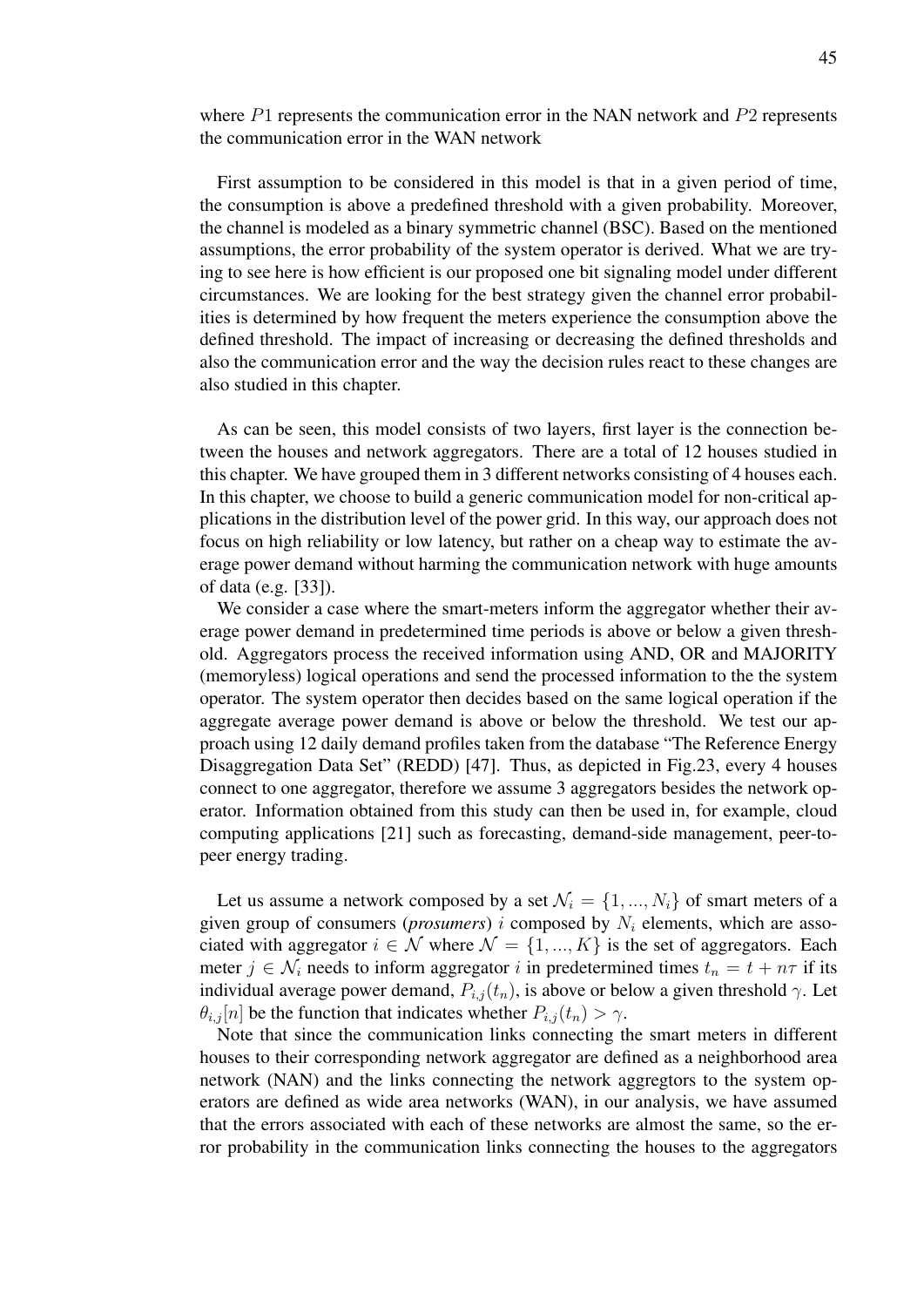are considered almost the same in all the three NAN networks  $(p_1)$ . Also, since the links connecting the aggregators to the network operator are all part of the same WAN networks, the links error are considered the same  $(p_2)$ .

We assume that smart-meter  $j \in \mathcal{N}_i$  sends its state  $\theta_{i,j}[n]$  to aggregator i through a binary symmetric channel (BSC) [35, Ch.7] with error probability  $p_1$  (the subscript "1" indicates the first communication hop). Based on such information, aggregator  $i$ decides its state  $\theta_i[n]$  using hard-decision rules AND, OR or MAJORITY from the inputs  $\theta_{i,j}[n]$ . Aggregators  $i \in \mathcal{N}$  then needs to send its state  $\theta_i[n]$  to the system operator in a binary symmetric channel with error probability  $p_2$ . With the information from all aggregators in hand, the operator similarly proceeds to decide the global state  $\theta[n]$ based on AND, OR or MAJORITY logic operations. As shown in Fig.23,we assumed a network of houses which are connected together in a star like network topology. The aggregators in Fig.23 are the first stage that different decision rules are implemented and the network operator is the second place that the decision making will happen, unlike the model studied in the previous chapter where decision making only happened in the network operators.

Our goal in this chapter is to understand how  $\theta[n]$  is affected by the decision rules (AND, OR or MAJORITY), channel error probabilities  $p_1$  and  $p_2$ , input state, the number  $N_i$  of smart meters for aggregator i and the number of aggregators K. Moreover,the effect of the predefined threshold of the average power demand on the error probability of the received signal and the behavior of each of the decision rules is also studied .

As it was mentioned above,three decision rules are studied in this chapter which can be explained as:

- AND:  $\theta_i[n] = 0$  if at least one  $\theta_{i,j}[n] = 0$  for  $j \in \mathcal{N}_i$ . Then,  $\theta_i[n] = 1$  if all  $\theta_{i,i}$  [n] = 1.
- **OR:**  $\theta_i[n] = 0$  if all  $\theta_{i,j}[n] = 0$ . Then  $\theta_i[n] = 1$  if at least one  $\theta_{i,j}[n] = 1$ .
- **MAJORITY:** As aggregator *i* has  $N_i$  inputs, then  $\theta_i[n] = 0$  if  $\sum_{i=1}^{n}$  $j \in \mathcal{N}_i$  $\theta_{i,j}[n] = 0$  <  $N_i/2$  and  $\theta_i[n] = 1$  if  $\Sigma$  $j\in\mathcal{N}_i$  $\theta_{i,j}[n] = 0 > N_i/2$ . If  $\sum$  $j\in\mathcal{N}_i$  $\theta_{i,j}[n] = 0 = N_i/2$ , then  $\theta_i[n]$  is randomly selected with 50% of chance.

In the results that will b presented later we will show how sensitive the average error probability is different communication errors and also that the decision rule that decreases the error probability is determined by how frequent the meters experience the consumption above the threshold in addition to the predefined threshold.

For better understanding of the communication error, let us consider  $S_{i,0}[n]$  to be the signal sent by sensor i and  $S_{i,j}[n]$  be the state of the system at jth level. j is defined as the number of hops in the network and can be  $j = 1, \dots M$ , the studied model in this chapter was said to consists of two hops, one from the networks of smart meters to the network aggregators and the other one from the networks aggregators to the network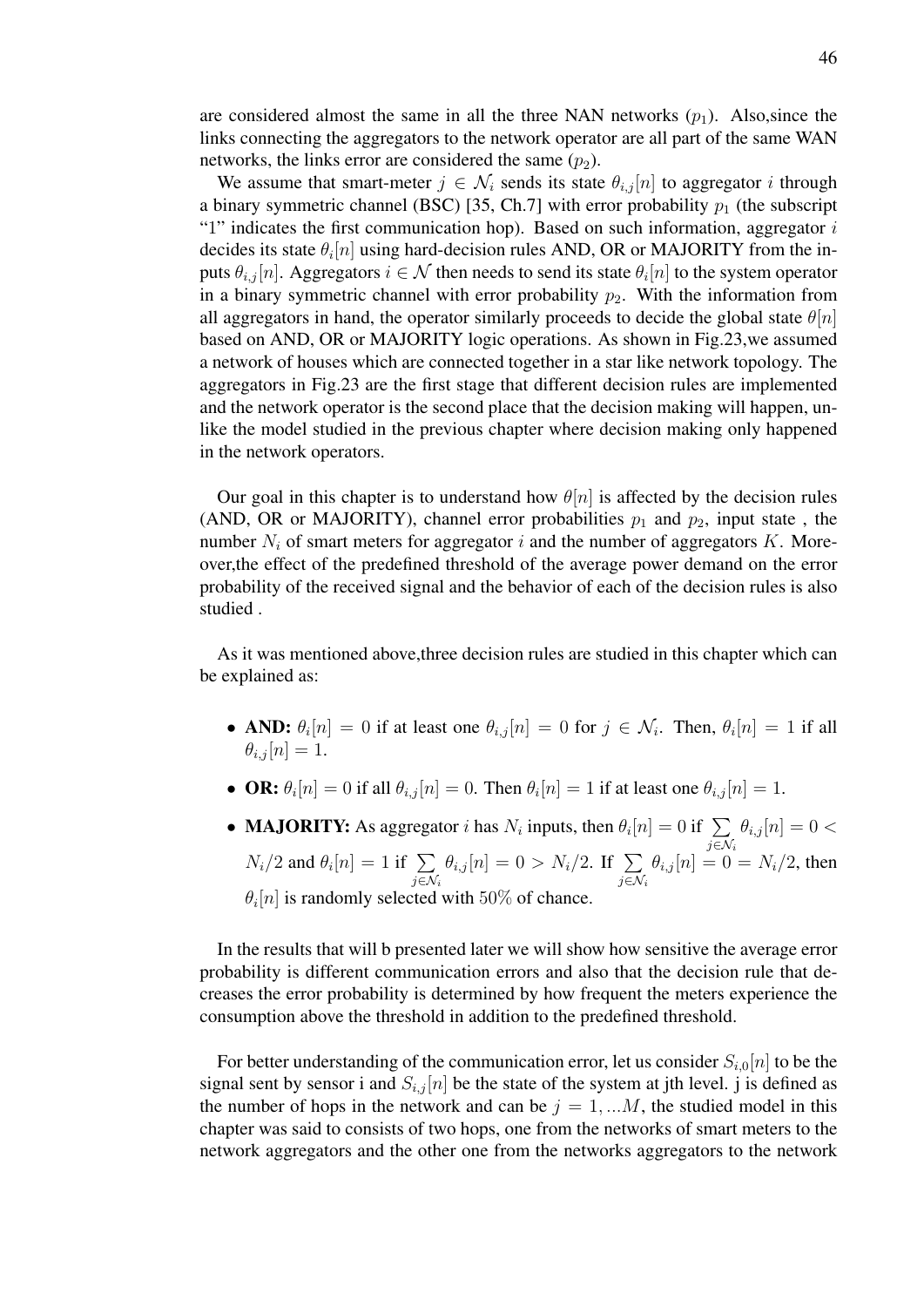operators. At every hop, the binary state of the network  $(\theta_{i,j}[n])$  is forwarded to the next hop using the communication channels which as have been mentioned before, are subjected to error.

As we know, in this model we assume the communication channel to be binary symmetric. Error probability  $p_j$  is what causes the output of this channel to be different from the input. The assumption is that the errors happening in different layers of this model at different time-steps  $t_n$  are independent from each other; Hence, the state of the system will be transmitted to the next well with error probability  $p_j$  where j defines the number of the layer (hop) of the system. This means that the state  $S_{i,j} = S_{i,j-1}$ with error probability  $1 - p_j$  and  $S_{i,j} \neq S_{i,j-1}$  with error probability  $p_j$ . It should be noted that unlike the previous model, in this model there in no sensing error  $q$  and the only error in this model are the different layers communication errors.

The error in the final decision  $\hat{\theta}[n]$  that is made by the network operator relies on the actual binary state of the system,  $\theta_{i,0}[n]$ , communication errors and different decision functions that have been made through out the networks in each hop.

#### 4.2. Average error probability

As it was previously mentioned, in the first layer, each network has a predefined threshold, if the average power demand of each house would be above this threshold, that house would send 1 to its corresponding aggregator. In other words, each house would send 1 if  $P_{i,j}(t_n) > \gamma$ . where  $\gamma$  is the predefined threshold which is the same as the NAN network threshold.

Moreover, there is also another predefined threshold which is used by the network operator in the last hop in order to calculate the average error probability of the whole network. The same procedure explained before for deciding the state of the network is also used here; Hence, in this hop it is defined as  $\bar{P}_{i,j}(t_n) > \sum_{i=1}^{K}$  $\sum_{i=1} N_i \times P_{th}$ . In this equation,  $\sum_{k=1}^{K}$  $\sum_{i=1} N_i * \times P_{th}$  is the predefined threshold of the network operator. N here indicates that the threshold of the second hop is a multiple of the thresholds of each network of houses in the first hop. Based on the explained expressions, the general problem is formulated as follows.

$$
\begin{cases} \theta = 1, & \text{if } \sum_{i=1}^{K} \sum_{j=1}^{N_i} P_{i,j}(t_n) > \sum_{i=1}^{K} N_i \times P_{th} \\ \theta = 0, & \text{otherwise} \end{cases}
$$
 (23)

For better understanding of how the error is identified in this system, Let  $s[n]$  be the binary function denoting whether  $\Sigma$ i∈N  $\sum$ j $\in\mathcal{N}_i$  $\overline{P}_{i,j}(t_n) > P_{\text{th}}$ . In this case the value of  $s[n]$ indicates the actual state of the network at time  $t_n$  and, therefore, this shall be used as the basis of comparison for the communication scheme proposed in Section. By doing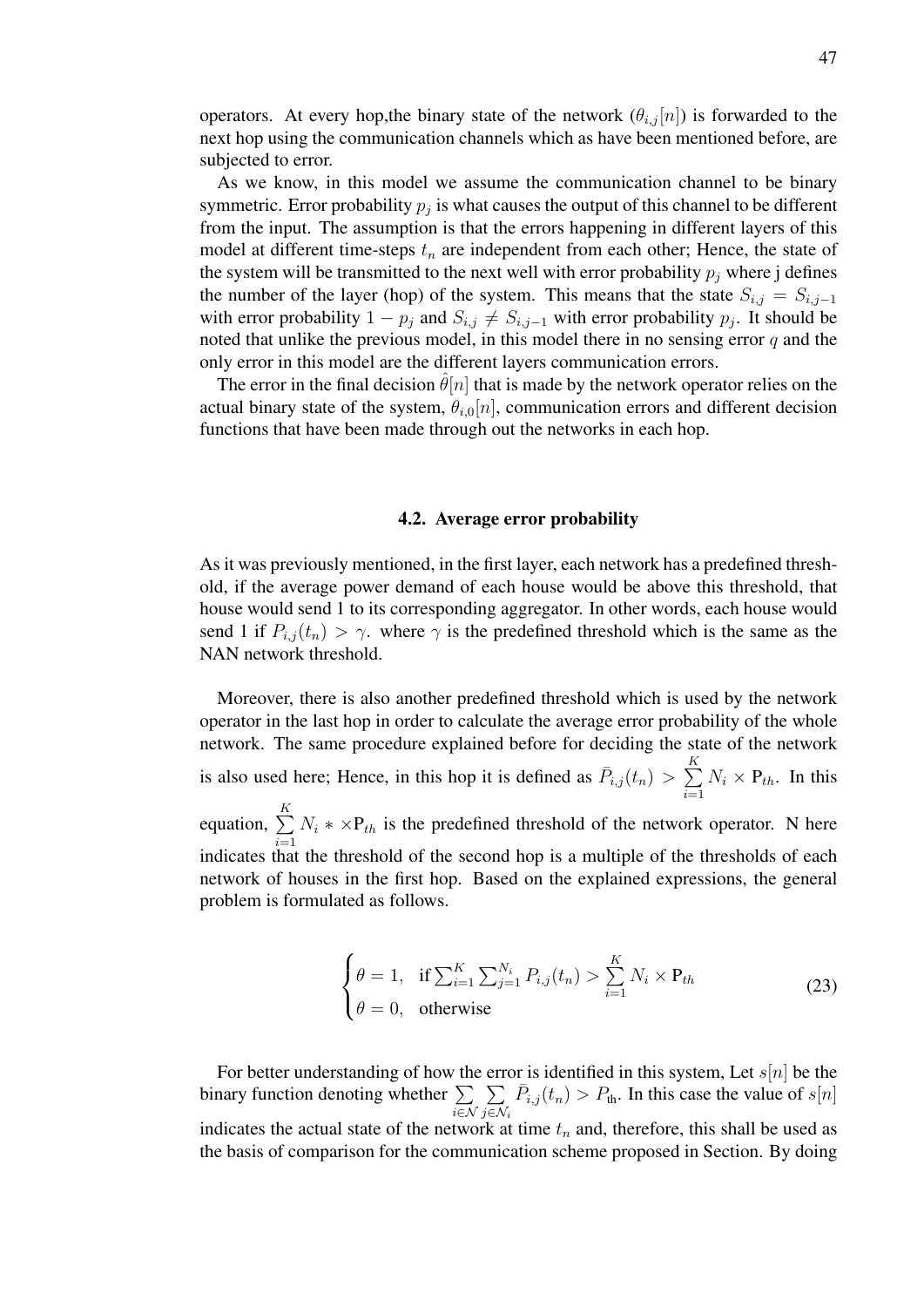| $\, n$        | $P_{i,j}(t_n)$ | $P_{\text{th}}$ | s n | $\theta n $ | Error          |
|---------------|----------------|-----------------|-----|-------------|----------------|
| 1             | 3956           | 7500            |     |             | No             |
| $\mathcal{D}$ | 7843           | 7500            |     |             | No             |
| 3             | 11373          | 7500            |     | 0           | Yes            |
|               | 7005           | 7500            |     |             | N <sub>0</sub> |
| 5             | 7897           | 7500            |     |             | No             |
|               | 6353           | 7500            |     |             | Yes            |

Table 2: Example of how to compute the average error probability

so, we can define an error event associated with the measurement done at  $t_n$  whenever  $\theta[n] \neq s[n]$ . An example of how the average error probability is computed can be seen in table 2.

As previously discussed,  $\theta[n]$  is built to be a simple and cheap estimation of  $s[n]$ , which error events would still happen even with perfect communication channels. Including errors in the communication will further increase the uncertainty of the estimation  $\theta[n]$ . Herein, we are interested on the average error probability over n such that

$$
P_{\rm er} = \frac{1}{n_{\rm max}} \sum_{n=1}^{n_{\rm max}} \mathbb{1}[\theta[n] \neq s[n]], \tag{24}
$$

where  $1\left[\cdot\right]$  is the indicator function and  $n_{\text{max}}$  is the number of measurements considered.

Table 2 is an example of our framework by showing the average power demand of 12 households considering 6 measurements such as number of the house, average power demand, threshold, etc. The state  $s[n]$  indicates if  $\sum_{i,j} \bar{P}_{i,j}(t_n) > P_{th}$ , while  $\theta[n]$  is the estimation considering the proposed 1-bit signaling including communication errors. In this example,  $n_{\text{max}} = 6$  and  $\sum_{n=1}^{\infty}$  $\sum_{n=1}^{\infty} \mathbb{1}[\theta[n] \neq s[n]] = 2$  (i.e. two error events happened). Then, the average error probability is  $P_{\text{er}} = 2/6 = 33.3\%$ .

#### 4.3. Numerical results

In this part we are implementing our proposed model to compute the average error probability which was presented in the previous part to examine the error probability of each of the decision rules AND, OR and MAJORITY when they are being used in this model. Moreover, the impact of communication error in both of the NAN and WAN networks are also studied. As it was previously mentioned, for the analysis that has been carried out in this chapter, we use "The Reference Energy Disaggregation Data Set" (REDD) [47] database to generate a 15-minute average power demand over a timespan of 24 hours (one day) for 12 different daily profiles, yielding  $n_{\text{max}} = 96$ .

In order to be able to carry out our analysis on the data we obtained from REDD, the algorithm below was used. Since the actual code is very long, this algorithm is a summerized version of the actual code.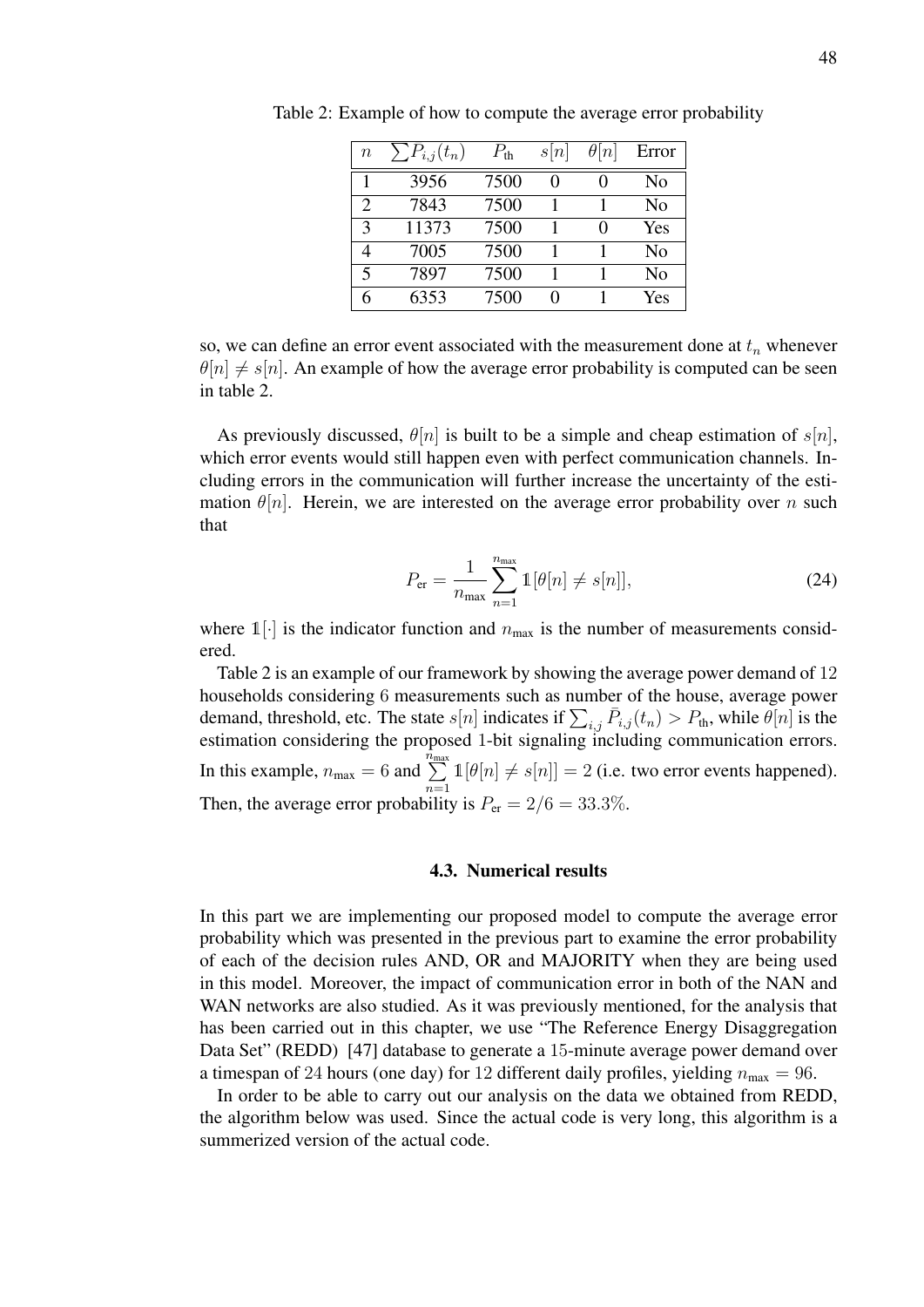|            | Algorithm 1 Average error probability calculation algortihm             |
|------------|-------------------------------------------------------------------------|
|            | 1: procedure MYPROCEDURE                                                |
| 2:         | for nan.thre:= $100$ to $1000$ step 50 do                               |
| 3:         | Sheets("sheet(i)").Range("B", i).Value $\leftarrow$ hous.consumption(j) |
| 4:         | $house-consumption(1)$<br>$total.\nconsumption$<br>$^{+}$<br>$=$        |
|            | $house.consumption(12)$                                                 |
| 5:         | <b>if</b> total.consumpion $>$ total.threshold <b>then</b>              |
| 6:         | $real.output = 1$                                                       |
| 7:         | else                                                                    |
| 8:         | $real.output = 0$                                                       |
| 9:         | EndIf;                                                                  |
| 10:        | <b>if</b> house consumpion(i.j) > threshold(j) <b>then</b>              |
| 11:        | $Binary-consumption(i) = 1$                                             |
| 12:        | else                                                                    |
| 13:        | $Binary-consumption(i) = 0$                                             |
| 14:        | EndIf;                                                                  |
| 15:        | <b>for</b> $j:=1$ to 1000 <b>do</b>                                     |
| 16:        | Applying first hop communication error                                  |
| 17:        | <b>if</b> $Rnd() \leq nan. communication. error(j)$ then                |
| 18:<br>19: | $Binary consumption.err(i) = 1 - Binary_{\text{con}}{}'{}'$<br>else     |
| 20:        | $Binary_{c}onsumption_{e}rr(i) = Binary_{c}onsumption(i)$               |
| 21:        | EndIf;                                                                  |
| 22:        | Applying first hop OR/AND/MAJORITY function                             |
| 23:        | Applying second hop communication error                                 |
| 24:        | <b>if</b> $Rnd() \leq wan. communication. error(j)$ then                |
| 25:        | $OR/AND/MAJ.fnc.ly1.2(i) = 1 - OR/AND/MAJ.fnc.ly1(i)$                   |
| 26:        | else                                                                    |
| 27:        | $OR/AND/MAJ.fnc.ly1.2(i) = OR/AND/MAJ.fnc.ly1(i)$                       |
| 28:        | EndIf;                                                                  |
| 29:        | applying second hop OR/AND/MAJORITY function                            |
| 30:        | if $OR/AND/MAJ.fnc.ly2 \neq real.output$ then                           |
| 31:        | $count_error \cdot OR/AND/MAJ = count_error \cdot OR/AND/MAJ + 1$       |
| 32:        | EndIf;                                                                  |
| 33:        | Next $j$ .                                                              |
| 34:        | $total_error. AND/OR/MAJ. per. input$<br>$=$                            |
|            | $totalerror. AND/OR/MAJ. per. input + count. error. OR/AND/MAJ/1000$    |
| 35:        | $Sheets("sheet3"). Range("AH", index.nan. three). Value$<br>$=$         |
|            | $total_error$ and per input $/95$                                       |
| 36:        | Next nan.thre.                                                          |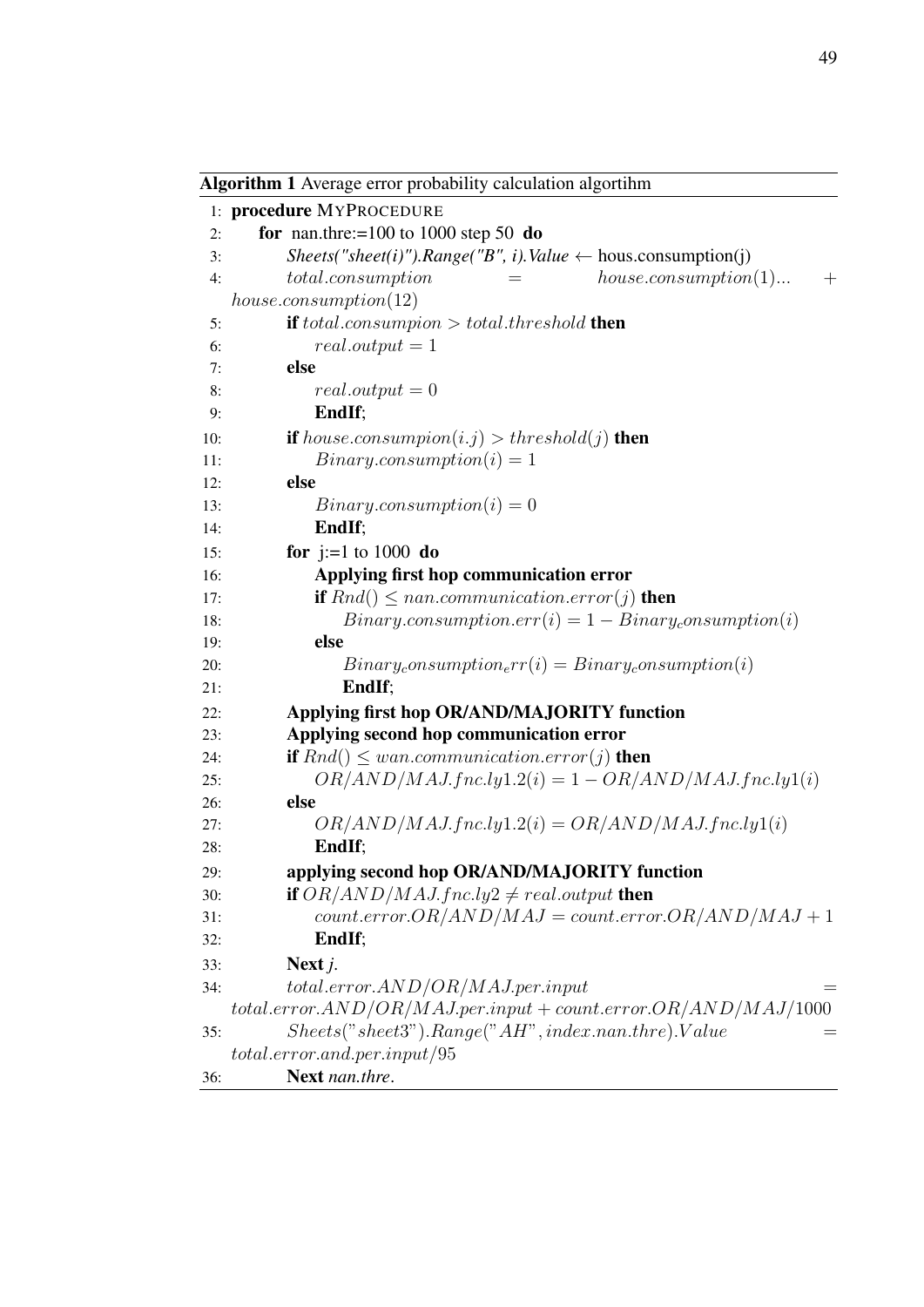

Figure 24: An example of the average power demand for one house  $P_{i,j}(t_n)$  in the network and its corresponding threshold  $\gamma$ . If  $P_{i,j}(t_n) > \gamma$ , then  $\theta_{i,j}[n] = 1$ ; otherwise,  $\theta_{i,j}[n] = 0.$ 

As it has been mentioned earlier, each of the three networks of houses in the first hop has a predefined threshold and if the average power demand of each house in one of these would be above this threshold, that house would send 1 to its corresponding aggregator. Fig.24 shows how the individual smart meter codes its average power demand  $P_{i,j}(t_n)$  into  $\theta_{i,j}[n]$ . If the individual demand  $P_{i,j}(t_n)$  is above the individual threshold  $\gamma$ , then  $\theta_{i,j}[n] = 1$ ; otherwise,  $\theta_{i,j}[n] = 0$ . We proceed similarly with all 12 households to obtain the states  $\theta_{i,j}[n]$  that are the communication system inputs as described earlier.

There are 3 network of houses in this study. Fig.24 shows the average power demand of one of the houses in one od these networks. It can be seen in this figure that the predefined threshold which is also the same as NAN threshold here is set to be 2kW. This threshold is determined based on the average power demand of each different houses in one network and therefore it is different in each of the studied network. So this threshold is the same for the houses of one network but it is different compared to the other networks.

Also, it has been explained that there is also a predefined threshold in the second hop which is used by the network operator for calculating the average error probability of the whole network and deciding on the general state of the whole system. Fig.25 illustrates this threshold which is the same as WAN threshold. Fig.25 also exemplifies how the state function  $s[n]$  which was explained in equation (24) is obtained. The aggregated average power demand curve is plotted and compared with the system operator threshold  $P_{th}$ . If the sample at time  $t_n$  is greater than  $P_{th}$ , then  $s[n] = 1$ ; otherwise  $s[n] = 0$ . As discussed before,  $s[n]$  provide the actual system state that the estimation  $\theta[n]$  shall be compared.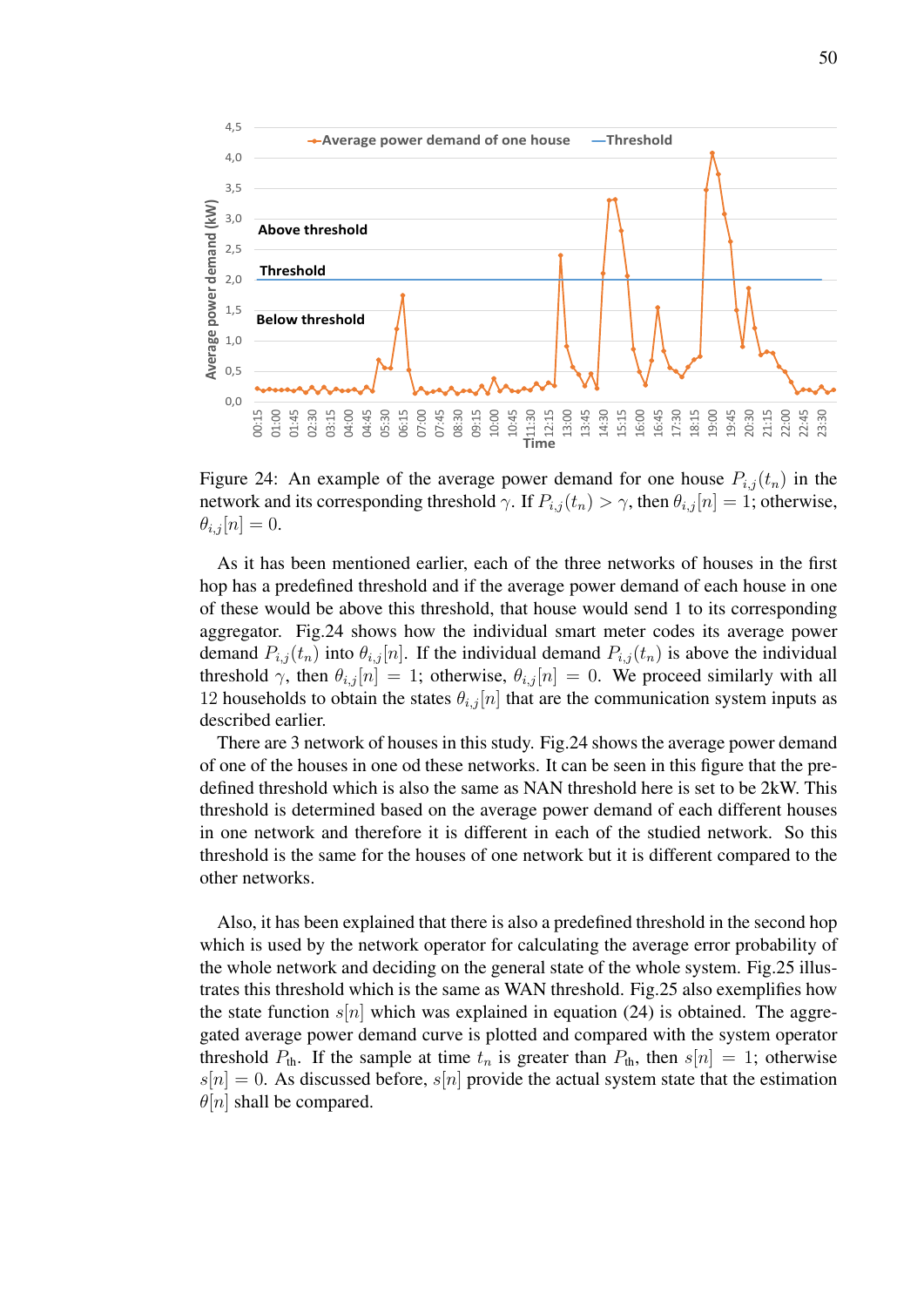

Figure 25: An example of the aggregated average power demand  $\sum P_{i,j}(t_n)$  and its corresponding threshold  $P_{\text{th}}$ . If  $\sum P_{i,j}(t_n) > P_{\text{th}}$ , then  $s[n] = 1$ ; otherwise,  $s[n] = 0$ .

In this figure, it can be seen that the threshold of the network operator is set to be 10kW. This threshold was selected according to the aggregated average power demand  $(\sum P_{i,j}(t_n))$  of the whole network (all 12 houses).

The simulations were ran for different scenarios in this part; thus, several results were obtained regarding each scenario, here we are presenting the results which are the most interesting ones from a designer point of view.

First, let us focus on the effects of the individual threshold  $\gamma$  and the average error probability  $P_{\text{er}}$ , which is given by equation (24). The effect of changes in the NAN threshold on the average error probability of the whole system in an unreliable network are presented in Figs.26-28. Note that in the following results, the decision making rules used in both of the network hops are the same. Figs present  $P_{er}$  as a function of the individual threshold  $\gamma$  for communication error probabilities  $p_1 = 20\%$  (NAN communication error) and  $p_2 = 10\%$  (WAN communication error), and the system operator thresholds  $P_{\text{th}} = 5, 7.5$  and 12.5 kW, respectively. We consider the threshold  $\gamma$  ranges from 0.1 to 1 kW.

Fig.26 represents a scenario were the threshold of the WAN network is set too low. So  $WAN_{thre} = 5000KW$  (WAN threshold) and the NAN network threshold is changing between 100 to 1000 KW.

It should be mentioned that the following results were obtain by running a Monte Carlo simulation for each of the scenarios. (1000 snapshots). In Fig.27 and 28, NAN threshold was increased to 7500 and 12500 respectively.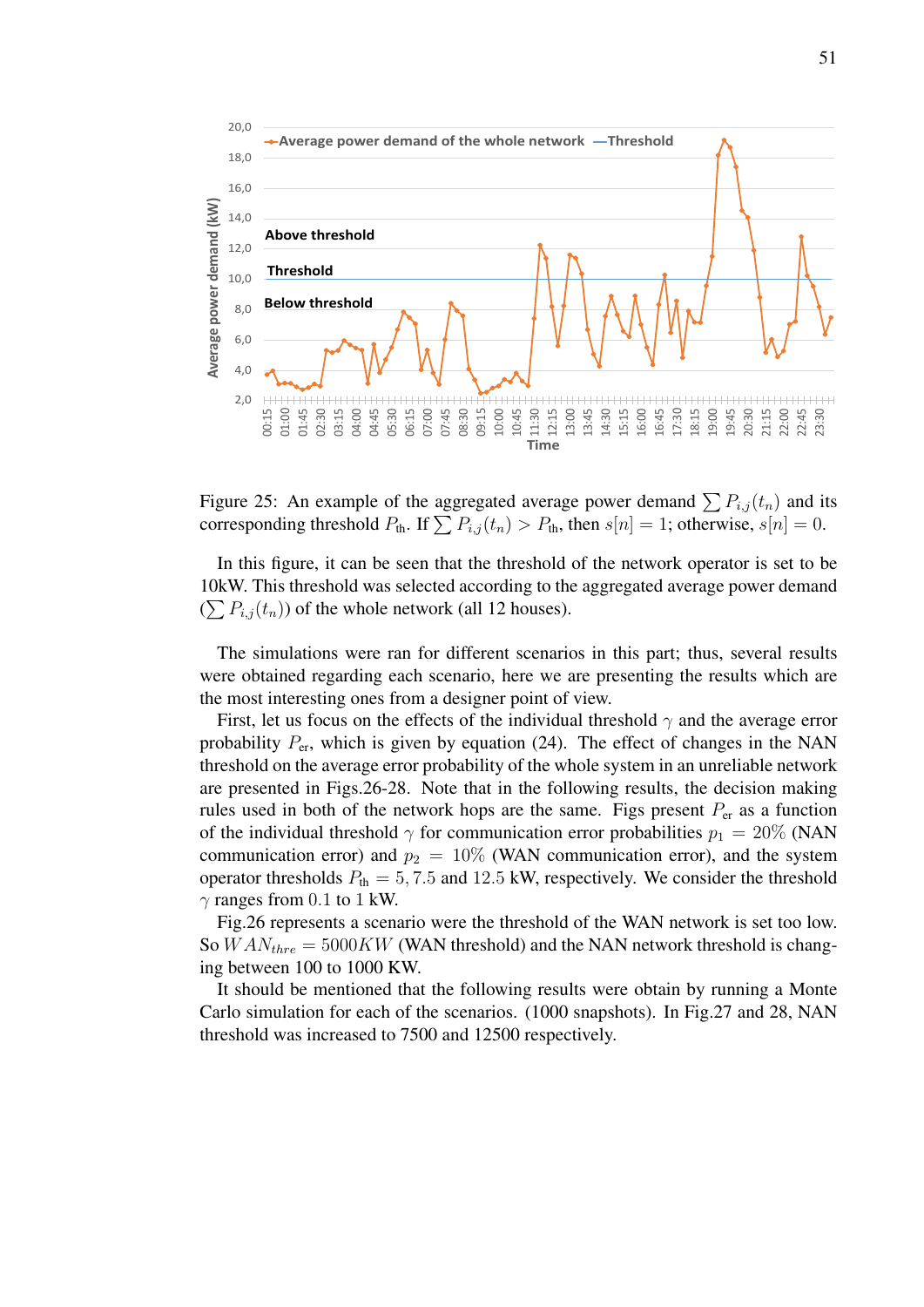

Figure 26: Average Error Probability  $P_{\text{er}}$  as a function of the individual threshold  $\gamma$ assuming AND, OR and MAJORITY decision rules for  $p_1 = 0.2$ ,  $p_2 = 0.1$  and  $P_{th} = 5$ kW. Each point is obtained using Monte Carlo simulation  $(10^3 \text{ snapshots})$ .



Figure 27: Average Error Probability  $P_{\text{er}}$  as a function of the individual threshold  $\gamma$ assuming AND, OR and MAJORITY decision rules for  $p_1 = 0.2$ ,  $p_2 = 0.1$  and  $P_{\text{th}} =$ 7.5 kW. Each point is obtained using Monte Carlo simulation  $(10^3 \text{ snapshots})$ .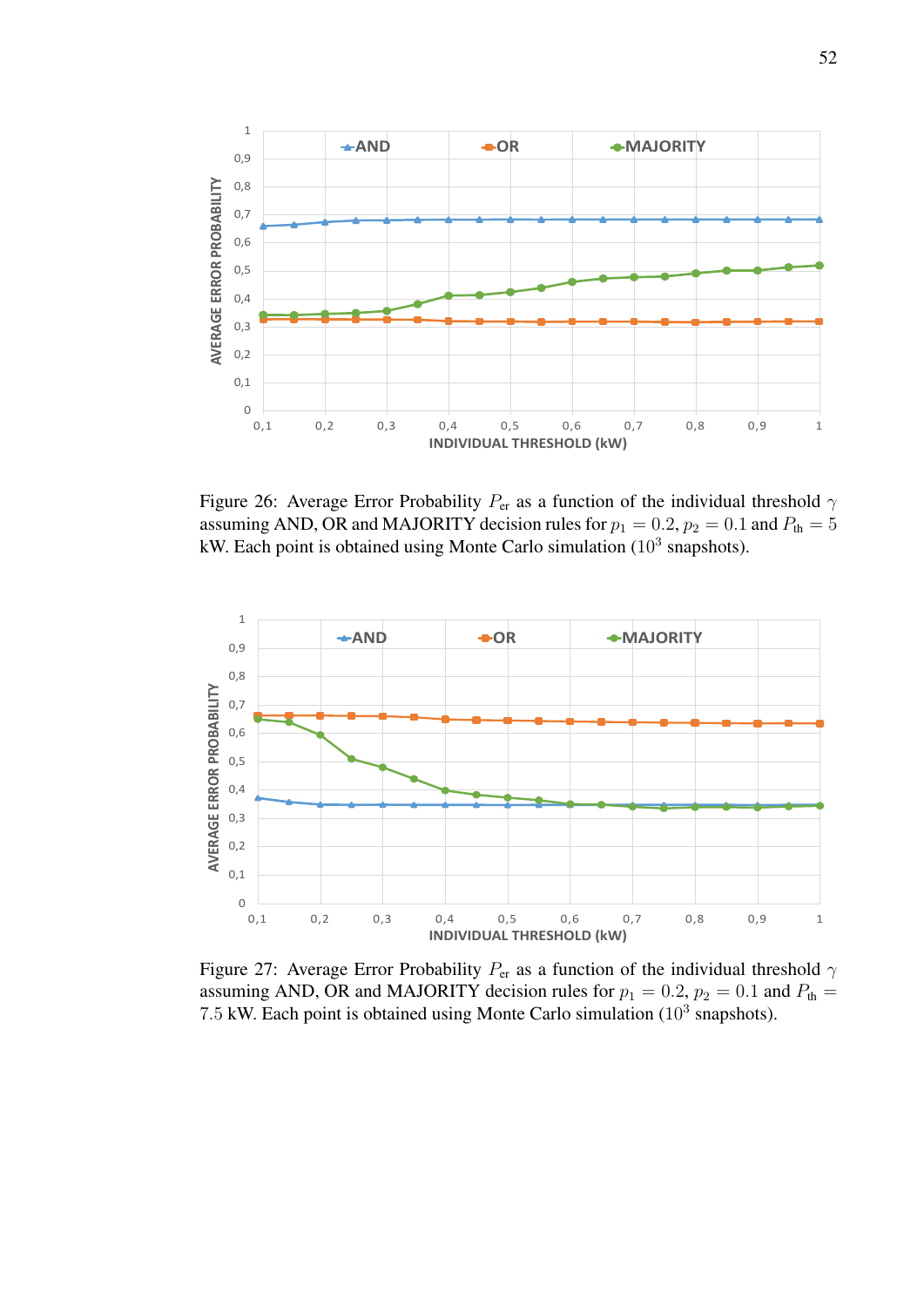

Figure 28: Average Error Probability  $P_{\text{er}}$  as a function of the individual threshold  $\gamma$ assuming AND, OR and MAJORITY decision rules for  $p_1 = 0.2$ ,  $p_2 = 0.1$  and  $P_{th} =$  $12.5$  kW. Each point is obtained using Monte Carlo simulation ( $10^3$  snapshots).

It can be seen from the results that changing the threshold has a big impact on the average error of the system. When it is set too low (Fig.26) the model with the OR gate works the best. This is due to the fact that OR gate favors 1 due to its nature; Hence, Hence, when the threshold is set with a relatively low value, the signal  $s[n] = 1$  is more frequent. and so more ones go into the aggregators input and after that into the network operator. However, the individual threshold  $\gamma$  has little effect on the system performance. When  $P_{\text{th}} = 5$  kW, the lowest average error probability is about 30%. This is the case that the OR rule works its best.

Moreover, when the threshold increases to higher values, the results totally change. Increasing the threshold  $P_{th}$  modifies this behavior as shown in Figs. 27 and 28 where AND gate starts working better with the lower error probability. Once again, this happens because when the threshold is set higher, the signal  $s[n] = 1$  becomes more frequent, meaning that the input signal will be below the defined threshold for most of the time slots and thus experiencing more zeros than ones which favors the performance of AND and results in error probabilities  $P_{\rm er} < 10\%$ . The parameter  $\gamma$ , once again, has little effect on the error probability for AND and OR. AND rule error probability decreases as the threshold increases higher while OR rule error probability increases with the threshold increasing to higher values.

As for the MAJORITY decision rule, it works most of the times between the other two decision rules since it does not favor *a priori* any state s[n]. Since this decision rule will choose the state more frequent, the individual threshold  $\gamma$  will strongly affect its performance. In other words, while AND and OR gates respectively induce  $\theta[n] = 0$  and  $\theta[n] = 1$ , MAJORITY does not induce any state  $\theta[n]$ . Therefore, although it can have a worse performance, it can be seen as fairer and better represents the system variations. This rule is therefore more susceptible to communication errors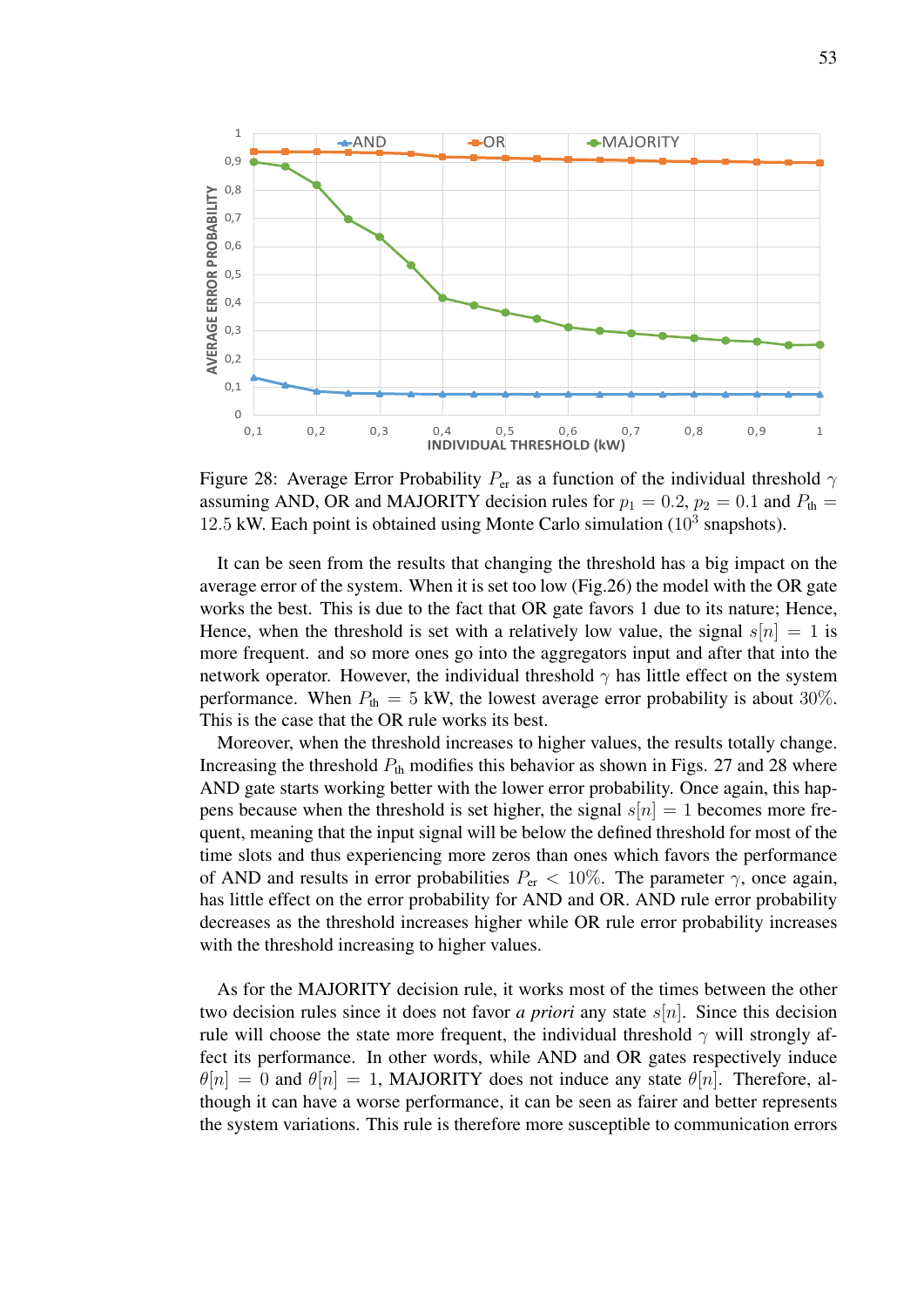

Figure 29: Average Error Probability  $P_{\rm er}$  as a function of the communication error probability  $p_1 = p_2 = p$  assuming AND, OR and MAJORITY decision rules for  $\gamma = 0.6$  kW and  $P_{\text{th}} = 7.5$  kW. Each point is obtained using Monte Carlo simulation  $(10^3$  snapshots).

and variations in the individual thresholds  $\gamma$ .

In addition to these results, another interesting observation was the effect of increasing the NAN  $(p_1)$  and WAN  $(p_2)$  communication error on the average error probability while both of the thresholds are fixed. The results can be seen in Fig.29 . In this figure, it is assumed that  $p_1 = p_2 = p$ ,  $\gamma = 0.6$  kW and  $P_{\text{th}} = 7.5$  kW.

The first interesting observation from the presented plots is that, even when  $p = 0$ (error-free),  $P_{\text{er}}$  assumes a somewhat high value (about  $25\%$ ) even in its best case, which is given by MAJORITY. When the communication error  $p$  increases,  $P_{er}$  also increases for OR and MAJORITY while is kept (approximately) constant for AND. As discussed before, this happens due to the nature of the AND rule, whose performance is determined by the frequency that  $s[n] = 0$  occurs and the susceptibility of MAJORITY to more frequent communication errors. It can be said that the MAJOR-ITY rule works most of the times between the other two decision rules but in the case where  $WAN_{thre} = 7500$ , MAJORITY has the best performance when  $NAN_{thre}$  is higher than 600 KW. AND and OR decision rules can be seen as two extreme cases of the MAJORITY decision rule.

Overall, in this chapter, it was observed that it is possible to get a reasonable average error probability if the event  $\sum P_{i,j} > P_{th}$  occurs with low frequency and, therefore,  $s[n] = 1$  is rare. In this scenario, AND gate can achieve a low  $P_{\text{er}}$  since if favors the state  $\theta[n] = 0$ ; the drawback is that by choosing such a rule, the decision is weakly related to the system state. In other words, using AND leads to a quasi-constant guess of  $\theta[n] = 0$  (regardless of the error events and the actual individual state) so, as the actual system state is  $s[n] = 0$  anyway, the average error probability tends to be low.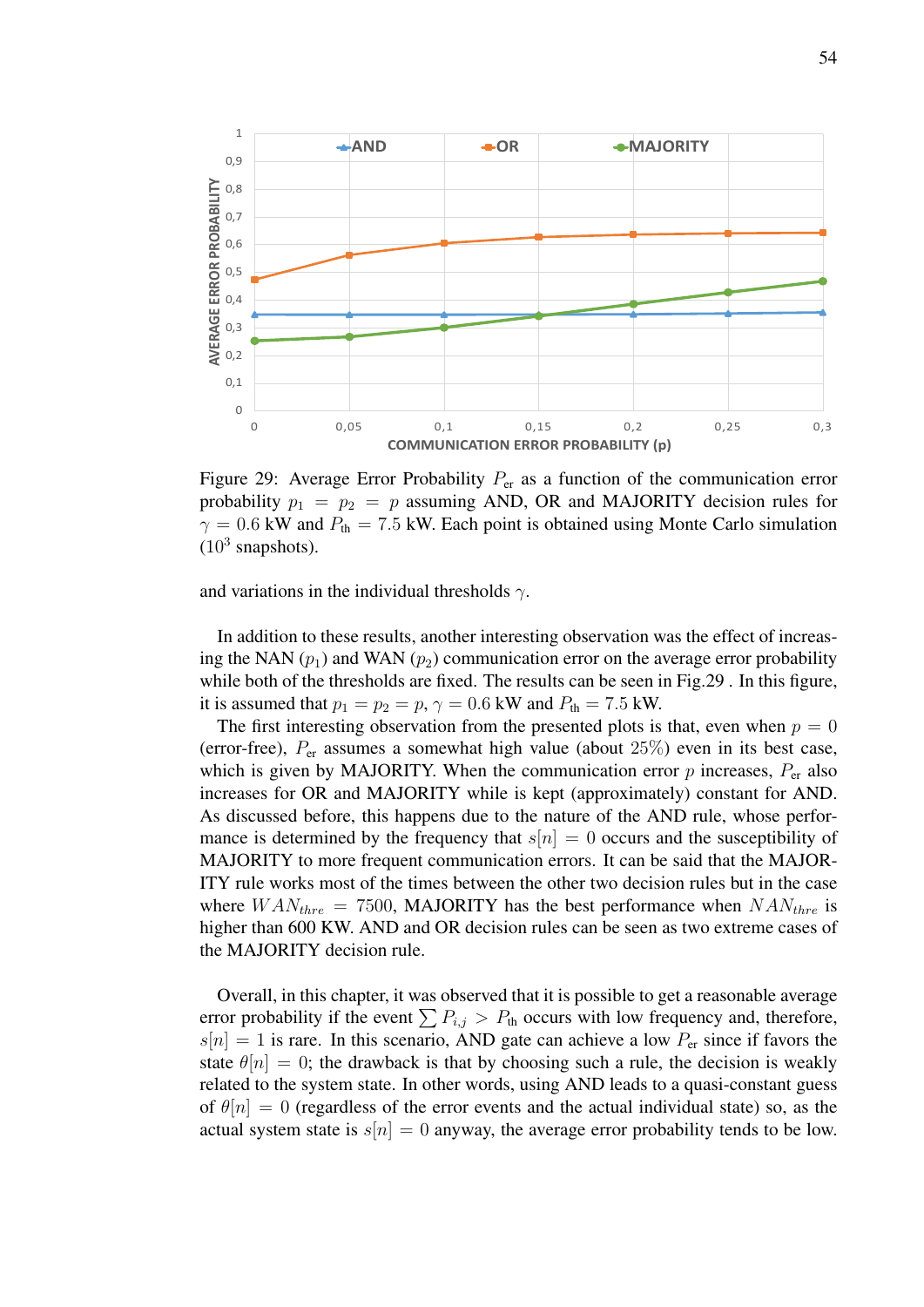MAJORITY rule in turn better captures the system dynamics, but at the same time is much more vulnerable to communication errors.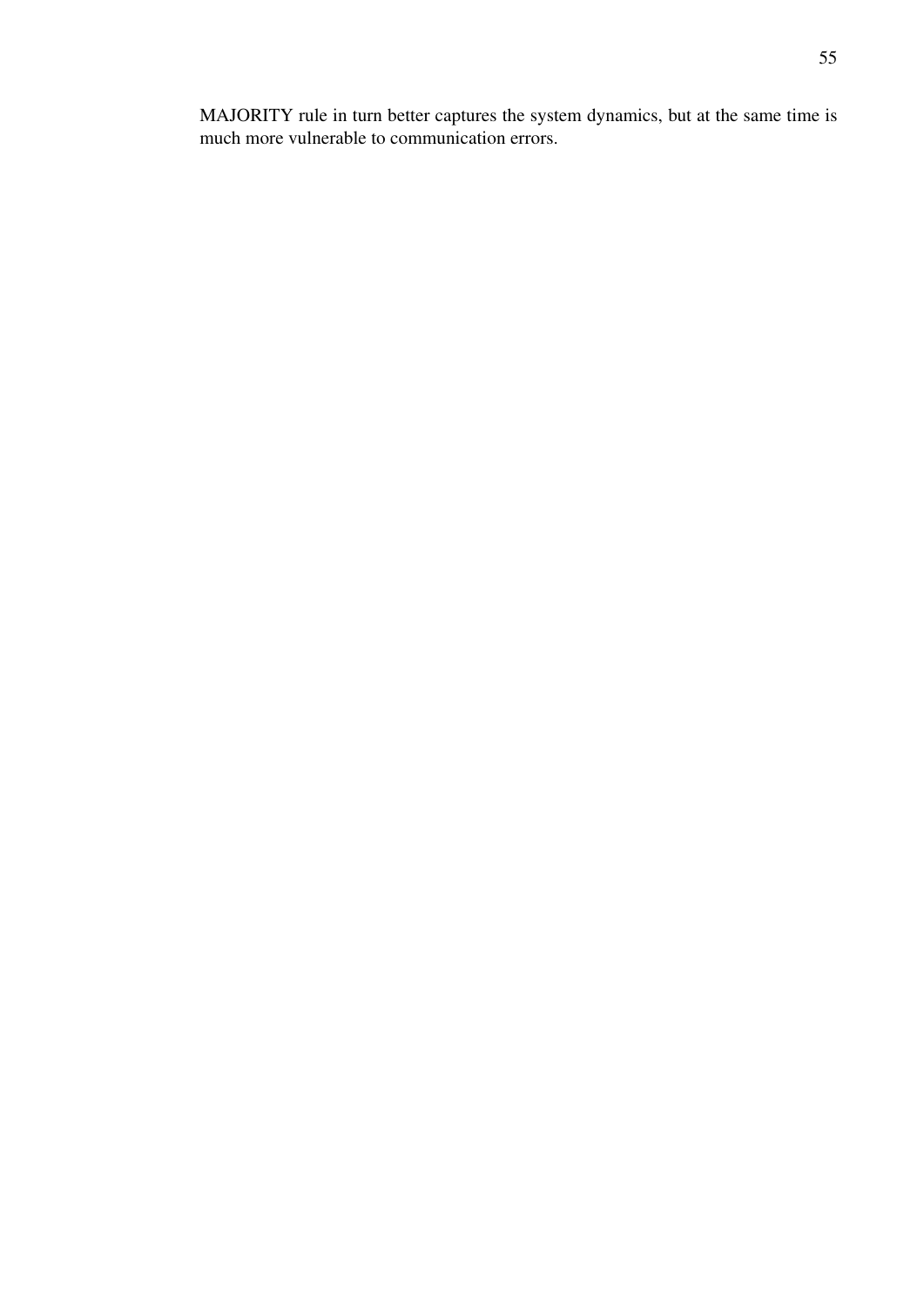#### 5. DISCUSSION

In chapter 3 we analyzed a two hop system model where the sensors in houses send their sensing data to their corresponding aggregators. These sensors are conditioned with a specific threshold which depends on different applications of the network. This threshold can be for example power consumption, temperature, etc. If the sensors receive data higher than this threshold they send their data to the aggregators through an error prone binary symmetric channel. The aggregators then send the data they have received to the network operator through another binary symmetric channel which is also subjected to error. Finally the data is received by the network operator which then will decide on the general state of the network.

We observed different error probabilities related to different decision functions AND and OR. The error probability of the AND rule were lowest when the input signal was close to zero at most of the time instants  $t_n$ . This indicates that in when the input signal is usually lower than the predefined threshold, using AND rule will result in lower error probability. Having a low error probability is an advantage, specially for applications that we only want to have a general state of the system, for instance, the system operator only needs to know the total power consumption of the system and does not need to know the details of the system or the consumption of the individual elements of the network. In this scenarios, it is very beneficial to use the AND rule when the input signal is usually below the threshold, but if the system operator needs to know the details of the system and each element then because this decision rule is not very sensitive to changes in the input, it is not efficient to use this method.

Then we studied the average error probability of the OR decision rule. We observed that the behaviour of the OR rule is exactly the opposite of the AND rule. OR rule has the lowest error probability when the probability of  $S[n] = 1$  happening is higher than the probability of  $S[n] = 0$  happening, meaning that when the input signal is above the threshold more frequently, OR rule is the best decision rule to be used by the network operator in case it again needs to know only the general state of the system and does not need detailed information about the individual network elements. Because just like AND rule is not very sensitive to changes in the input signal if it is more below the threshold, OR rule is not very sensitive to the changes in the input signal if this input signal is frequently above the predefined threshold of the system; hence, if we need to know for example the power consumption of the an individual house in one the HANs in the system, it is not suitable to use this model but if knowing the total power consumption of the several HANs in out network is the goal of the analysis, then it is suitable to se this model since it is easy to be implemented and also cheap.

Moreover, examining the effect of increasing the number of sensors (users, smart meters,etc) suggest that the lower bound of the average error probability of each of the studied decision rules gets better. Meaning that the case that has the lowest error probability for each decision rule ( $P0-1$  in case of AND and  $P1-0$  in case of the OR rule) works even better when the number of sensors increases (The average error probability decreases). However, for the upper bound of the error probabilities, the average error probability increases with increasing the number of sensors and system functionality gets worse. This means that the probability of receiving an error at the output of the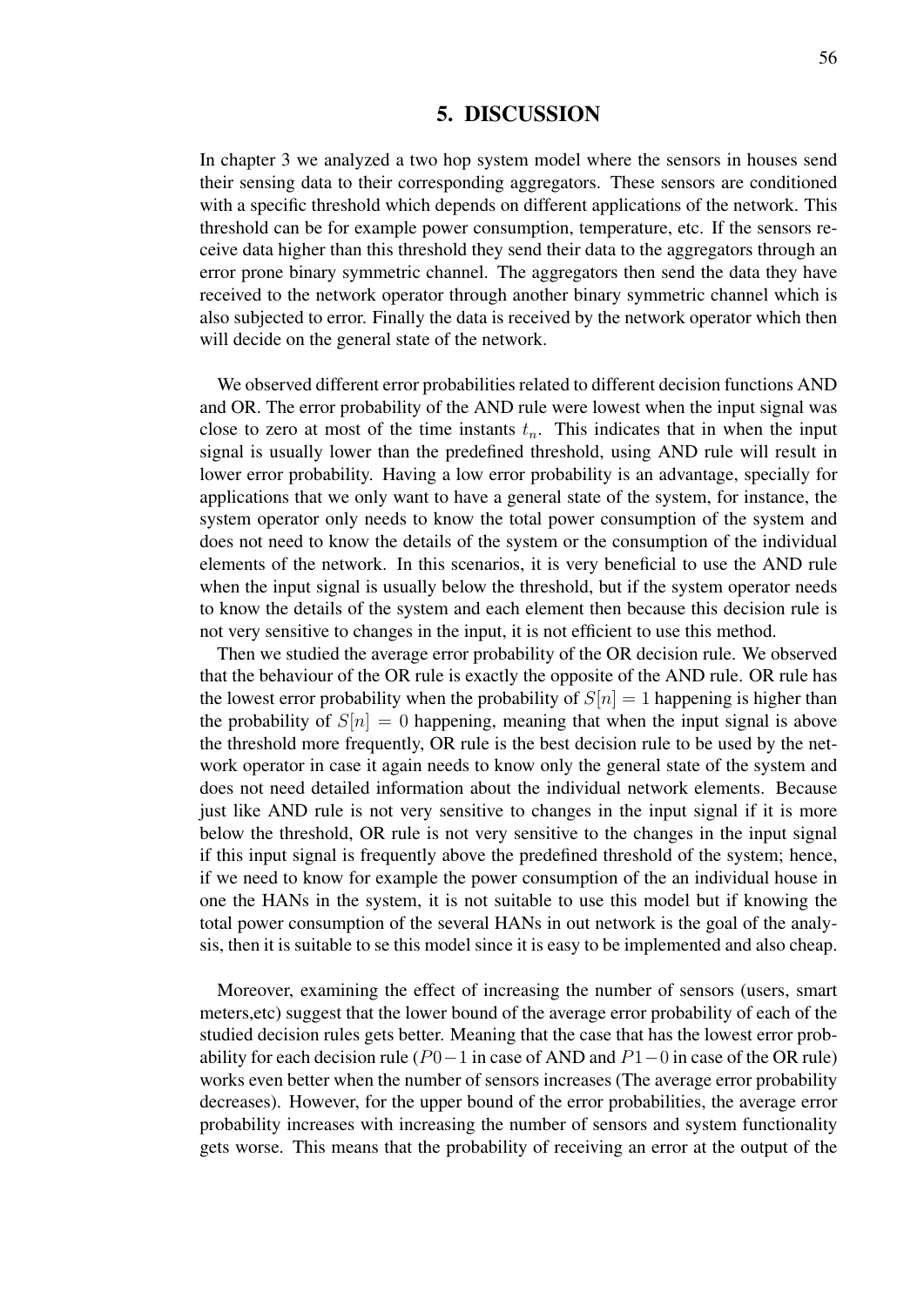network operator if the input signal is above the threshold most of the time in case of AND rule and the probability of receiving an error when the input signal is frequently below the threshold in case of OR rule increases with increasing the number of sensors (Smart meters) in the network.

Also, studying the effect of increasing the sensing error suggests that while the lower bound of the average error probability of each decision rule gets worst with increasing the sensing and communication error (The average error probability gets higher), the upper bound has a different reaction towards this change. When the sensing and communication errors are both more than 50%, the systems actually starts working better in scenarios that it is suppose to have a higher error probability; hence,  $P1 - 0^{AND}$ and  $P0 - 1^{OR}$  starts decreasing when  $p \ge 50\%$  and  $q \ge 50\%$ . These were the results obtained by analyzing the one hop model, we then expanded this theory to the two hop model and observed that in that case too each decision rule is working as expected.

In ch.4 we implemented this theoretical two hop model in a real power consumption model. The model studied in this chapter is slightly different than the one studied in ch.3 since in model the decision making is done at two different stages in the network. In this model both the aggregators in the first hop and the network operator in the second hop are responsible for the decision making. So the data is first processed by the aggregators and then is sent to the network operator. In this model too both the NANa and WAN have communication errors (the effect of sensing error was not considered in this chapter). In addition to AND and OR, MAJORITY decision rule was also studied in ch.4.

Our analysis was based on the average power demand of 12 houses in a 24 hour period which was collected from " The Reference Energy Disaggregation Data Set" (REDD). It was shown that the results obtained in this part agrees with the results of the theoretical analysis of chap.3. We experimented the effect of increasing the threshold of the network on the behaviour of each of the decision rules. The result was that when the threshold of the system is set too low, OR rule has the lowest error probability but increasing the threshold will reverse the reaction of the decision rules and as the threshold gets higher AND rule becomes the most reliable one in terms of the average error probability. MAJORITY rule is always working between the lower and upper bond of the error probability which is set by AND and OR depending on the chosen threshold, although at some point when the threshold is set high enough but not very high and not very low, MAJORITY has the best performance (lowest error probability).

Also, the effect of increasing the communication error in both of NAN and WAN suggested that while OR has the highest error probability, MAJORITY RULE works the best for the first half of the error range and AND rule has the lowest error probability for the second half of the error range. It should be mentioned that in this scenario, the thresholds of the network are constant and  $p_{WAN} = p_{NAN} = p$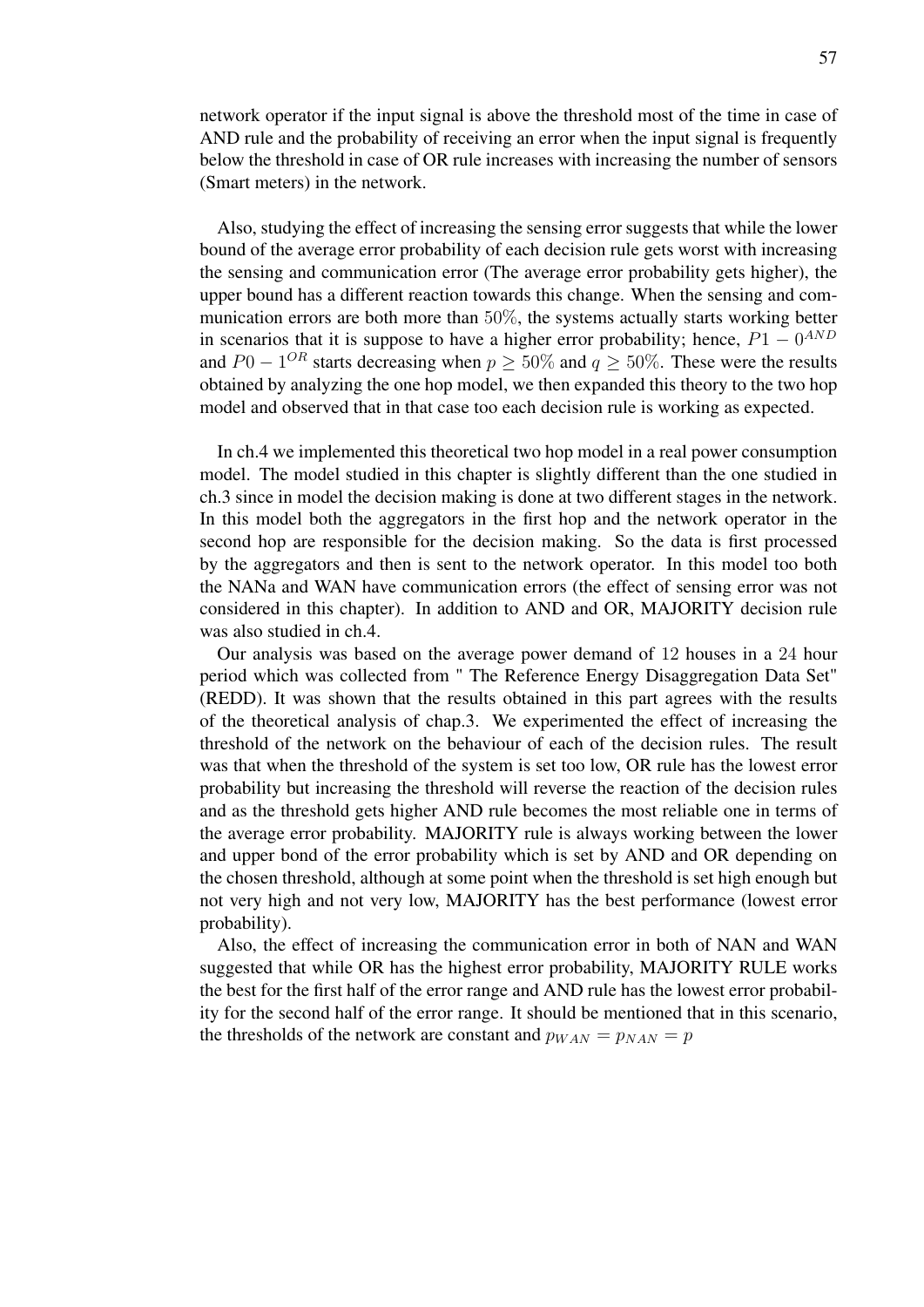# 6. SUMMARY

In this thesis, we analyzed different ways that a wireless sensor network can be implemented using different logical decision rules AND, OR and MAJORITY for a noncritical smart grid application. Our goal was to show whether it is possible to build a low cost communication network using only a 1-bit data signaling. Based on our findings, when the threshold is set too low, indicates that the occurrence of the event 1 is more probable and thus OR rule which favors 1 leads to lower error probability while increasing the level of threshold will cause the occurrence of the event '1' to be rare which will lead to AND rule having lower error probability since it favors event zero. In some cases MAJORITY works even better than AND rule and has the lowest error probability (Fig.27).

We show it is actually possible to attain a low error probability using the proposed scheme if the design parameters are properly set: AND decision rule when the event under consideration is rare. We also pointed out the weakness of this scheme, which favors the more frequent state and it can be seen as always guess that the system is in the more frequent state" decision rule. The MAJORITY rule, on the other hand, better captures the system dynamics while it has the drawback of being more susceptible to error events in the communication.

All in all, although the results presented here have some limitations, it clearly opens up new research possibilities. For example, using different ways of signaling considering more realistic modulations (e.g. Quadrature Amplitude Modulation (QAM)) and channel models is a good way to have a more robust communication system that is simple and easy to implement. Other possibility is to use different decision rules like K-OUT-OF-N, which is a more flexible version of MAJORITY.

Another promising way to develop the proposed framework is to statistically study the average power demand signal. Our idea is to build a signal processing technique that makes use of the signal statistics, which has been shown it is not Gaussian but rather Weibull or Log-Normal [48, 49].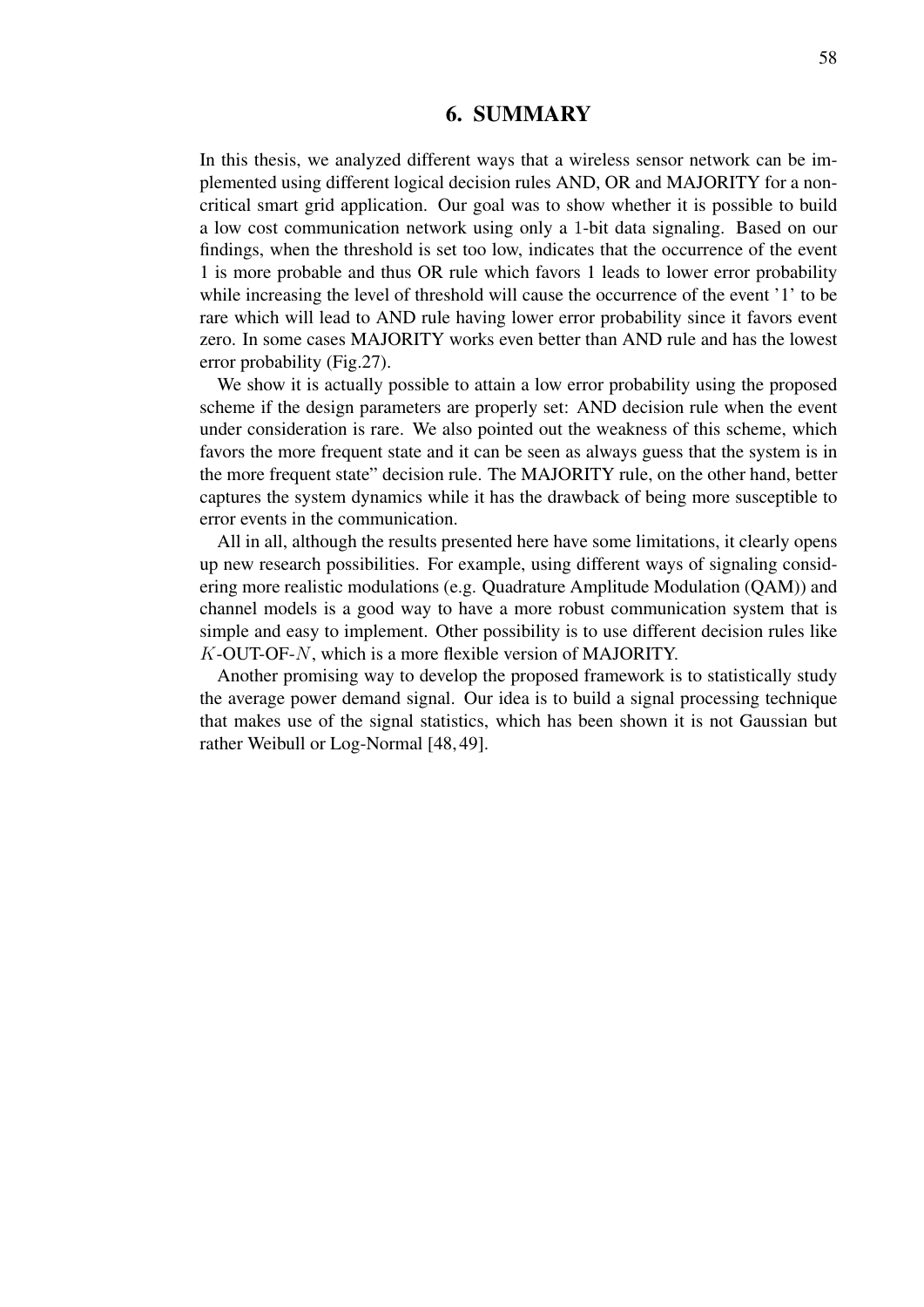### 7. REFERENCES

- [1] Gao J., Xiao Y., Liu J., Liang W. & Chen C.P. (2012) A survey of communication/networking in smart grids. Future Generation Computer Systems 28, pp. 391–404.
- [2] Güngör V.C., Sahin D., Kocak T., Ergüt S., Buccella C., Cecati C. & Hancke G.P. (2011) Smart grid technologies: communication technologies and standards. IEEE transactions on Industrial informatics 7, pp. 529–539.
- [3] Farhangi H. (2010) The path of the smart grid. Power and Energy Magazine, IEEE 8, pp. 18–28.
- [4] Nardelli P.H., Rubido N., Wang C., Baptista M.S., Pomalaza-Raez C., Cardieri P. & Latva-aho M. (2014) Models for the modern power grid. The European Physical Journal Special Topics 223, pp. 2423–2437.
- [5] Wang W., Xu Y. & Khanna M. (2011) A survey on the communication architectures in smart grid. Computer Networks 55, pp. 3604–3629.
- [6] Zaballos A., Vallejo A. & Selga J.M. (2011) Heterogeneous communication architecture for the smart grid. Network, IEEE 25, pp. 30–37.
- [7] Fan Z., Kulkarni P., Gormus S., Efthymiou C., Kalogridis G., Sooriyabandara M., Zhu Z., Lambotharan S. & Chin W.H. (2013) Smart grid communications: overview of research challenges, solutions, and standardization activities. Communications Surveys & Tutorials, IEEE 15, pp. 21–38.
- [8] Sauter T. & Lobashov M. (2011) End-to-end communication architecture for smart grids. IEEE Transactions on Industrial Electronics 58, pp. 1218–1228.
- [9] Cisco I. (2009), Internet protocol architecture for the smart grid.
- [10] Usman A. & Shami S.H. (2013) Evolution of communication technologies for smart grid applications. Renewable and Sustainable Energy Reviews 19, pp. 191– 199.
- [11] Lewis F.L. et al. (2004) Wireless sensor networks. Smart environments: technologies, protocols, and applications , pp. 11–46.
- [12] Perera C., Liu C.H., Jayawardena S. & Chen M. (2014) A survey on internet of things from industrial market perspective. Access, IEEE 2, pp. 1660–1679.
- [13] Ullo S., Vaccaro A. & Velotto G. (2010) The role of pervasive and cooperative sensor networks in smart grids communication. In: MELECON 2010-2010 15th IEEE Mediterranean Electrotechnical Conference, IEEE, pp. 443–447.
- [14] Erol-Kantarci M. & Mouftah H.T. (2010) Using wireless sensor networks for energy-aware homes in smart grids. In: IEEE Symposium on Computers and Communications (ISCC), 2010, IEEE, pp. 456–458.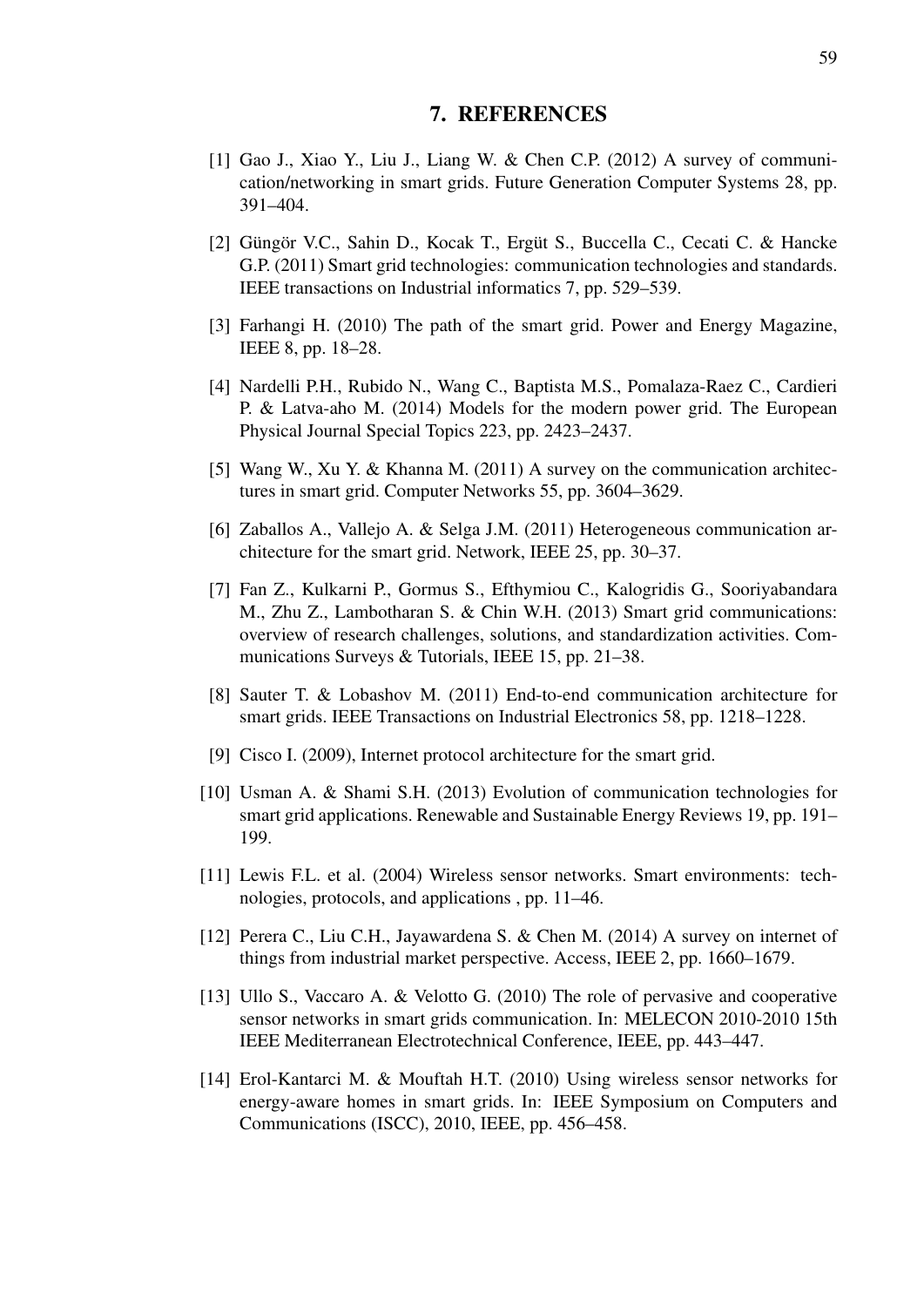- [15] Locke G. & Gallagher P.D. (2010) Nist framework and roadmap for smart grid interoperability standards, release 1.0. National Institute of Standards and Technology , p. 33.
- [16] Pullins S. (2009) West virginia smart grid implementation plan. Tech. rep., Technical Report DOE/NETL-2009/1386, West Virginia Division of Energy, National Energy Technology Laboratory, US Department of Energy.
- [17] Galli S., Scaglione A. & Wang Z. (2011) For the grid and through the grid: The role of power line communications in the smart grid. Proceedings of the IEEE 99, pp. 998–1027.
- [18] Ancillotti E., Bruno R. & Conti M. (2013) The role of communication systems in smart grids: Architectures, technical solutions and research challenges. Computer Communications 36, pp. 1665–1697.
- [19] Parikh P.P., Kanabar M.G. & Sidhu T.S. (2010) Opportunities and challenges of wireless communication technologies for smart grid applications. In: Power and Energy Society General Meeting, 2010 IEEE, IEEE, pp. 1–7.
- [20] Kuzlu M., Pipattanasomporn M. & Rahman S. (2014) Communication network requirements for major smart grid applications in han, nan and wan. Computer Networks 67, pp. 74–88.
- [21] Bera S., Misra S. & Rodrigues J.J. (2015) Cloud computing applications for smart grid: A survey. IEEE Transactions on Parallel and Distributed Systems 26, pp. 1477–1494.
- [22] Gungor V.C., Sahin D., Kocak T., Ergut S., Buccella C., Cecati C. & Hancke G.P. (2013) A survey on smart grid potential applications and communication requirements. IEEE Transactions on Industrial Informatics 9, pp. 28–42.
- [23] Anderson M. (2010) Wimax for smart grids. IEEE Spectrum 47, pp. 14–14.
- [24] Ayanoglu E. (1990) On optimal quantization of noisy sources. IEEE Transactions on Information Theory 36, pp. 1450–1452.
- [25] Gubner J. (1993) Distributed estimation and quantization. In: IEEE Transactions on Information Theory, Citeseer.
- [26] Sinha A., Chen H., Danu D., Kirubarajan T. & Farooq M. (2008) Estimation and decision fusion: A survey. Neurocomputing 71, pp. 2650–2656.
- [27] Castanon D., Teneketzis D. et al. (1985) Distributed estimation algorithms for nonlinear systems. Automatic Control, IEEE Transactions on 30, pp. 418–425.
- [28] Ribeiro A. & Giannakis G.B. (2006) Bandwidth-constrained distributed estimation for wireless sensor networks-part i: Gaussian case. IEEE Transactions on Signal Processing 54, pp. 1131–1143.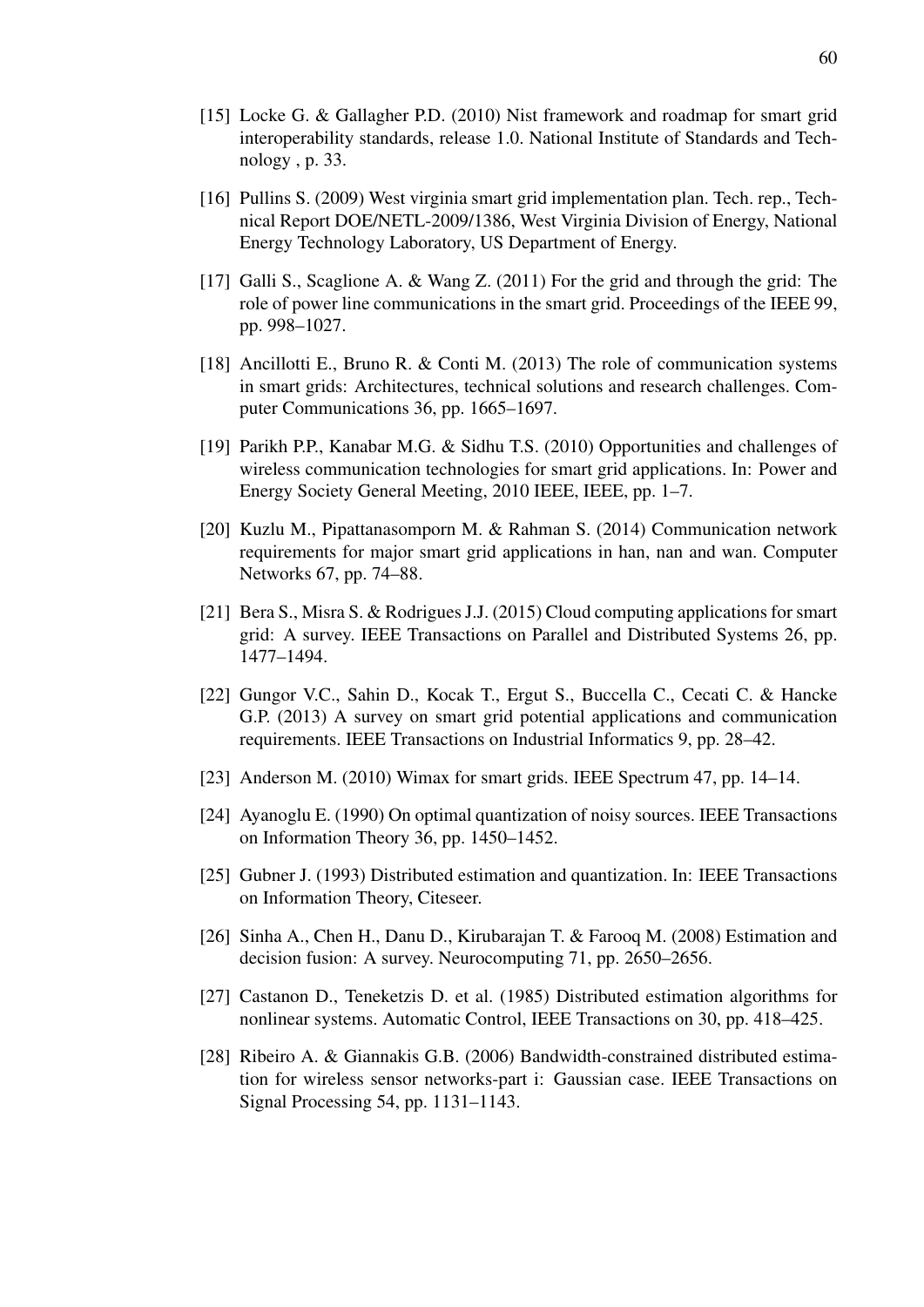- [29] Ribeiro A. & Giannakis G.B. (2006) Bandwidth-constrained distributed estimation for wireless sensor networks-part ii: unknown probability density function. IEEE Transactions on Signal Processing 54, pp. 2784–2796.
- [30] Dogandžić A. & Zhang B. (2006) Distributed estimation and detection for sensor networks using hidden markov random field models. IEEE Transactions on Signal Processing 54, pp. 3200–3215.
- [31] Li J. & AlRegib G. (2007) Rate-constrained distributed estimation in wireless sensor networks. IEEE Transactions on Signal Processing 55, pp. 1634–1643.
- [32] Leung H., Seneviratne C. & Xu M. (2015) A novel statistical model for distributed estimation in wireless sensor network .
- [33] Nielsen J.J. et al. (2015) What can wireless cellular technologies do about the upcoming smart metering traffic? IEEE Commun. Mag. 53, pp. 41–47.
- [34] Lu R., Liang X., Li X., Lin X. & Shen X.S. (2012) Eppa: An efficient and privacy-preserving aggregation scheme for secure smart grid communications. IEEE Transactions on Parallel and Distributed Systems 23, pp. 1621–1631.
- [35] Proakis J. (2001), Digital communications, new york: Mcgrawhill.
- [36] Berrio L. & Zuluaga C. (2012) Concepts, standards and communication technologies in smart grid. In: 2012 IEEE 4th Colombian Workshop on Circuits and Systems (CWCAS), IEEE, pp. 1–6.
- [37] Huq M.Z. & Islam S. (2010) Home area network technology assessment for demand response in smart grid environment. In: Universities Power Engineering Conference (AUPEC), 2010 20th Australasian, IEEE, pp. 1–6.
- [38] Beigi-Mohammadi N., Misic J., Khazaei H. & Misic V. (2014) An intrusion detection system for smart grid neighborhood area network. In: 2014 IEEE International Conference on Communications (ICC), IEEE, pp. 4125–4130.
- [39] Network S.S. Wide area networks (wan).
- [40] Collier S.E. (2010) Ten steps to a smarter grid. IEEE Industry Applications Magazine 16, pp. 62–68.
- [41] Amin S.M. & Wollenberg B.F. (2005) Toward a smart grid: power delivery for the 21st century. IEEE Power and Energy Magazine 3, pp. 34–41.
- [42] Kassakian J.G., Schmalensee R., Desgroseilliers G., Heidel T.D., Afridi K., Farid A., Grochow J., Hogan W., Jacoby H., Kirtley J. et al. (2011) The future of the electric grid. Massachusetts Institute of Technology, Tech. Rep .
- [43] Fang X., Misra S., Xue G. & Yang D. (2012) Smart grid,the new and improved power grid: A survey. IEEE Communications Surveys & Tutorials 14, pp. 944– 980.